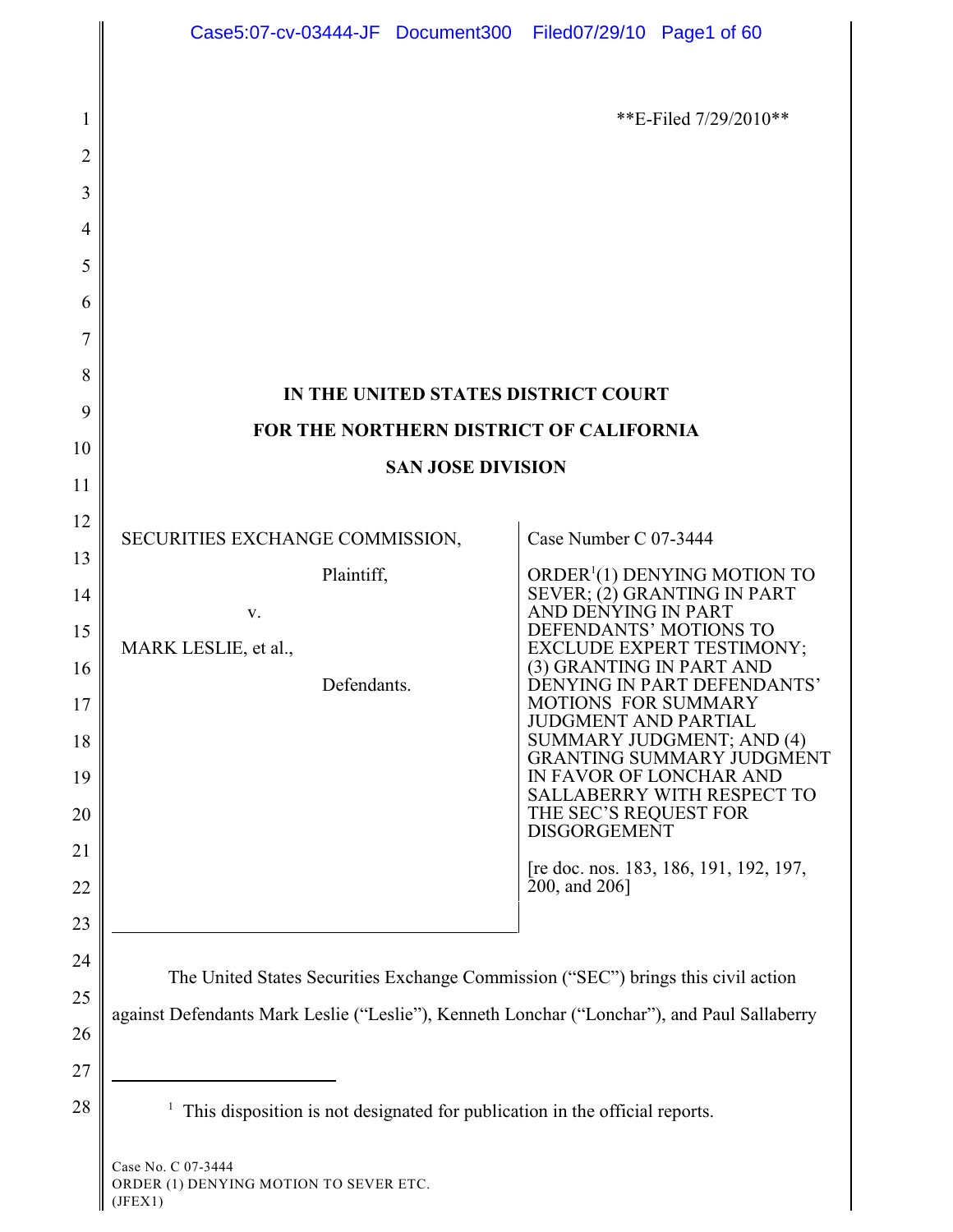1 2 3 4 5 6 7 8 9 10 11 12 13 14 15 16 17 18 19 20 21 22 23 24 25 26 27 28  $2^2$  Michael Cully and Douglas Newton, who were named in the SEC's original complaint, have settled and no longer are parties to this action. <sup>3</sup> Veritas was acquired by Symantec Corporation on July 2, 2005. <sup>4</sup> 15 U.S.C. § 77q(a) (Securities Act Section 17(a)).  $5$  15 U.S.C. § 78j(b) (Exchange Act Section 10(b)) and 17 C.F.R. § 240.10b-5 (Exchange Act Rule 10b-5).  $6$  15 U.S.C. § 78m(b)(5) (Exchange Act Section 13(b)(5)) and 17 C.F.R. § 240.13b2-1 (Exchange Act Rule 13b2-1). <sup>7</sup> 15U.S.C. § 78m(b)(5) (Exchange Act Section 13(b)(5)). The SEC also alleges that Lonchar aided and abetted violations of 15 U.S.C. § 78m(b)(2)(B) (Exchange Act Section  $13(b)(2)(B)$ ). 17 C.F.R. § 240.13b2-2 (Exchange Act Rule 13b2-2) <sup>8</sup> <sup>9</sup> The SEC also seeks to restrain Defendants from directly or indirectly violating:  $\S 17(a)$ of the Securities act; § 10(b) of the Exchange Act and Exchange Act Rule 10b-5; Exchange Act Rules 13b2-1 and 13b2-2; §§ 13(b)(5) and 13(b)(2)(B) of the Exchange Act; and §§ 13(a) and 2 Case No. C 07-3444 ORDER (1) DENYING MOTION TO SEVER ETC. ("Sallaberry").<sup>2</sup> Defendants are former officers, directors, or executives of Veritas Software Corporation ("Veritas"), a California corporation with common stock registered with the SEC during the period at issue herein.<sup>3</sup> The SEC asserts six claims for relief: (1) fraud in connection with the offer or sale of Veritas stock, in violation of  $\S 17(a)$  of the Securities Act;<sup>4</sup> (2) fraud in connection with the purchase or sale of Veritas stock, in violation of § 10(b) of the Exchange Act and Exchange Act Rule 10b-5;<sup>5</sup> (3) record-keeping violations of  $\S 13(b)(5)$  of the Exchange Act and Exchange Act Rule 13b2-1;<sup>6</sup> (4) internal control violations of  $\S 13(b)(5)$  of the Exchange Act and Exchange Act Rule  $13(b)(2)(B)$ ;<sup>7</sup> (5) lying to auditors, in violation of Exchange Act Rule 13b2-2;<sup>8</sup> and (6) aiding and abetting reporting violations of  $\S$ § 13(a) and 13(b)(2)(A) of the Exchange Act and Exchange Act Rules 12b-20, 13a-1, 13a-11, 13a-13 and 13b2-1. With the exception of the fourth claim, which is asserted against Lonchar only, each of these claims is brought against all Defendants. The SEC seeks an order that Defendants be: (1) permanently enjoined from directly or indirectly violating various provisions of the Exchange Act and Exchange Act Rules;<sup>9</sup> (2) ordered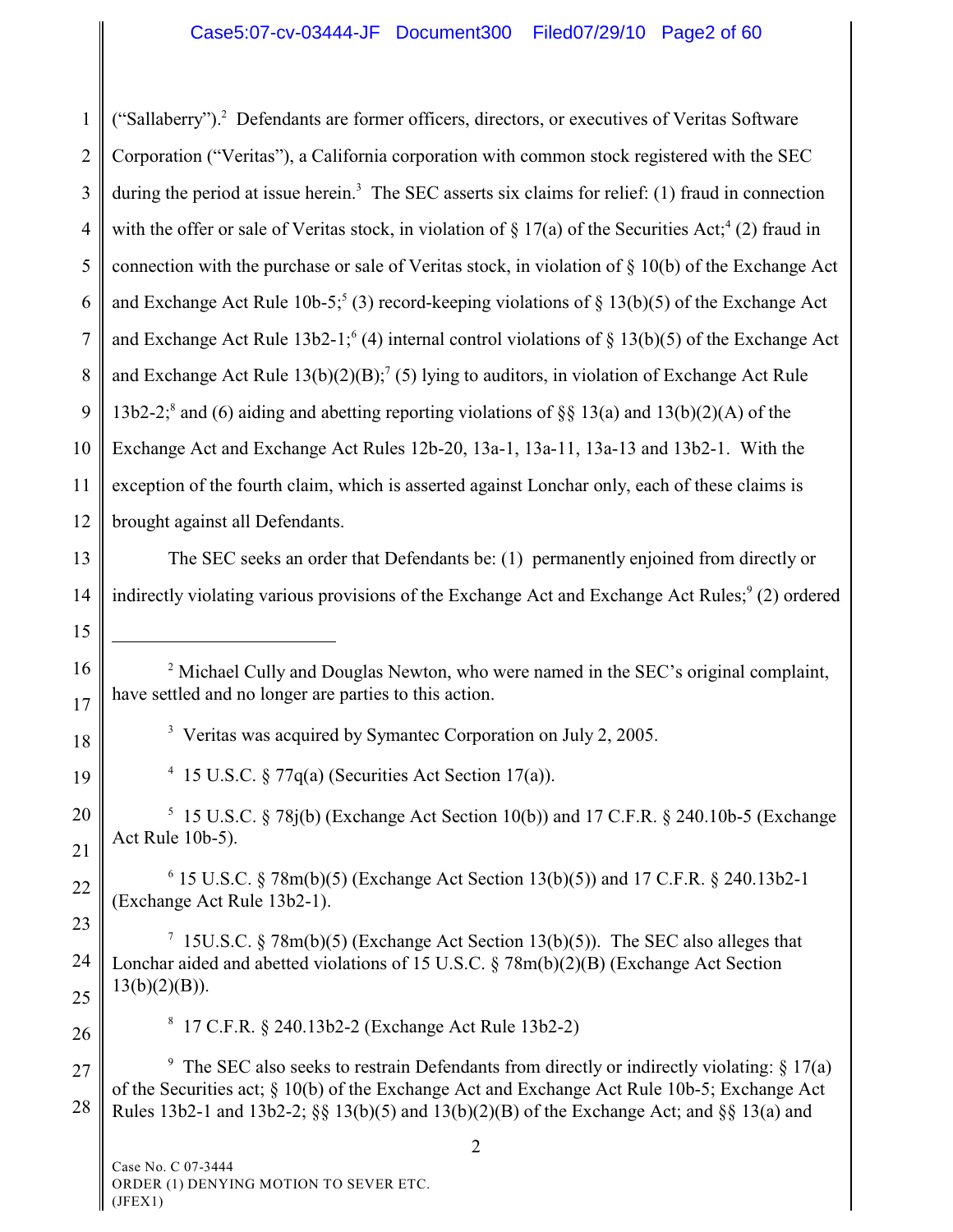# Case5:07-cv-03444-JF Document300 Filed07/29/10 Page3 of 60

1 2 3 4 to disgorge ill-gotten gains including pre-judgment and post-judgment interest; (3) ordered to pay a civil penalty; and (4) prohibited from acting as officers or directors of any issuer that has a class of securities registered pursuant to § 12 of the Exchange Act or that is required to file reports pursuant to  $\S$  15(d) of the Exchange Act.<sup>10</sup>

5 6 7 8 Each defendant has filed a separate motion for summary judgment or partial summary judgment. Leslie moves to sever certain claims alleged against Lonchar only. Lonchar and Sallaberry move to exclude the testimony of the SEC's experts. The SEC opposes all of the motions. The Court heard oral argument on March 11, 2010.

9

#### **I. BACKGROUND**

10 11 Unless otherwise indicated, the following facts are undisputed for the purpose of the instant motions. Disputed facts will be identified as is relevant.

12 **A. Defendants' job titles**

13 14 15 16 17 18 19 Leslie served as the Chief Executive Officer ("CEO") of Veritas from 1990 to 2000. He was co-chairman of the board of directors from 1997 until 1999, when he became chairman. He resigned as CEO on December 31, 2000, but continued to serve on the board of directors until May 31, 2004. Lonchar, a Certified Public Accountant, was the Chief Financial Officer ("CFO") of Veritas from April 1997 until October 2002. Sallaberry was the executive vice president of worldwide field operations for Veritas from January 2000 until January 2003, when he became executive vice president of sales strategy.

20 **B. The AOL transaction**

21 22 23 24 Defendants are alleged to have violated securities laws by misrepresenting the nature of a business transaction between Veritas and America Online ("AOL"). During the summer of 2000, Veritas and AOL began negotiating a license for Veritas software products ("the license") as well as certain service, consulting and training commitments. Initially, Veritas offered AOL a license

- 25
- 26 27

28  $10$  The SEC also requests that the Court grant such other relief as it deems just and appropriate.

<sup>13(</sup>b)(2)(A) of the Exchange Act and Exchange Act Rules 12b-20, 13a-1, 13a-11 and 12a-13.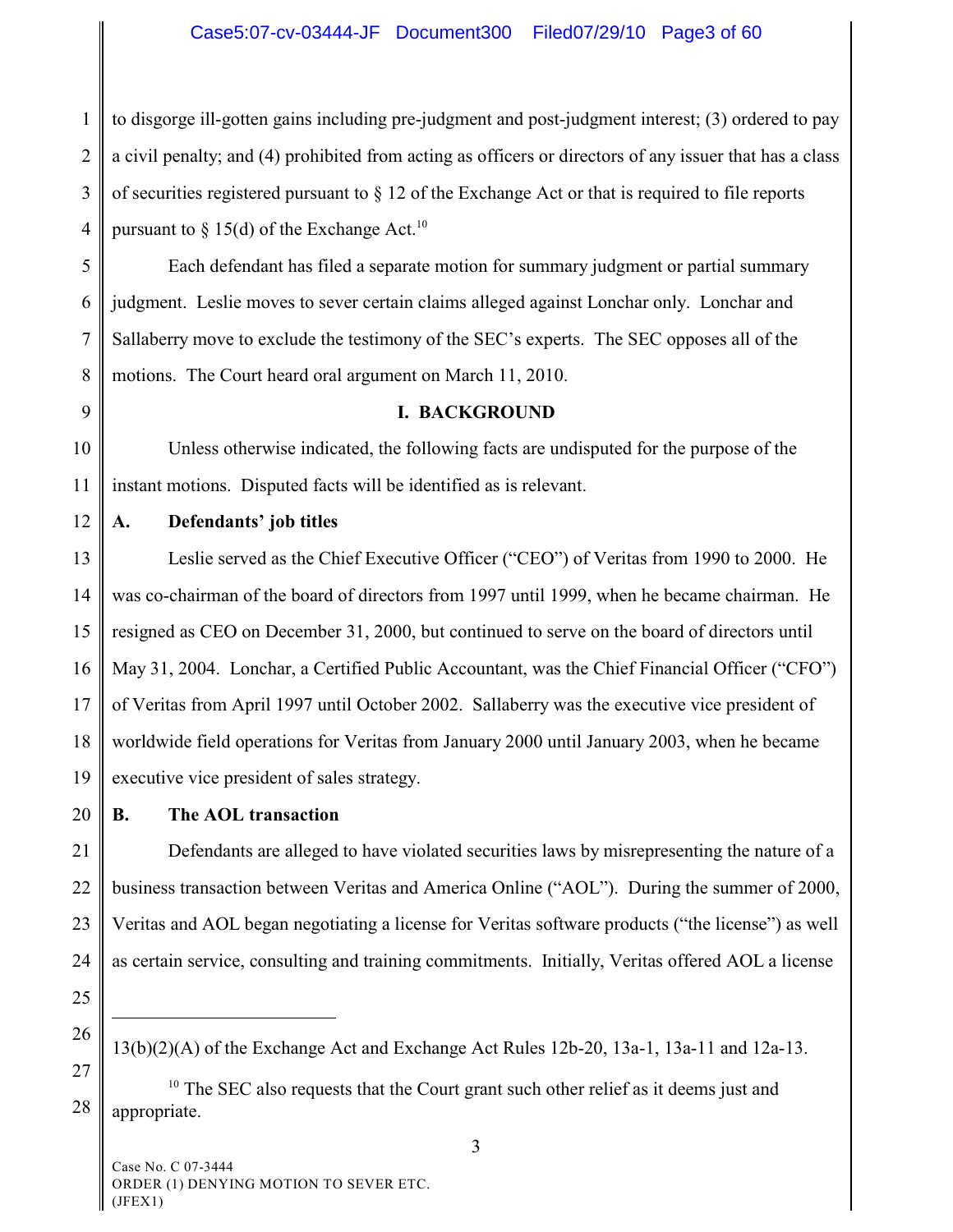1 2 3 4 5 6 7 8 9 10 11 12 13 14 15 16 17 18 for a fee of \$64 million. Early in these negotiations, AOL proposed that Veritas purchase online advertising, but Veritas declined. In September 2000, the parties agreed to a fee of \$30 million for the license. At that price, the license would have been the largest transaction in the history of Veritas. On September 29, 2000, after AOL had signed the agreement but before the agreement had been signed by Veritas, AOL's Terry Laber called Leslie to propose changes to the license and a new advertising agreement. Leslie directed Sallaberry to call AOL's Jay Rappaport to address Laber's latest proposals. Rappaport and Sallaberry negotiated a \$20 million increase in the price of the license, bringing the total price to \$50 million. They also negotiated an arrangement whereby Veritas would purchase \$20 million of AOL's online-advertising services. Leslie, Sallaberry, and Lonchar discussed the agreement, and Lonchar directed Sallaberry to document the transactions in two separate contracts. Following this discussion with Lonchar, Sallaberry signed both contracts (collectively, "the AOL transaction"). The license provided for payment within thirty days from the date of invoice, and the advertising agreement required payment within thirty days of the contract date. Sallaberry and AOL agreed orally that the payments would be made simultaneously. On December 1, 2000, both AOL and Veritas made their respective payments for the license and the advertising purchase. Lonchar later booked the bulk of the \$50 million as revenue beginning in the fourth quarter of 2000, recognizing the rest of the payment as service revenue from the fourth quarter of 2000 through 2002.

19 20 21 22 23 24 25 26 27 28 On October 2, 2000, Leslie sent an email to the entire membership of Veritas's board of directors (including the internal audit committee) stating that, "We closed a \$30 million deal with AOL (which will be taken to revenue in Q4). However, at the eleventh hour we got a request from AOL to gross up the deal by \$20 million and take back an equal amount of dollars in paid advertising to AOL." In response to that email, Steven Brooks, a member of the board of directors and audit committee chairman, sent an email to Leslie, stating that, "[O]n the AOL deal, can we make doubly sure that EY [Ernst  $&$  Young] are on board with our revenue recognition in the barter context? A fair amount of SEC controversy surrounds the topic." Brooks subsequently sent Leslie a second email concerning the revenue recognition of "the recent large transaction," and Leslie forwarded this email to Lonchar. The email discussed the "two separate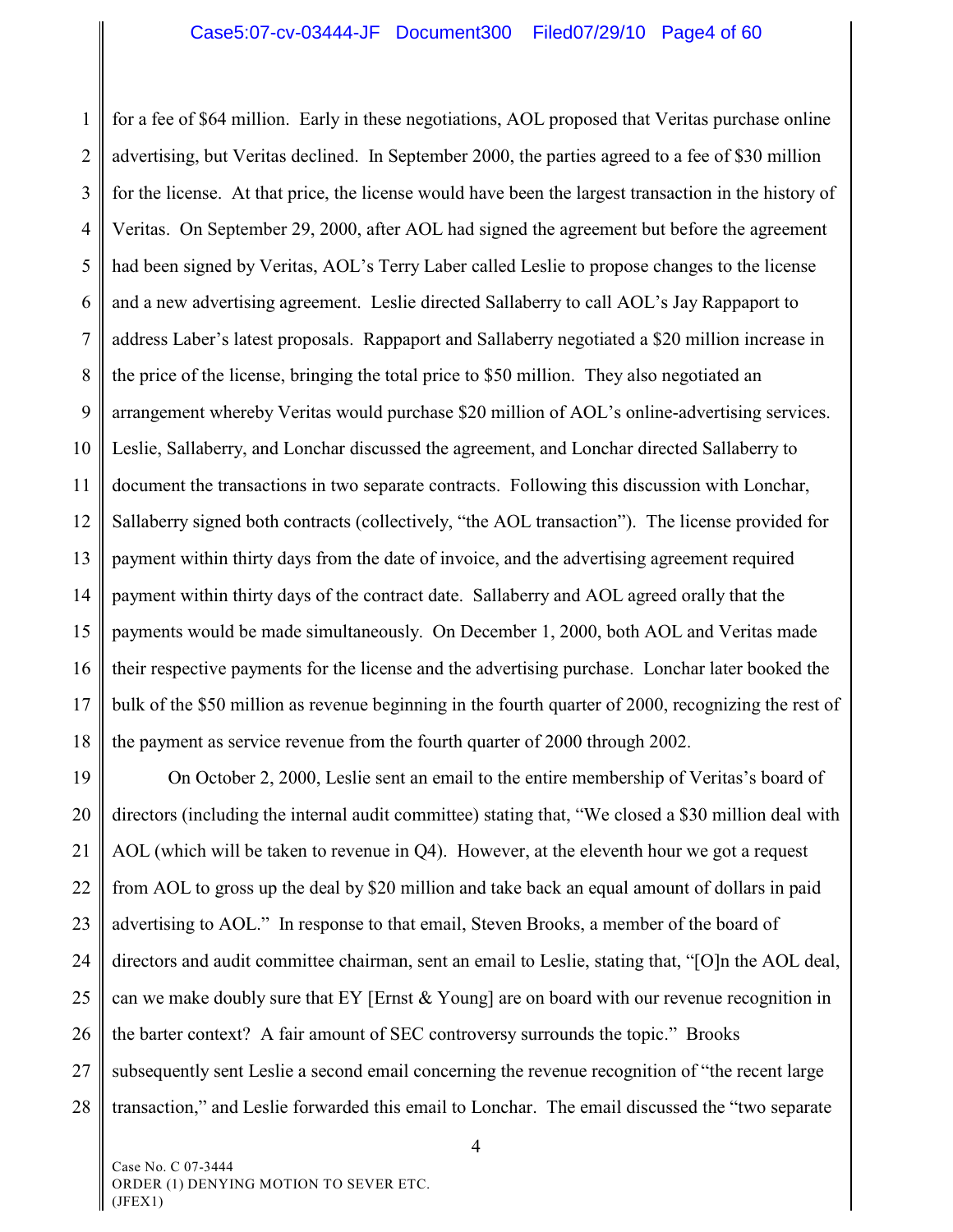1 2 transactions notion," and stated "It will not hurt to be extra cautious, since as you know better than I, a single revenue recognition taint can utterly destroy a stock."

3 4 5 6 7 8 9 10 11 12 In December 2000, independent auditors from Ernst & Young reviewed the AOL licensing agreement. In January 2001, upon learning that the licensing agreement and the advertising purchase had been signed on the same day, the auditors reviewed the AOL transaction a second time. The auditors interviewed Leslie, Lonchar, and Sallaberry, seeking further information. Sallaberry directed his department to prepare documentation for Ernst & Young to support the value of the license. Leslie and Lonchar signed a management representation letter concerning the accuracy of the information provided to Ernst & Young. Following the audit, Ernst & Young provided an unqualified audit report with respect to the 2000 financial statements. In 2001, Leslie and Lonchar signed and approved public disclosure of these financial results, including the 2000 Form 10-K.

13 14 15 16 17 18 19 20 21 In 2002, auditors from Ernst & Young reviewed the AOL transaction a third time because the auditors discovered that the price of the license had increased by \$20 million on the day the agreement was signed. As a result of this review, Ernst & Young indicated that it would withdraw its earlier unqualified audit report unless Veritas restated the financials related to the AOL transaction. On November 15, 2002, Veritas disclosed that the SEC had subpoenaed its records related to the AOL transaction. On January 17, 2003, Veritas announced that it would restate its financial disclosures for the license agreement and the advertising purchase (the "2003 restatement"). Between September 29, 2000 and January 17, 2003, Defendants sold shares of Veritas on the open market.

22 23 24 25 The SEC also alleges that Lonchar engaged in "smoothing violations" relating to Veritas's financials that resulted in a financial restatement in 2004 ("the 2004 restatement"). Because Lonchar moves for partial summary judgment only with respect to the claims related to the AOL transaction, the facts related to the "smoothing violations" need not be discussed here.

26

## **II. MOTION TO SEVER**

27 28 Leslie moves pursuant to Fed. R. Civ. P. 21 to sever the claims relating to the AOL transaction from the claims related to the 2004 restatement. Sallaberry and Lonchar join in the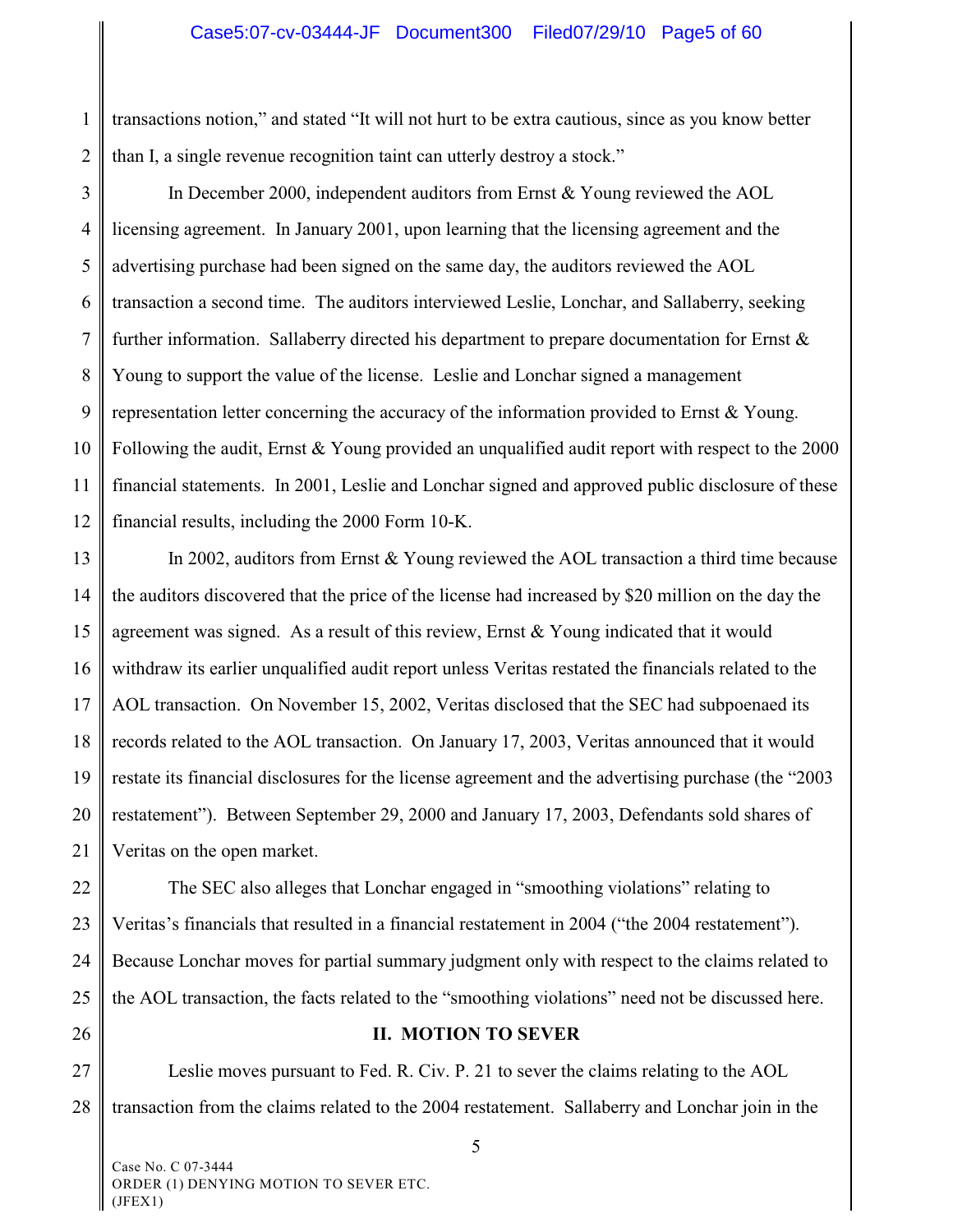1 motion.

#### 2 **A. Legal standard**

3 4 5 6 7 8 9 10 The "determination of a Rule 21(b) motion involves the sound discretion of the trial court . . . ." *United States v. Testa*, 548 F.2d 847, 856 (9th Cir. 1977). *See also Rice v. Sunrise Express, Inc.*, 209 F.3d 1008, 1016 (7th Cir. 2000) (citing *Hebel v. Ebersole*, 543 F.2d 14, 17 (7th Cir. 1976); *United States v. O'Neil*, 709 F.2d 361, 367 (5th Cir. 1983)) ("It is within the district court's broad discretion whether to sever a claim under Rule 21."). "As long as there is a discrete and separate claim, the district court may exercise its discretion and sever it." *Rice*, 209 F.3d at 1016. However, "an attempt to separate an essentially unitary problem" is an "abuse of discretion." *Spencer, White & Prentis, Inc. v. Pfizer, Inc.*, 498 F.2d 358, 362 (2d Cir. 1974).

11 12 13 14 15 16 17 18 19 20 21 The application of Rule 21 involves considerations of convenience and fairness. It also "presupposes basic conditions of separability in law and logic." *Id.* "[T]he Court will consider the following factors in making such a decision: (1) whether the claims arise out of the same transaction or occurrence; (2) whether the claims present some common questions of law or fact; (3) whether settlement of the claims or judicial economy would be facilitated; (4) whether prejudice would be avoided if severance were granted; and (5) whether different witnesses and documentary proof are required for the separate claims." *Morris v. Northrop Grumman Corp.*, 37 F. Supp. 2d 556, 580 (E.D.N.Y. 1999). In addition, "the court typically will deny a request that comes so late in the litigation that it will delay the case or prejudice any of the parties to the action." *City of Syracuse v. Onondaga County*, 464 F.3d 297, 308 (2d Cir. 2006) (citing to 7 WRIGHT, MILLER & KANE, FEDERAL PRACTICE AND PROCEDURE §1688.1 at 510 (West 2001)).

22 **B. Unitary problem**

23 24 25 26 27 28 The SEC contends that severance would be an abuse of discretion because the two sets of allegations represent a "unitary problem." However, the instant case is unlike *Spencer*. That case involved a contract dispute in which the defendant counterclaimed under the same contract that underpinned the plaintiff's claims. Resolution of the claim and the counterclaim required interpretation of the same contract, and the success of one party's claim would necessitate the failure of the other party's claim. Under the circumstances, the Second Circuit found that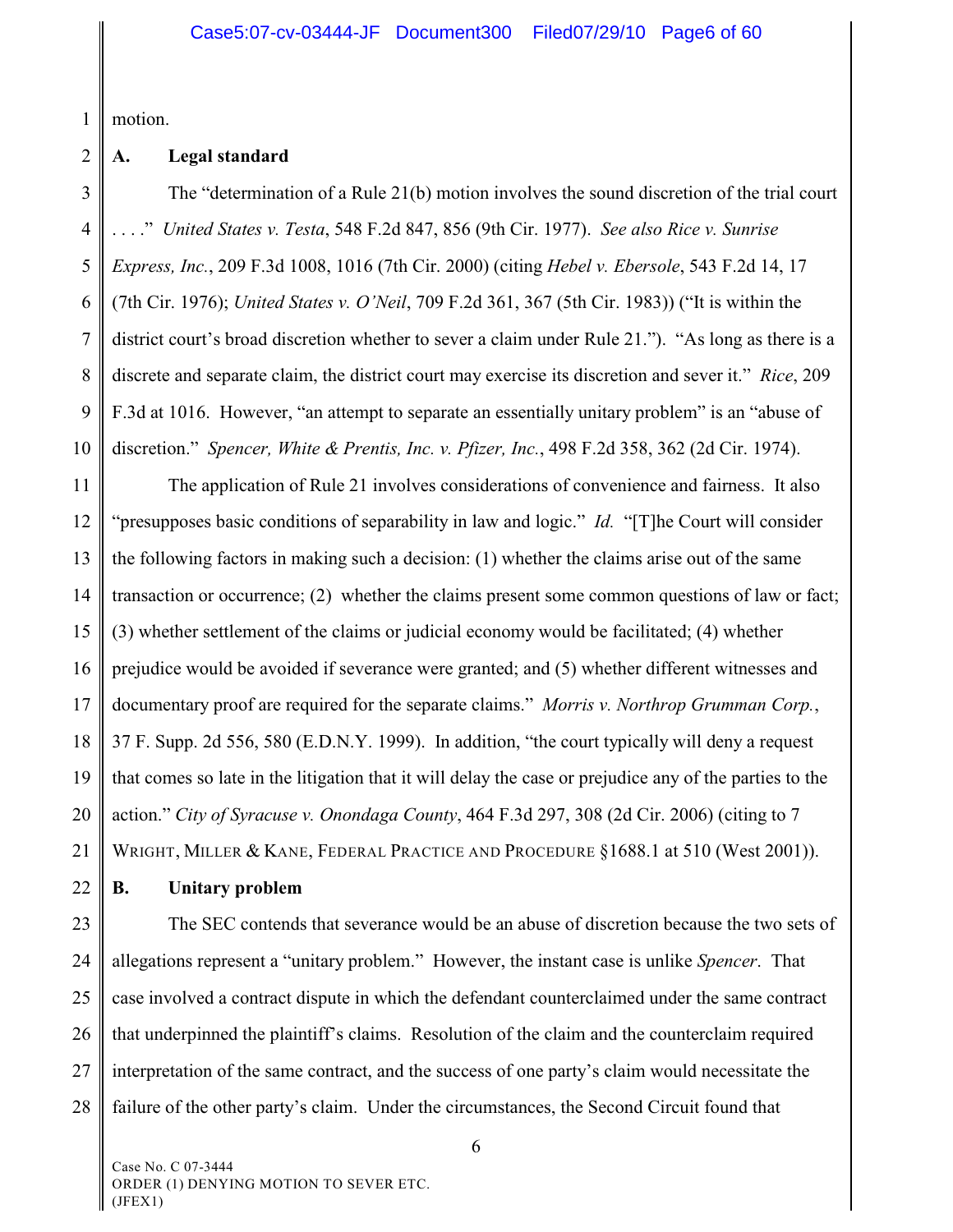#### Case5:07-cv-03444-JF Document300 Filed07/29/10 Page7 of 60

1 2 3 severing the claims from the counterclaim was an abuse of discretion. Here, as discussed below, the claims related to the AOL transaction can be resolved in their entirety without affecting the 2004 restatement claims.

4

#### **C. Whether the claims arise out of the same transaction or occurrence**

5 6 7 8 9 The SEC's complaint involves allegations relating to a transaction with AOL as well as allegations relating to the 2004 restatement of Veritas's public financial statements. In connection with the AOL transaction, all Defendants are alleged to have violated securities laws by misrepresenting the nature of the transaction. With respect to the 2004 restatement, only Lonchar is alleged to have violated securities laws.

10 11 12 13 14 15 16 The SEC's basic allegations relating to the AOL transaction are as follows: all Defendants either were intimately involved in creating the transaction or at least knew all its details of the deal by October 2000. In January 2001, all Defendants had discussions with Veritas's outside auditors regarding the transaction, and all Defendants intentionally or recklessly provided the auditors with misleading statements or complete misstatements. As a result of the information provided by Defendants, the auditors improperly accounted for \$20 million in revenue for the transaction, which artificially inflated Veritas's stock price.

17 18 19 20 21 The SEC's basic allegations relating to the 2004 restatement are as follows: Lonchar "smoothed" Veritas's financials for the years 2000 to 2003 by manipulating the accrued liability balances, recognizing revenue from professional services after the revenue had been earned, and by artificially inflating deferred revenue figures. The SEC does not allege that Leslie or Sallaberry was involved in this conduct.

22

#### **D. Common questions of law or fact**

23 24 25 26 27 28 The factual issues relating to the two sets of claims are not common, and the factual allegations concerning the AOL transaction do not overlap with the allegations concerning the 2004 restatement. The accounting rules that govern the AOL transaction and the rules that govern the conduct underlying the 2004 restatement also have little overlap, except for basic accounting fundamentals. The SEC argues that the legal issues largely are common because it alleges that Lonchar's conduct related to the 2004 restatement violated five of the same statutes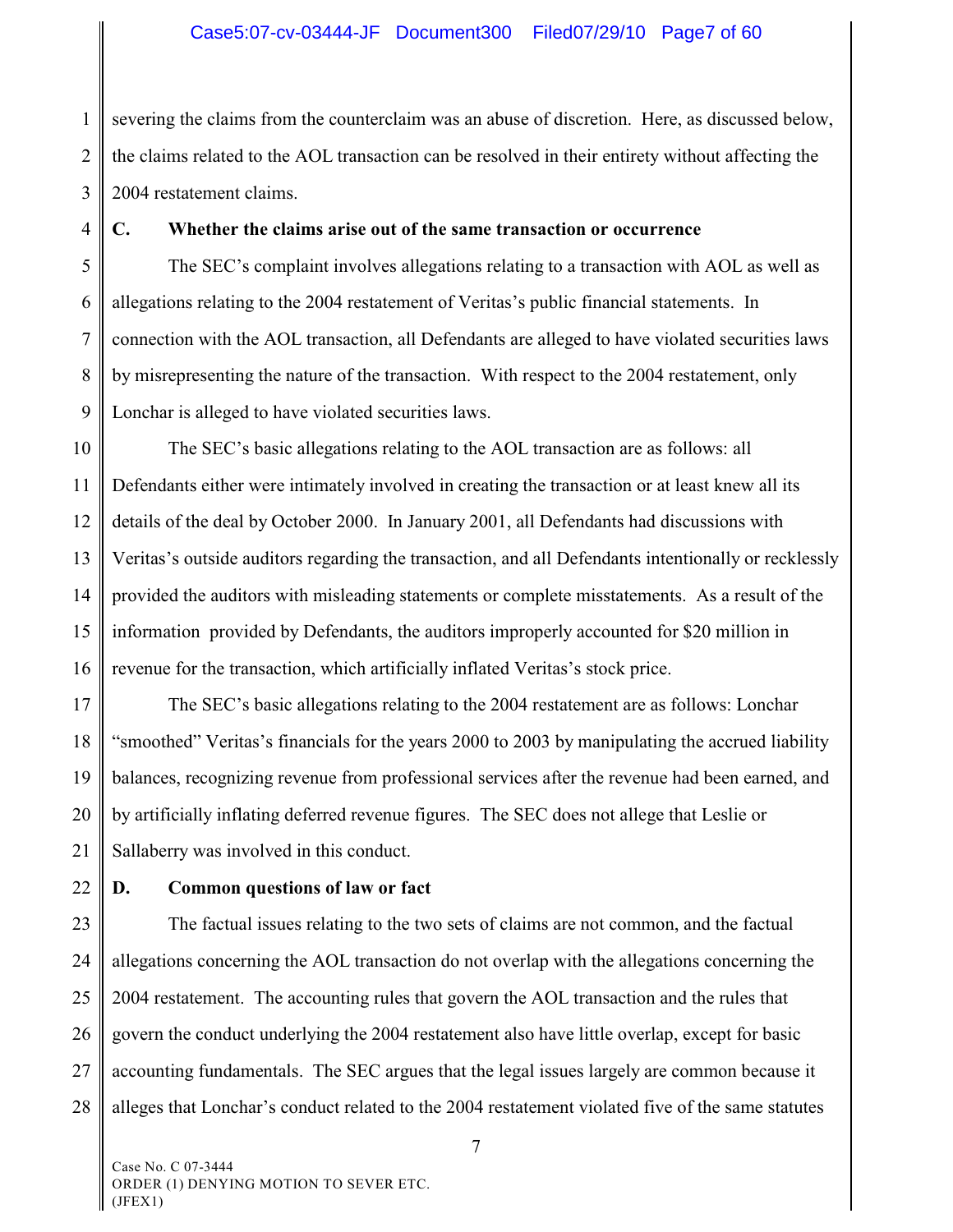1 2 3 4 that all three defendants allegedly violated in connection with the AOL transaction. However, this is not the type of legal overlap about which the Court typically would be concerned: the factual predicates underlying the violations are different, and the Court will not be required to resolve significant questions of law in isolation from those facts.

5 6

#### **E. Whether settlement of the claims or judicial economy would be facilitated**

7 8 9 10 Lonchar contends that severance will facilitate settlement; however, he bases that contention on his opinion that the 2004 restatement claims are weak and by alluding to his hope that the SEC will not pursue those claims if severance is granted. The SEC disputes both of Lonchar's contentions, and the Court has considerable doubt that severance will increase the chance of settlement in this long-running and bitterly contested litigation.

11 12 13 14 15 16 17 18 As to judicial economy, severance certainly would shorten the time in trial for Leslie and Sallaberry, but it likely would lengthen the time in trial for Lonchar and the SEC. The SEC asserts that the trial as currently planned will last twenty days but that severance would increase trial time to thirty days. The SEC argues that severance would result in a large amount of redundancy in pretrial and post trial motions, although it is not obvious to the Court that severance would create any new issues for the parties to dispute. At the same time, there is little doubt that severance necessarily would result in at least some redundancy, such as empaneling two separate juries and blocking off two separate periods of time for trial.

19

# **F. Prejudice to the defendants**

20 21 22 23 24 25 Defendants contend that they will be unduly prejudiced if severance is not granted. They are concerned about two separate forms of prejudice. First, Leslie and Sallaberry fear that the jury will be psychologically prejudiced against them because of the additional allegations surrounding Lonchar. However, as just discussed, the two sets of allegations are not related to the same conduct. Careful jury instructions should be effective to ensure that the jury can separate out the two sets of allegations and the alleged conduct that is relevant to each.

26 27 28 Second, Defendants fear that the jury will be confused if evidence regarding both sets of allegations is presented at the same time. They contend that all of the transactions involved are complex and governed by different, highly technical accounting rules. Additionally, they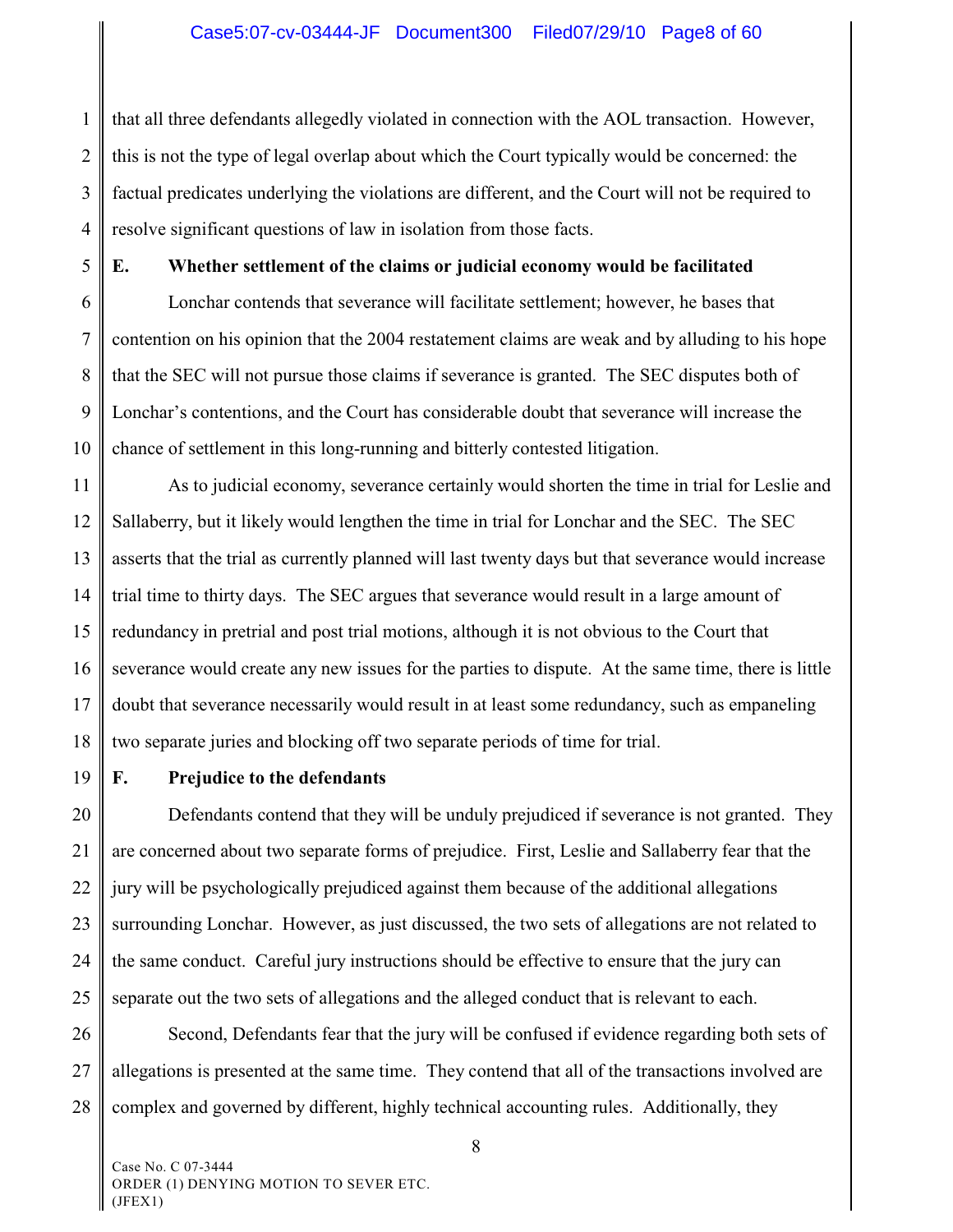1 2 3 4 5 contend that evidence common to the two sets of allegations may be presented in a disjointed fashion, leading to even more confusion. Again, careful jury instructions should ensure that the confusion is alleviated because, as pointed out by the Defendants themselves, the two sets of claims involve conduct that is particular to each claim. The Court also has considerable discretion with respect to the order of proof at trial.

6

# **G. Witnesses and documentary evidence**

7 8 9 10 11 12 13 14 15 16 17 The SEC contends that it will present many common witnesses and a significant quantity of common documentary evidence with respect to the two sets of allegations. It claims that eighteen witnesses have information relevant to both sets of allegations, including Leslie, and that it will call both of its experts to opine on each set of allegations. Leslie disputes the SEC's representation as to the number of common witnesses involved, arguing that only seven of fiftyfour witnesses appear to have knowledge relevant to both sets of claims. The SEC also asserts that it will present, as evidence with respect both sets of allegations, financial statements and public disclosures from 2000 to 2003; the same management representation letters and Sarbanes-Oxley certifications; and the same audit papers from both Ernst & Young and KPMG. Defendants contend that different *parts* of the documents are relevant to the different sets of allegations.

18

#### **G. Timing of the motion**

19 20 21 22 Leslie moved for severance on December 18, 2009, shortly after the close of discovery. At that time, a trial date of May 14, 2010 had been in place for approximately six months. That now has been vacated and the Court is engaged in a major criminal trial. In light of this development, severance would not cause significant delay.

23 **H. Disposition**

24 25 26 27 28 While the conduct relevant to the AOL transaction is unrelated to the conduct relevant to the 2004 restatement, the Court concludes that considerations of convenience and fairness do not weigh in favor of severance. Because of the significant number of common witnesses and documents, severance would not result in judicial economy, and Defendants have not demonstrated that they will be unfairly prejudiced unless a severance is granted. Accordingly,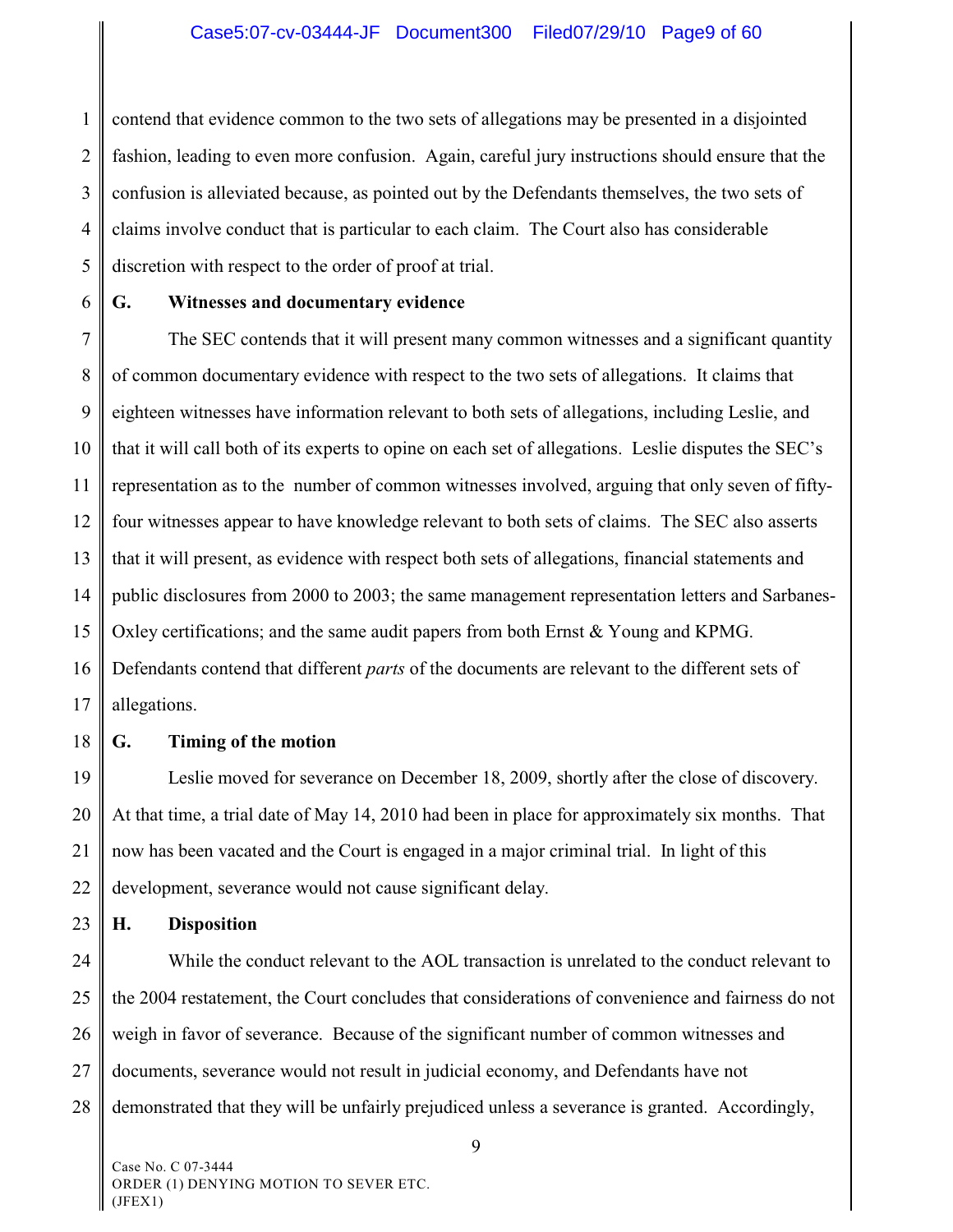1 the motion will be denied.

2

# **III. MOTIONS TO EXCLUDE EXPERT TESTIMONY**

3 4 5 6 7 8 9 10 11 12 13 14 15 16 17 18 19 20 Defendants Lonchar and Sallaberry move to exclude the testimony of Dr. Lee J. Seidler and Jeffery L. Davis, the SEC's expert witnesses. Leslie joins in the motions. **A. Legal standard** Before allowing an expert to testify, the Court has a responsibility to determine whether the expert's opinion rests on a reliable foundation and is relevant to the issue before the Court. *See Kumho Tire Co., Ltd. v. Carmichael*, 526 U.S. 137, 141 (1999); *Daubert v. Merrell Dow Pharmaceuticals, Inc.*, 509 U.S. 579, 597 (1993). Fed. R. Evid. 702 provides that: If scientific, technical, or other specialized knowledge will assist the trier of fact to understand the evidence or to determine a fact in issue, a witness qualified as an expert by knowledge, skill, experience, training, or education, may testify thereto in the form of an opinion or otherwise, if  $(1)$  the testimony is based upon sufficient facts or data,  $(2)$  the testimony is the product of reliable principles and methods, and (3) the witness has applied the principles and methods reliably to the facts of the case. A district court has broad latitude in deciding both how to measure reliability and the ultimate reliability determination. *Kumho*, 526 U.S. at 142. The Court's focus at all times must be on the principles and methodology at issue, not the expert's conclusions. *See id.* at 152; *Daubert*, 509 U.S. at 595. **B.** *Daubert* **challenges to the SEC's accounting expert, Dr. Lee J. Seidler.** The SEC offers Dr. Lee J. Seidler as an accounting expert who will provide opinions on the concept of accounting materiality, generally accepted accounting principles ("GAAP"), and the accounting treatment of both the AOL transaction and the conduct underlying the 2004

restatement. Lonchar and Sallaberry move to exclude Seidler's testimony under *Daubert*.

Lonchar argues that Seidler's opinion is unreliable, that it will not be helpful to the jury, and that Seidler lacks proper qualifications to testify in this matter. Sallaberry makes similar arguments.

He also argues that the probative value of Seidler's opinion is substantially outweighed by its

unfairly prejudicial effect.

21

22

23

24

25

26

27

28

# **1. Seidler's methods are reliable**

Lonchar argues that Seidler's opinion is unreliable because he employed a "partisan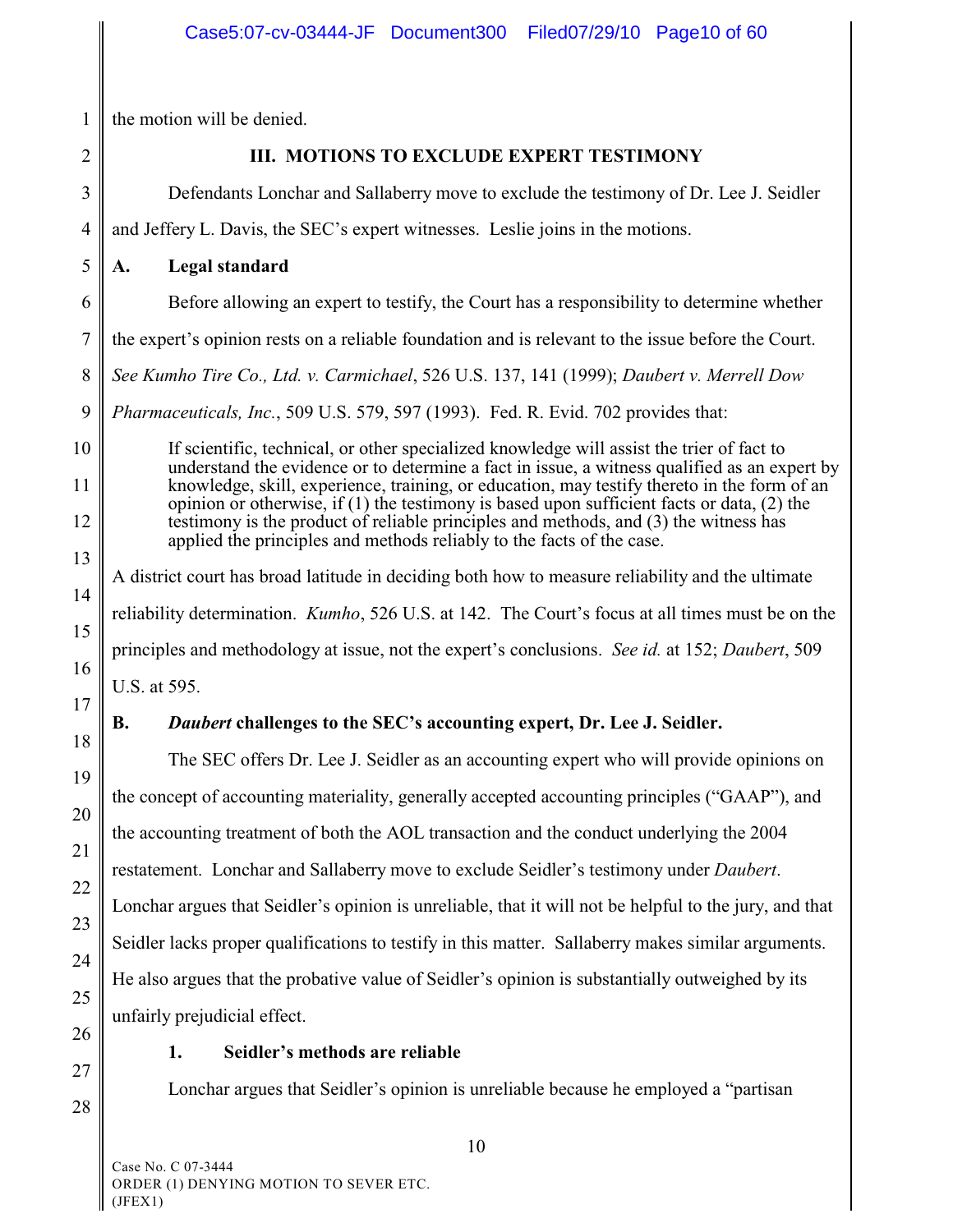#### Case5:07-cv-03444-JF Document300 Filed07/29/10 Page11 of 60

1 2 3 methodology" and his opinion is based on insufficient evidence. Sallabery also asserts that Seidler's methodology regarding materiality is unreliable because it is based on unexplained and unsubstantiated subjective belief.

4

#### **a. Seidler's methodology is proper**

5 6 7 8 9 10 11 12 13 14 Seidler's expert report explains his principles and methods. (Lonchar's Mot. to Exclude Seidler, Ex. 3 ("Seidler report") at 8-13.) Seidler describes the concept of materiality, referring to the Financial Accounting Standards Board and Montgomery's Auditing, among other sources. (*Id*. at 8-11.) Seidler discusses GAAP, again referring to accounting authorities. (*Id.* at 12-13.) Seidler then describes the AOL transaction, referring frequently to accounting authorities throughout the discussion. Seidler also describes the transactions related to the 2004 restatement, again referring to accounting authorities throughout the discussion. Neither Lonchar nor Sallaberry attacks directly any of the authorities cited, and the Court has no reason to believe that the authorities are unreliable. Nor do Defendants allege that Seidler misapplied the principles cited.

15 16 17 18 19 20 21 22 23 Sallaberry argues that Seidler's materiality opinion impermissibly relies upon "unexplained, unsubstantiated subjective beliefs." To the contrary, Seidler discusses specifically the concept of accounting materiality with support from accounting authorities, including widely accepted definitions of quantitative and qualitative materiality. (*Id.* at 8-11.) He discusses the quantitative effects of the accounting for both the AOL transaction, (*id.* at 14), and the 2004 restatement (*id.* at 23-24). The rest of his report describes the circumstances of the accounting, which he defines as relevant to qualitative materiality. The report leaves no doubt that the opinion on materiality flows from the application of the accounting authorities that Seidler describes.

24 25 26 27 28 Sallaberry cites several cases in support of his argument. *See IMA North America, Inc. v. Maryln Nutraceuticals, Inc.*, No. CV-06-344-PHX-LOA*,* 2008 U.S. Dist. LEXIS 109623, at \*21 (D. Ariz. Oct. 17, 2008) (excluding an expert from providing testimony on the value of a machine sale when the expert did not include value for the warranty, spare parts, and service that were included undisputedly with the sale and where his stated methodology conflicted explicitly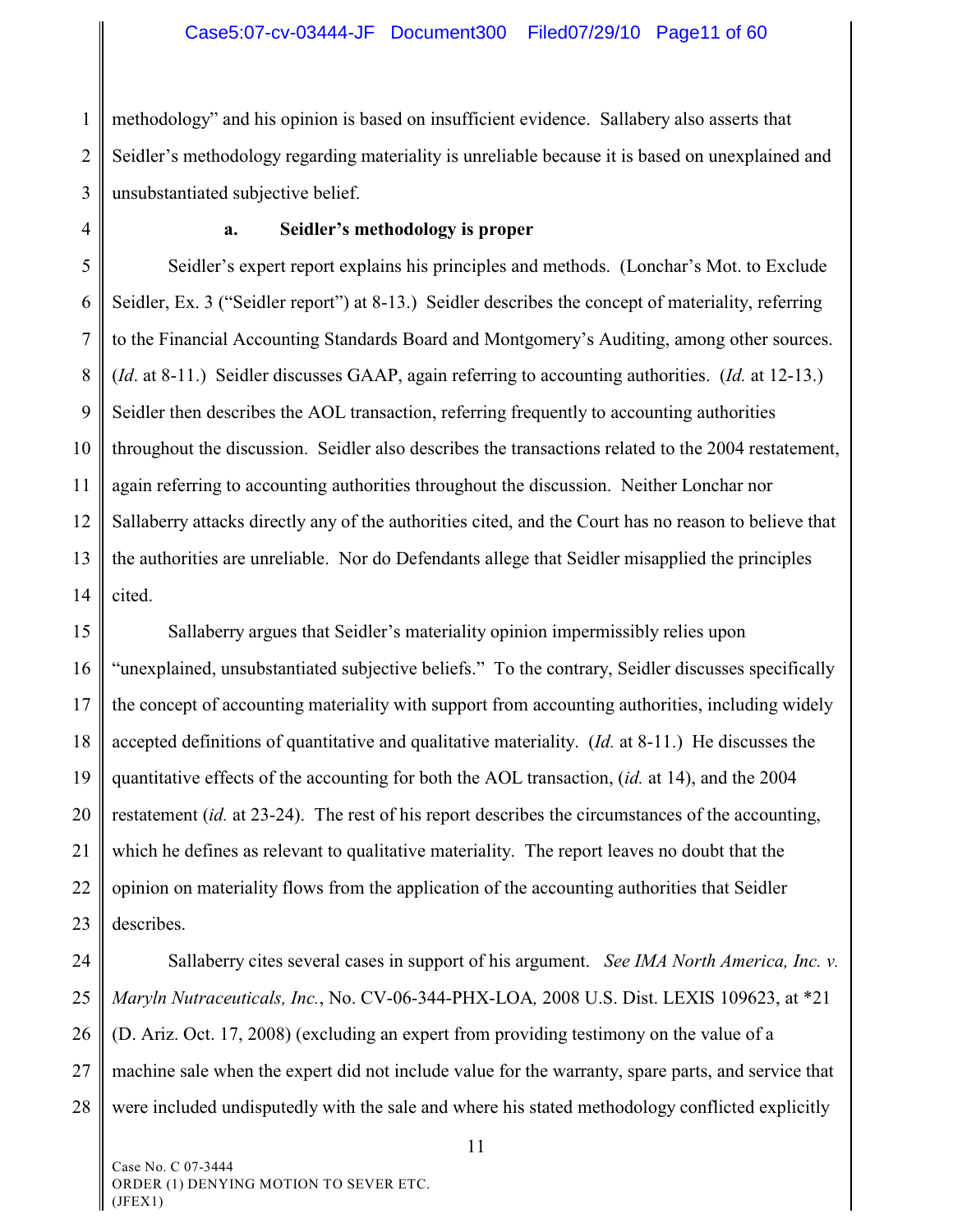1 2 3 4 5 6 7 8 9 10 with the method he actually applied); *In re Software Tool Works Sec. Litig.*, 50 F.3d 615, 628 (9th Cir. 1995) (excluding an expert who opined on the defendants' knowledge without factual support); *In re Worlds of Wonder Sec. Litig.*, 35 F.3d 1407, 1425-26 (9th Cir. 1994) (excluding the same expert from *In re Software Tools* because he concluded that the defendants acted with scienter despite a factual record "that conclusive rebut[ted] any inference of scienter"). *In re Software Tools* has some relevance here, as the Court agrees that Seidler's opinion with respect to the subjective intentions of the parties is inappropriate. However, Seidler's opinion with respect to materiality is at least arguably supported by evidence in the record. The Court cannot say that Seidler's opinion is conclusively rebutted by the record or that Seidler failed to consider undisputed critical details.

11 12 13 14 15 16 17 18 19 20 Sallaberry's reliance on *SEC v. Mangan*, 598 F. Supp. 2d 731, 737 (W.D.N.C. 2008), also is misplaced. The district court in *Mangan* concluded that an opinion on materiality was insufficient in light of the fact that an unbiased market of reasonable investors had determined that the information in dispute was immaterial. The question at issue was whether a reasonable investor would have found the information important. Here, Seidler is opining on whether the information was sufficiently important from an accounting perspective. Moreover, in the Ninth Circuit, the reaction of the market is not dispositive of the issue of legal materiality. *See No. 84 Employer-Teamster Joint Council Pension Trust Fund v. Am. W. Holding Corp.*, 320 F.3d 920, 934 (9th Cir. 2003) (rejecting a bright-line rule due to inherent distortions in the real-world market). Rather, a change is stock price, or lack thereof, is merely one factor to examine.

21

# **b. The evidence upon which Seidler relied is proper**

22 23 24 25 26 The bulk of Lonchar's objection to Seidler's testimony involves the factual basis of Seidler's opinion. Lonchar alleges that Seidler blindly accepted the SEC's version of the facts and ignored any and all evidence that contradicted that version. Lonchar also claims that Seidler did not review all of the evidence and instead relied upon the SEC's recommended consultant to gather factual information for him.

27 28 Seidler testified at his deposition that, when an issue was in dispute, he requested evidence to support the SEC's version of the facts. If there was evidence to support the SEC's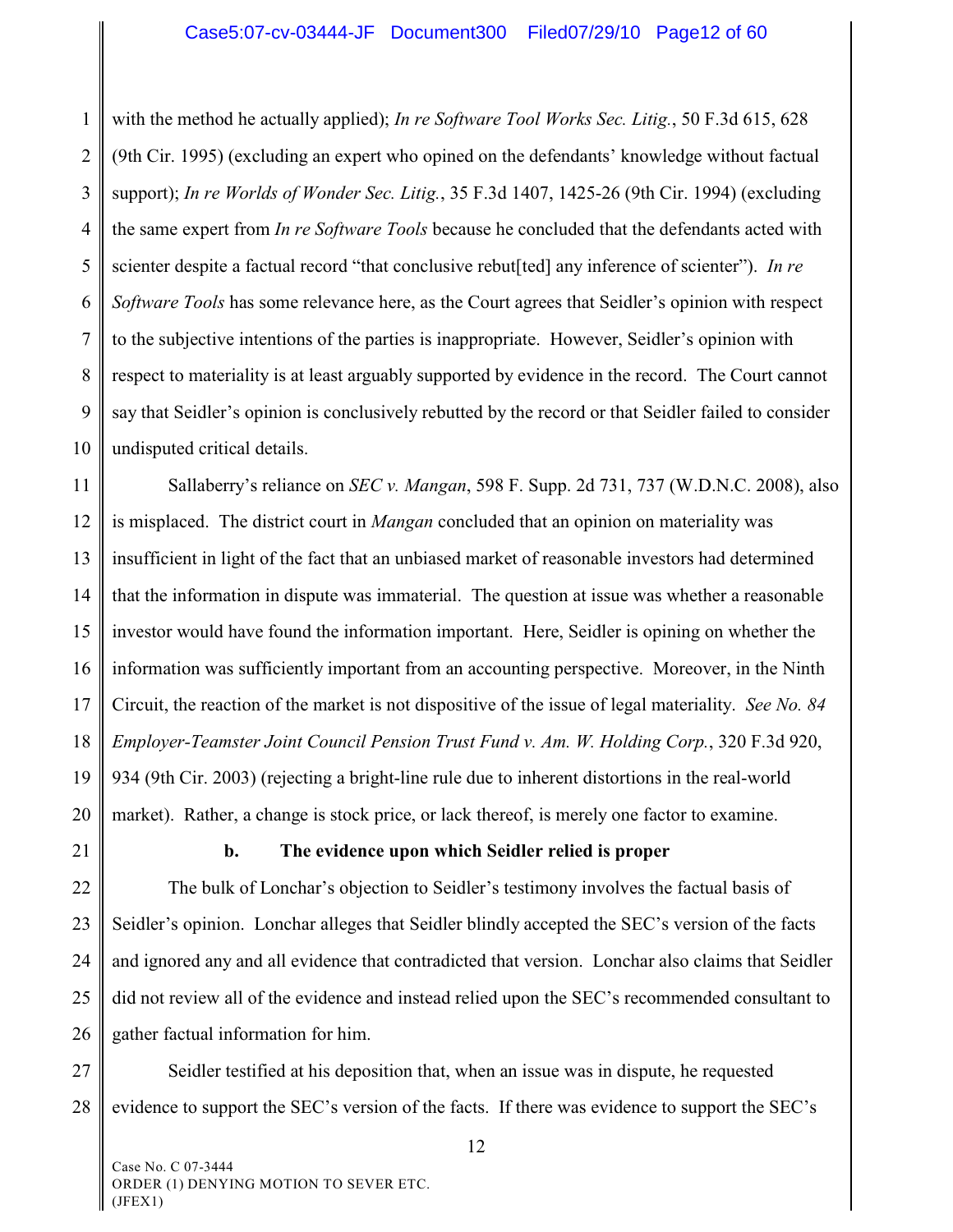1 2 3 4 5 6 contention, Seidler accepted that contention for purposes of his report. (Seidler Deposition, Lonchar's Mot. to Exclude, Ex. 7 at 547:17-23.) It is true that some facts in this case are in dispute, but "[w]hen, as here, the parties' experts rely on conflicting sets of facts, it is not the role of the trial court to evaluate the correctness of facts underlying one expert's testimony." *MicroChemical, Inc. v. Lextron, Inc.*, 317 F.3d 1387, 1392 (Fed. Cir. 2003). Defendants may cross-examine Seidler to attack the underlying factual premises of his report.

7 8 9 10 11 12 13 Indeed, Seidler admits that he did not review all of the documentary evidence. However, "[f]ailing to review all relevant evidence is not a ground for excluding [an expert's] testimony; rather, it provides subject matter for cross-examination. In short, Defendants' arguments go to the weight of the expert's testimony rather than admissibility." *SEC v. Johnson*, 525 F. Supp. 2d 70, 75-76 (D.D.C. 2007). Defendants also assert that Seidler failed to review "crucial" witness testimony that contradicts the factual premise of his report, but again Defendants may bring this fact to the jury's attention on cross-examination.

14 15 16 17 18 19 20 21 22 23 Lonchar contends that Seidler relied improperly on evidence gathered by others. When Seidler was engaged by the SEC, the SEC recommended that Seidler use a consultant to help gather information. The SEC retained RSM McGladrey for this purpose. (SEC's Opp'n to Lonchar's Mot. to Exclude, Ex. 3 at 24:18-22.) Seidler testified that he did not receive input from the SEC while he was writing his opinion. (*Id*. at 106:24-107:4.) In addition, when opining with respect to some of the circumstances underlying the 2004 restatement, Seidler appears to have relied largely on the data collected in the KPMG Restatement Issue Summary. (Seidler report at 23 n.66.) An expert opinion may be based on data collected by others. *Southland Sod Farms v. Stover Seed Co.*, 108 F.3d 1134, 1142 (9th Cir. 1997). If the Defendants dispute the data that was collected, they may raise the issue on cross-examination

24

## **2. Portions of Seidler's opinion are not helpful to the jury**

25 26 27 28 Lonchar also argues that Seidler's opinions will not be helpful to the jury because Seidler's report makes both credibility determinations and legal determinations. The argument essentially is an attack upon the quality of the evidence upon which Seidler relied. "[T]his is yet another criticism of [the expert] favoring [p]laintiff's view of the facts. It is not grounds for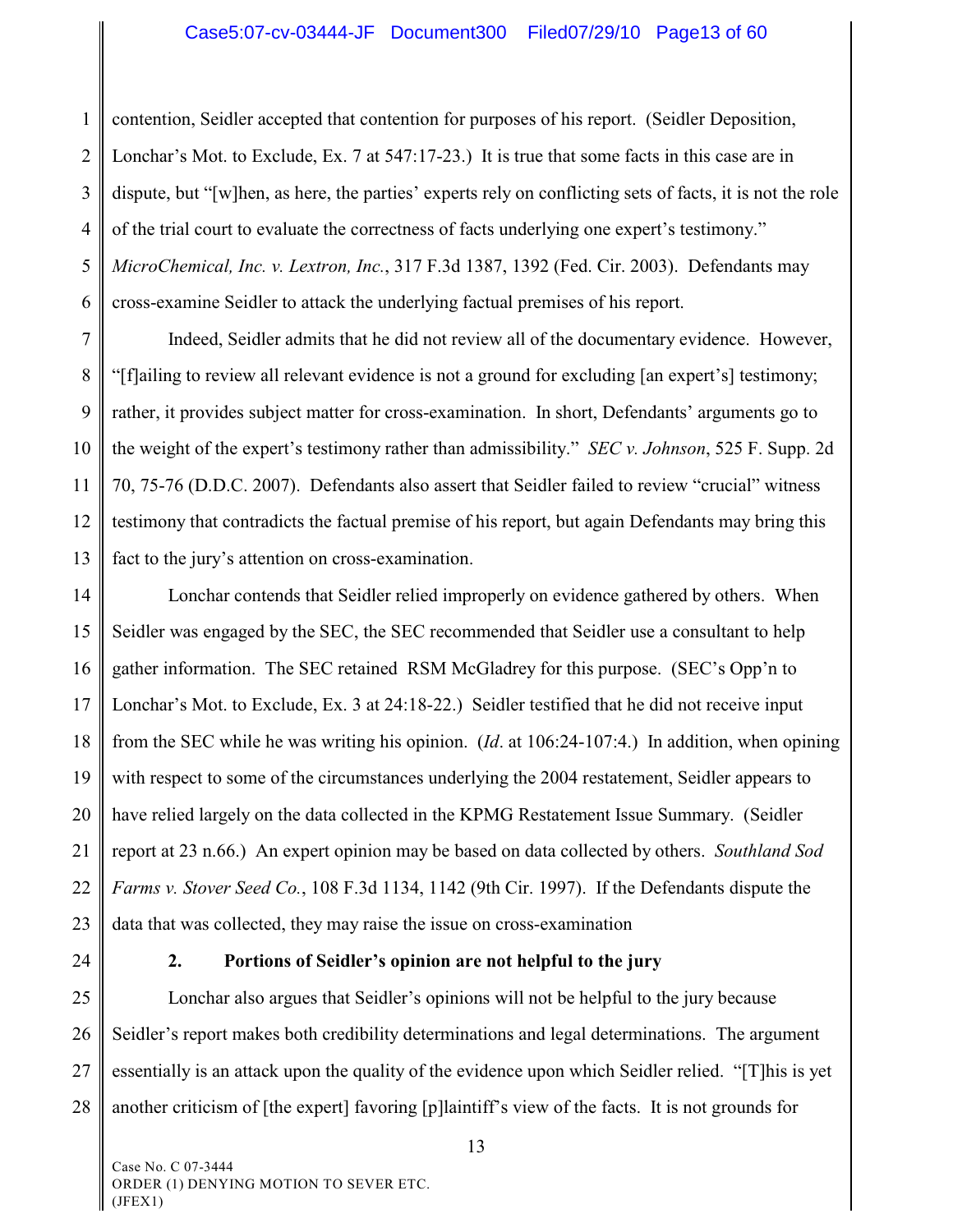1 2 exclusion that he evaluated the credibility of evidence in reaching his conclusions." *Johnson*, 525 F. Supp. 2d at 76 n.6.

3 4 5 6 7 8 9 10 11 12 13 14 15 16 17 18 19 20 However, Seidler's opinion with respect to legal concepts and conclusions of law are excludable. "[T]he use of expert testimony is not permitted if it will usurp either the role of the trial judge in instructing the jury as to the applicable law or the role of the jury in applying that law to the facts before it." *United States v. Duncan*, 42 F.3d 97, 101 (2d Cir. 1994). Seidler begins his discussion of materiality by explaining materiality from an accounting perspective. (Seidler report at 8.) However, he later discusses legal materiality by providing actual citations to several judicial opinions on the subject. (*Id.* at 8-9.) Seidler also quotes Securities Exchange Rule 13b2-2 in its entirety. (*Id.* at 19.) This aspect of his opinion usurps the role of the trial judge and is inappropriate. Seidler also makes references to "fraudulent" conduct and the intentions of the parties. (*Id.* at 5, 14.) This determination is within the sole province of the jury. Moreover, Seidler makes references to whether the auditors were misled or whether certain statements were misleading. (*Id.* at 5 n.2.) The auditors may testify as to whether they were misled, and it is for the jury to determine whether Defendants' statements in fact were misleading. *See Johnson*, 525 F. Supp. 2d at 78 (excluding an expert who opined on the intent of the defendant and whether the auditors were misled). The SEC argues that "fraudulent" may have a different meaning in accounting literature than in legal circumstances. Even if that is true, the risk of undue prejudice from Seidler's use of that legal term would substantially outweigh its minimal probative value. *See* Fed. R. Evid. 403.

21 22 23 24 25 Seidler's report on occasion is argumentative and includes references to facts irrelevant to his conclusions, such as a reference to Lonchar's educational credentials, (Seidler report at 7), and speculation as to whether Sallaberry knew about the manner in which Lonchar allegedly was recognizing professional service revenues in connection with the 2004 restatement, (*id.* at 24). Accordingly, these aspects of Seidler's opinion also will be excluded.

26

#### **3. Seidler is adequately qualified**

27 28 Lonchar and Sallaberry argue that Seidler should not be permitted to testify as an expert because he is not qualified to opine on the transactions at issue. Defendants acknowledge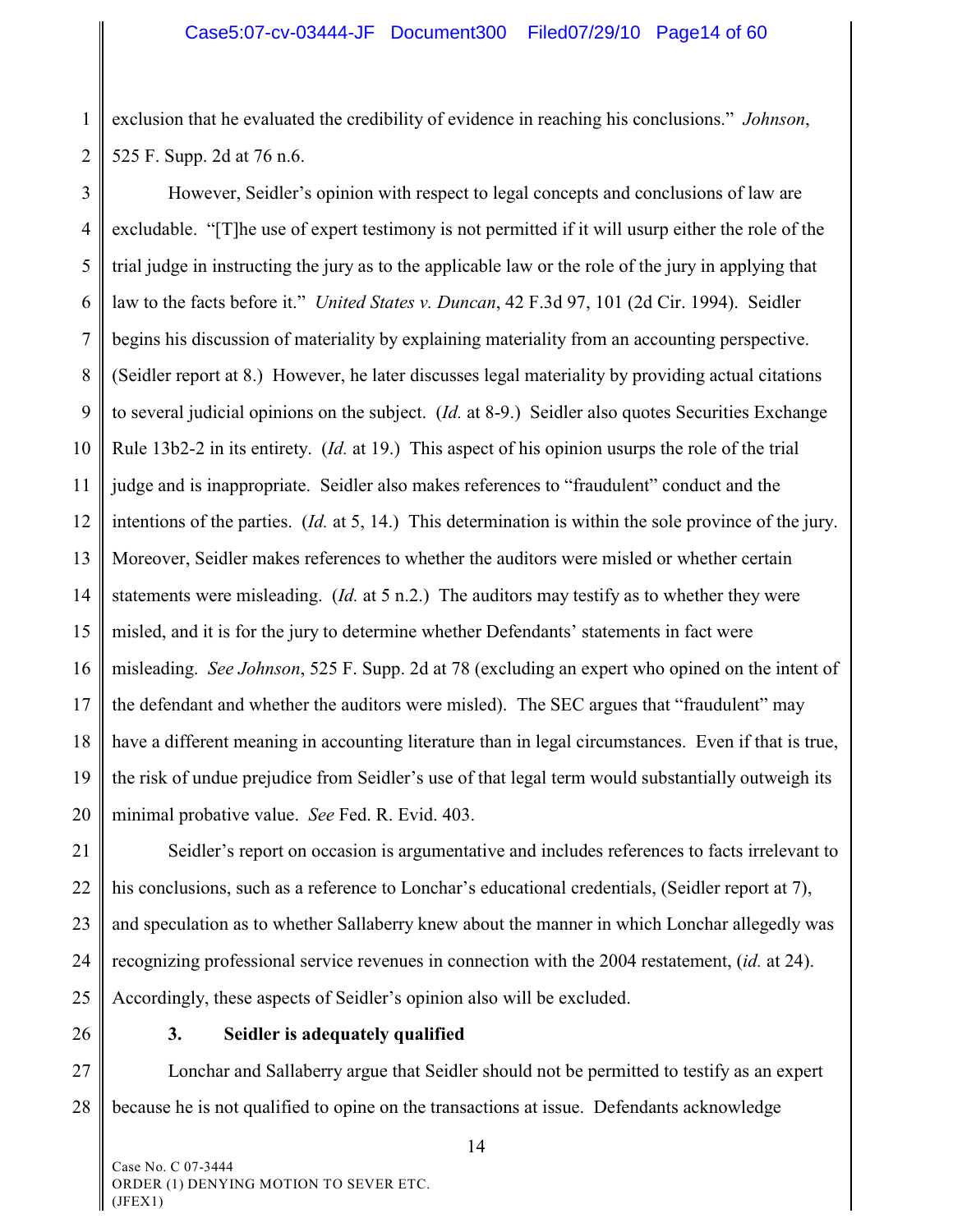1 2 3 4 5 6 7 8 9 Seidler's impressive credentials, but they point out that he lacks experience relating to software licensing transactions. Lonchar relies upon *United States v. Chang*, 207 F.3d 1169, 1172-73 (9th Cir. 2000), where a district court properly excluded a putative expert who was "extremely qualified" in international finance from offering expert testimony relating to the authenticity of a "Certificate of Payback Balance." The putative expert "had expert knowledge regarding the history of, and purpose for, the issuance of obligations like the Certificate," but had no formal training in the identification of counterfeit securities. *Id. Chang* clearly is distinguishable: the instant case involves accounting related to business transactions, and Seidler has more than ample formal training in applying accounting principles to business transactions.

10 11 12 13 14 15 16 17 Lonchar also calls the Court's attention to *Diaz v. Johnson Matthey, Inc.*, 893 F. Supp. 358, 372 (D.N.J. 1995), a case in which the court excluded the testimony of a pulmonologist who had never treated a patient with a platinum allergy from testifying as an expert as to that specific allergy. The pulmonologist had read only a few papers on the allergy for purposes of the litigation and had demonstrated his lack of familiarity with those papers in his testimony. Lonchar points out that Seidler admittedly is not familiar with certain accounting rules that relate to software licenses and non-monetary transactions – specifically SOP 97-2, APB 29, and TPA 5100.47 – or the term "concurrent transactions."

18 19 20 21 22 23 24 25 26 The standard of qualification as an expert witness under Rule 702 is not particularly high. *See Hangarter v. Provident Life & Accident Ins. Co.*, 373 F.3d 998, 1016, 1016 n.12 (9th Cir. 2004) (noting that qualification requires "minimal foundation" and that the court was unaware of precedent that found it to be an abuse of discretion to admit an expert with general knowledge in a field from testifying as to more specific issues). It is undisputed that Seidler has experience applying accounting rules to business transactions, and his report applies well-known accounting principles to the transactions at issue. Lonchar does not claim that any of these principles are invalid or have been misapplied. The fact that Seidler has not applied the particular rules desired by Lonchar is not a basis for excluding Seidler's testimony.

27 //

28 //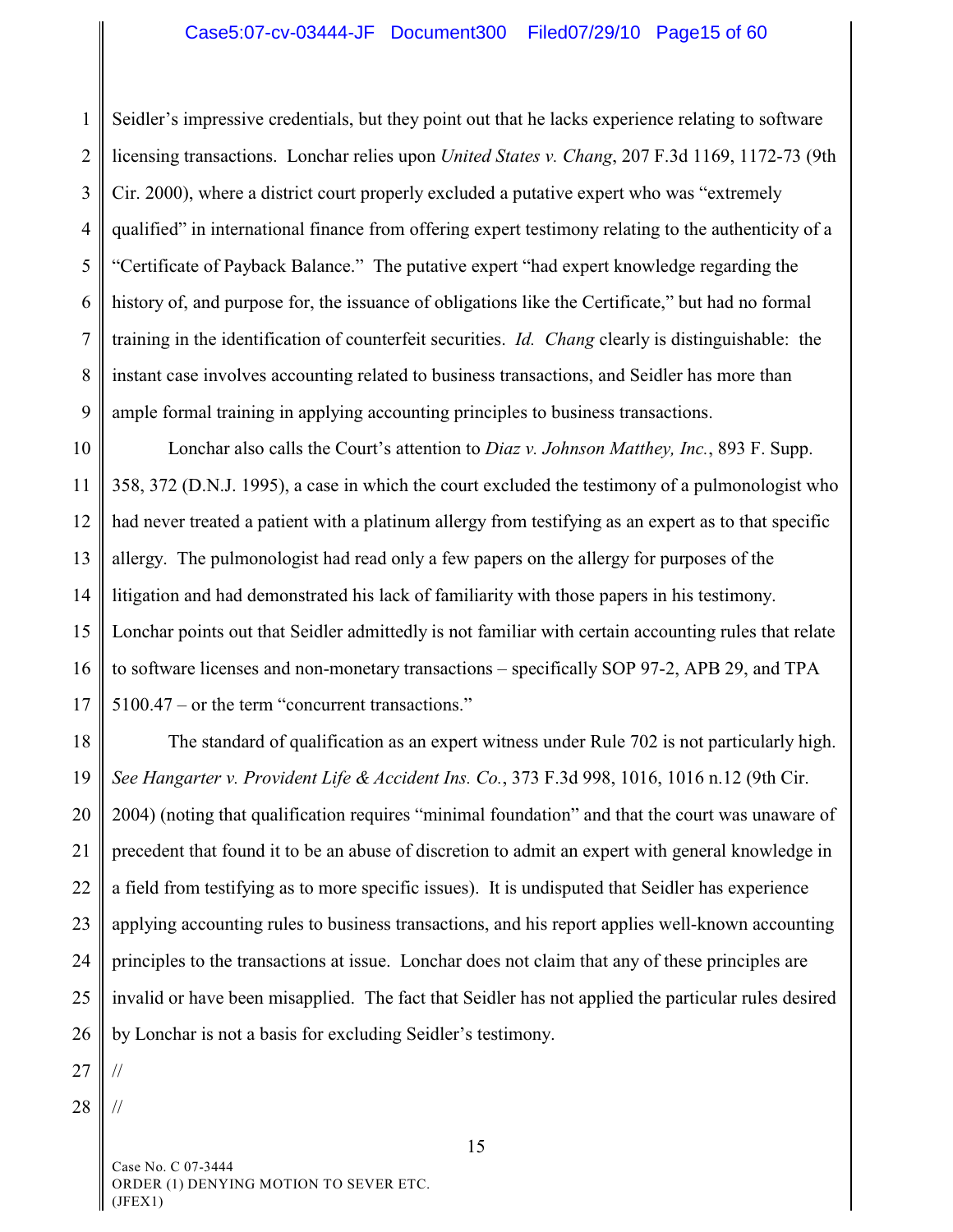1

2

3

4

5

6

7

8

9

10

11

12

13

14

15

16

17

18

19

20

21

22

23

24

25

26

27

28

#### **4. The probative value of Seidler's opinion is not substantially outweighed by the danger of unfair prejudice**

Sallaberry argues that, notwithstanding the foregoing discussion, Seidler's entire opinion should be excluded under Fed. Rule Evid. 403 because the probative value of the opinion is substantially outweighed by the danger of unfair prejudice. However, the Court is not persuaded that Seidler's opinion is "highly subjective and unsubstantiated." As discussed above, Seidler's conclusions flow from the accounting principles described. Sallaberry also argues that the jury will confuse Seidler's discussion of accounting materiality with legal materiality, and indeed Seidler's discussion of legal materiality for the most part is subject to exclusion. That said, the balance of Seidler's discussion of accounting materiality is proper. Careful jury instructions should ensure that the jury will be able to distinguish between the two concepts of materiality.

### **5. Disposition**

Accordingly, Seidler may testify at trial. However, he may testify regarding only the appropriate portions of his expert report. He may not testify as to legal concepts, the legal interpretation of case law and statutes, or whether specific conduct was fraudulent, intentional, or misleading in the legal sense.

# **C. Motions to exclude the expert testimony of Jeffrey L. Davis**

The SEC offers Jeffrey L. Davis as a rebuttal expert to Defendants' expert Thomas Peter Berquist, who offered an opinion with respect to the importance of the 2003 restatement to reasonable investors. Sallaberry moves to exclude Davis as an expert witness under *Daubert*. Lonchar moves under Fed. R. Civ. P. 26(a) to exclude portions of Davis's testimony that refer to the 2004 restatement. Because Davis was not disclosed on the date designated for initial expert disclosures, Davis may offer testimony only to rebut the testimony of other experts. Lonchar argues that no defense expert offered an opinion that these aspects of Davis's opinion would "rebut."

**1. Davis's report**

Davis opines as to whether both the 2003 and 2004 restatements were important to investors. (Lonchar's Mot. to Exclude Davis, Ex. A ("Davis report") at ¶ 6.) In forming his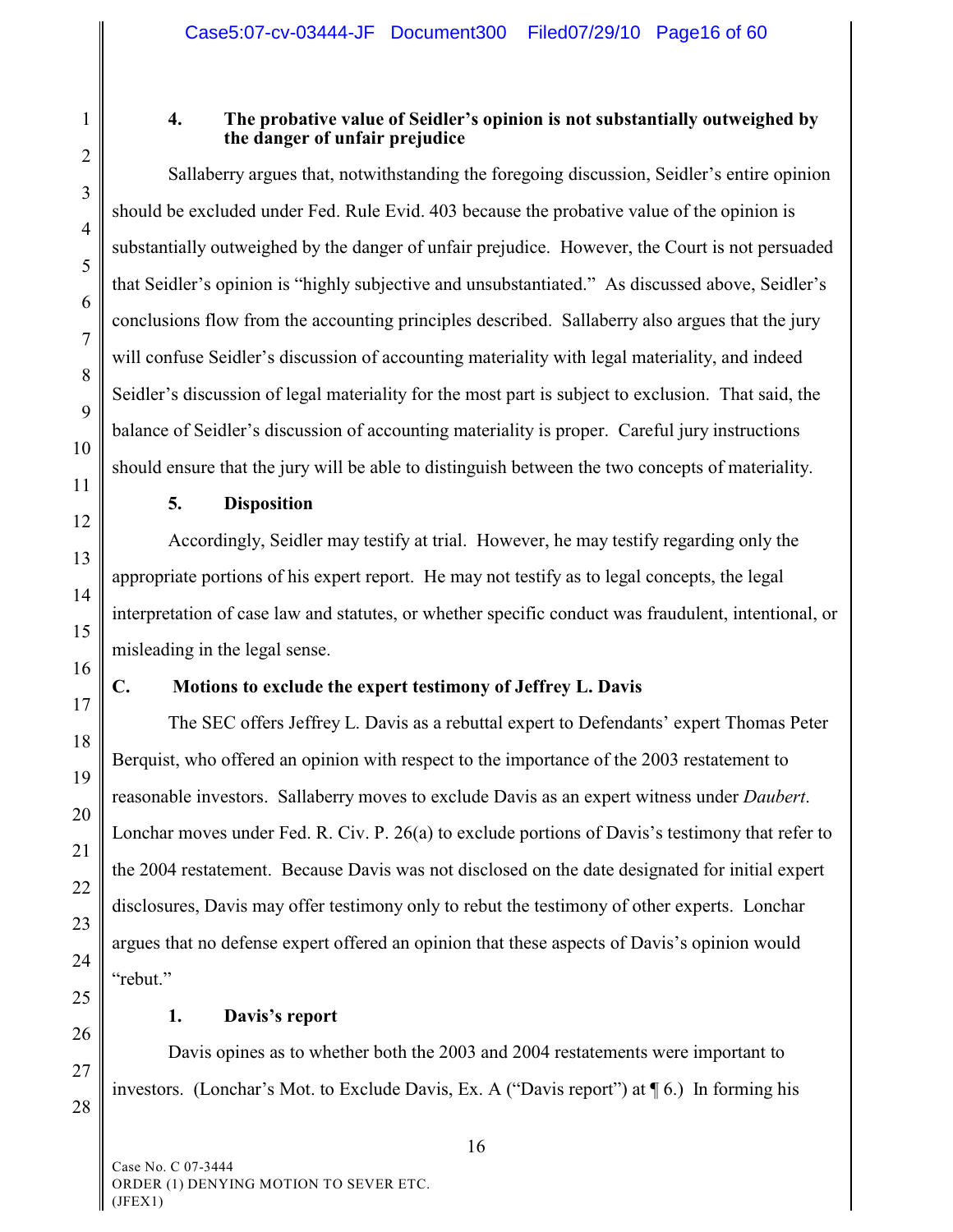# Case5:07-cv-03444-JF Document300 Filed07/29/10 Page17 of 60

1 2 3 4 5 opinions, Davis performed an "event study," which is "a statistical regression analysis that examines the effect of an event on a dependent variable, such as a corporation's stock price. For securities-fraud purposes, the 'event' analyzed is the disclosure of the alleged fraud to the market." *In re Apollo Group, Inc. Sec. Litig.*, 509 F. Supp. 2d 837, 844-45 (D. Az. 2007). Davis examined Veritas's stock price in relation to six different events:

- 6 7 8 November 15, 2002: the date on which the market first had the opportunity to react to Veritas's Form10-Q that disclosed, among other things, that the SEC had subpoenaed records relating to the AOL transaction $11$
- 9 10 • January 17, 2003: the date on which Veritas announced that it would restate its financials related to the AOL transaction

11 12 March 17, 2003: the date on which Veritas issued the 2003 restatement that restated the financials of the AOL transaction

- 13 March 18, 2003: the day after the 2003 restatement was issued
- 14 15 • March 15, 2004: the date on which Veritas announced it would restate its financials related to the "smoothing violations"

16 March 16, 2004: the day after Veritas announced the 2004 restatement

17 18 19 20 21 22 (Davis report at ¶ 11-14.) Davis used a statistical model of the daily price of Veritas stock for three separate time periods to filter out factors unrelated to the disclosures just described. (*Id.* at ¶ 16.) Davis performed twenty-seven regression analyses: nine for each time period. (*Id.* at ¶ 18.) He assumed that a company's stock price incorporates all publicly available information quickly and that information is material if it causes a statistically significant change in the stock price. (*Id.* at ¶¶ 21-22.)

23 24 25 26 Davis concluded that the disclosure on November 14, 2002 was material, (*id.* at ¶ 21), but that neither the disclosure on January 17, 2003 nor the disclosure on March 17, 2003 was important to investors. (*Id.*) He reasoned that the market understood that Veritas would need to restate its financials based on the November 14, 2002 disclosure, and that accordingly the effects

27

 $28$   $\parallel$  <sup>11</sup> Veritas released the Form 10-Q on November 14, 2002, after the market had closed. (Davis Report at ¶ 11.)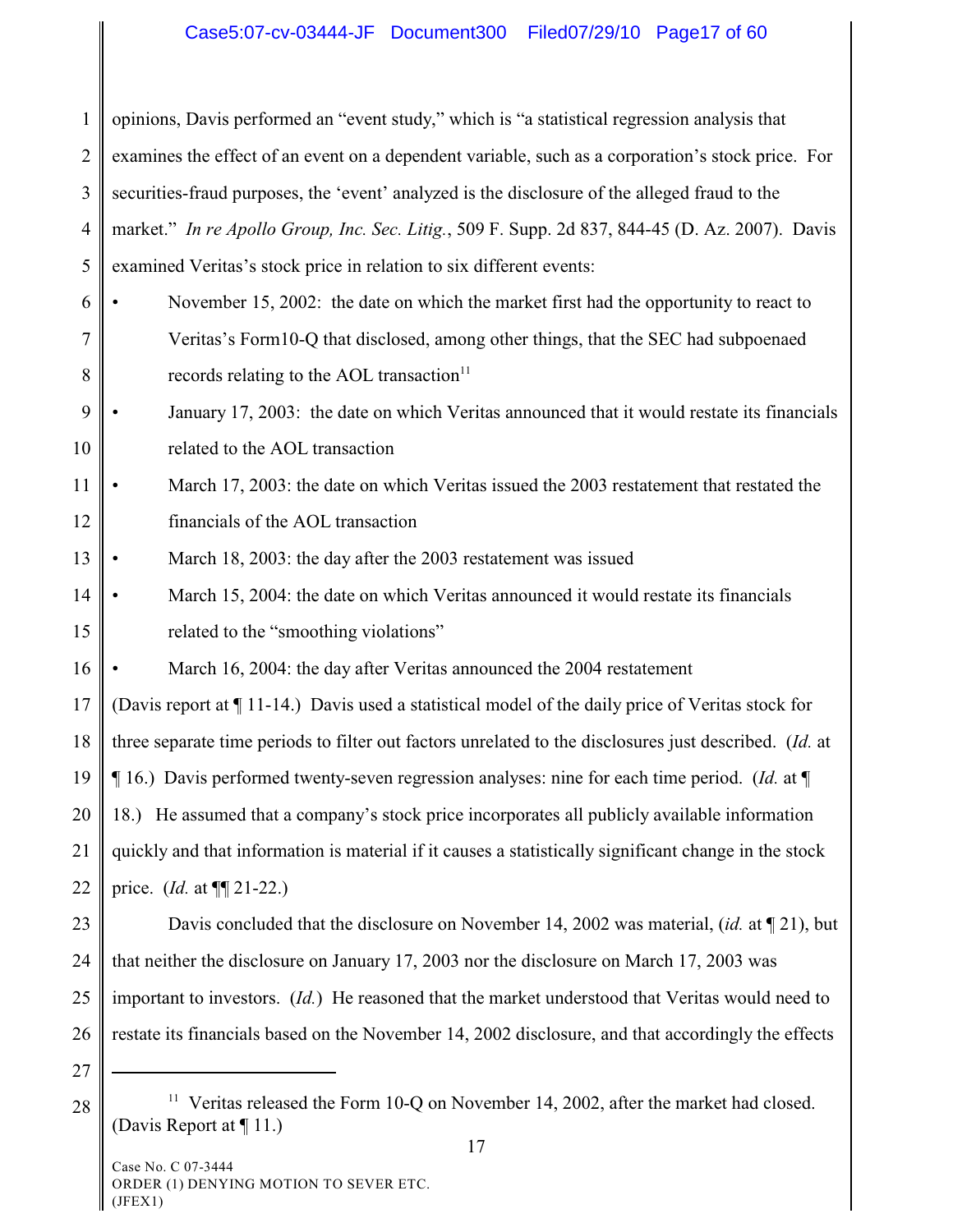1 2 3 4 5 of the 2003 restatement already had been priced into the stock. Davis also concluded that the disclosure on March 15, 2004 was material, despite the fact that there was no significant change in the price of Veritas stock that day. (*Id.* at 22.) He noted that there was a significant change in the price the next day, and opined that the disclosure was not priced into the stock until that day because the March 15, 2004 trading day was only a half day.

6

#### **2. Sallaberry's** *Daubert* **challenge**

7 8 9 10 11 Sallaberry claims that Davis's opinion is unreliable for two reasons. First, he argues that Davis's conclusion surrounding the November 14, 2002 disclosure is illogical because that disclosure did not reveal the alleged misrepresentations of the named defendants. Second, he contends that Davis's conclusion is unreliable because it did not filter out other negative information contained in the disclosure.

12

### **a. The information revealed by the November 14, 2002 disclosure**

13 14 15 16 17 18 19 20 21 22 Sallaberry relies heavily on *Metzler Inv. GMBH v. Corinthian Colleges, Inc.*, 540 F.3d 1049 (9th Cir. 2008). In that case, the defendants operated a large, national system of for-profit vocational colleges. The plaintiffs alleged widespread fraud in enrollment practices designed to maximize Title IV funding in the form of financial aid to students. The plaintiffs asserted loss causation based either of two events: (1) a news story about a government investigation and sanction resulting from admissions fraud at one campus in California or (2) an earnings announcement that disclosed both "higher than anticipated attrition" and "voluntary compliance" with the California Attorney General's requests for information regarding admissions practices. The court found that neither event could support an inference of the disclosure of widespread admissions fraud.

23 24 25 26 27 28 The news article about the government investigation and sanction noted specifically that the investigation "[did] not affect the status of other Corinthian schools." *Id.* at 1064. The defendants operated a system of eighty-eight schools. *Id.* The court reasoned that the disclosure could not have alerted investors that there was widespread admissions fraud in the defendants' operations, and that at most, the disclosure of admissions fraud at one campus revealed only the risk of admissions fraud at other campuses. *Id.* at 1064-65.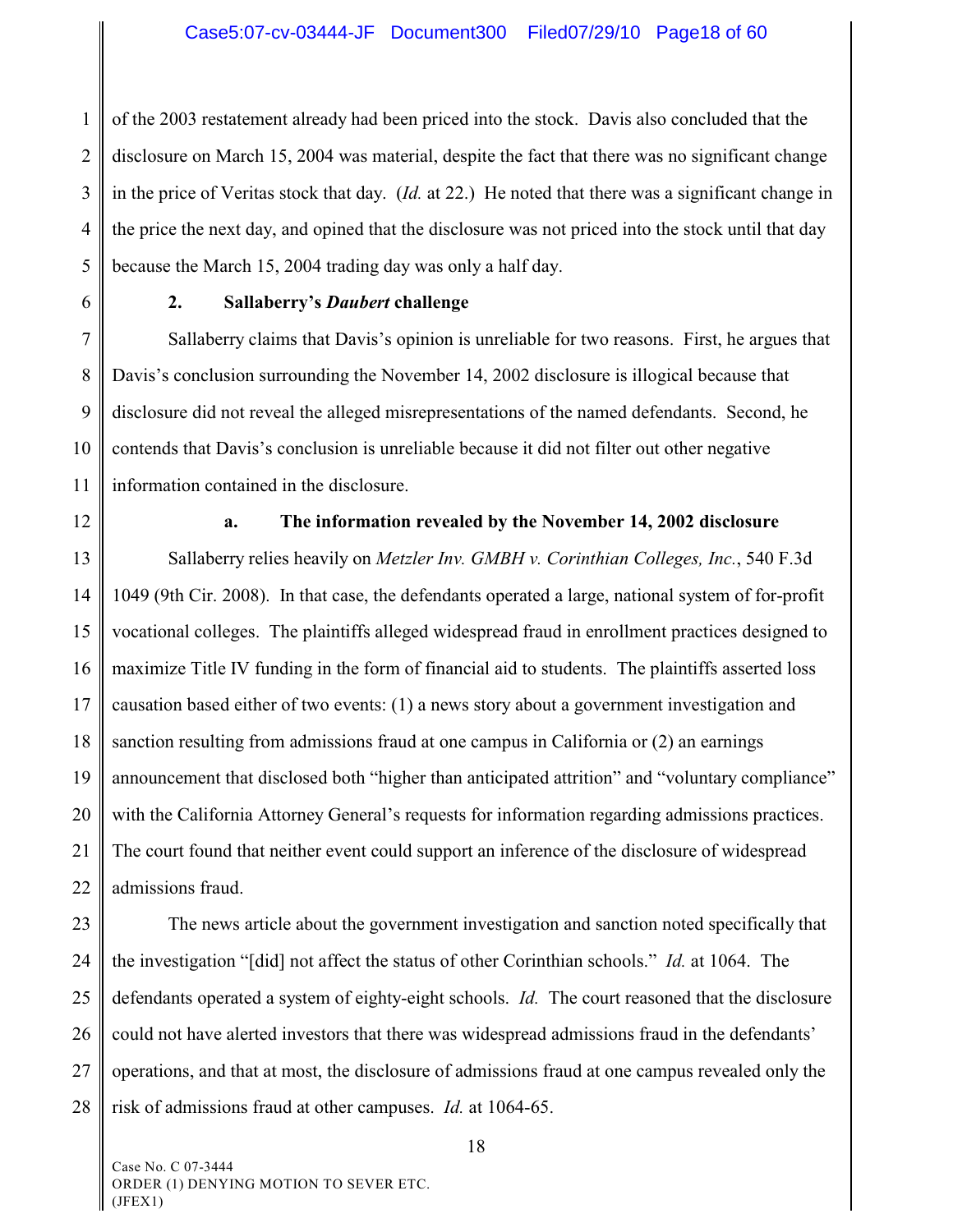# Case5:07-cv-03444-JF Document300 Filed07/29/10 Page19 of 60

| $\mathbf{1}$                                                                 | The earnings announcement disclosed several facts, including that the defendants had                                                                                                      |  |  |  |
|------------------------------------------------------------------------------|-------------------------------------------------------------------------------------------------------------------------------------------------------------------------------------------|--|--|--|
| $\overline{2}$                                                               | missed their revenue forecast, that they had revised their earnings forecast downward for the next                                                                                        |  |  |  |
| 3                                                                            | year, that attrition rates were higher than expected, and that enrollment had increased forty-nine                                                                                        |  |  |  |
| $\overline{4}$                                                               | percent overall. <i>Id.</i> at 1065. The plaintiffs argued that the disclosure regarding attrition was a                                                                                  |  |  |  |
| 5                                                                            | euphemism for enrollment fraud. The court again disagreed, concluding that the plaintiffs'                                                                                                |  |  |  |
| 6                                                                            | inference was implausible given that enrollment had increased to such a large extent. The court                                                                                           |  |  |  |
| $\tau$                                                                       | reasoned that it was far more plausible that the stock price fell because the defendants had missed                                                                                       |  |  |  |
| 8                                                                            | their earnings forecast. <i>Id.</i> at 1065. The court observed that no case supported "the notion that                                                                                   |  |  |  |
| 9                                                                            | loss causation is pled where a defendant's disclosure reveals a 'risk' or 'potential' for widespread                                                                                      |  |  |  |
| 10                                                                           | fraudulent conduct." <i>Id.</i> at 1064.                                                                                                                                                  |  |  |  |
| 11                                                                           | Sallaberry argues that <i>Metzler</i> is controlling, with the obvious concession that the SEC                                                                                            |  |  |  |
| 12                                                                           | need not show loss causation. He contends that because the Form 10-Q dated November 14,                                                                                                   |  |  |  |
| 13                                                                           | 2002 did not reveal the "truth" of an alleged misrepresentation or fraud, Davis could not                                                                                                 |  |  |  |
| 14                                                                           | conclude reliably that the market priced in any restatement relating to the AOL transaction or                                                                                            |  |  |  |
| 15                                                                           | form a reliable opinion as to the materiality of the 2003 restatement based on a stock price                                                                                              |  |  |  |
| 16                                                                           | movement on November 14, 2002.                                                                                                                                                            |  |  |  |
| 17                                                                           | The Form 10-Q dated November 14, 2002 states that:                                                                                                                                        |  |  |  |
| 18                                                                           | In response to subpoenas issued by the Securities and Exchange Commission in the                                                                                                          |  |  |  |
| 19                                                                           | investigation entitled <i>In the Matter of AOL/Time Warner</i> , we are furnishing information<br>to the SEC, including information relating to the transactions we entered into with AOL |  |  |  |
| in September of 2000. We are cooperating with the SEC's investigation.<br>20 | The transaction involved a \$50 million software license and services sale to AOL and a                                                                                                   |  |  |  |
| 21                                                                           | \$20 million advertising services purchase from AOL. We recognized \$37 million of<br>revenue in the fourth quarter of $2000$ and have been recognizing the remaining \$13                |  |  |  |
| 22                                                                           | million as revenue over the three-year support period. The \$20 million of advertising<br>expense was recorded over the five quarters during which AOL provided advertising               |  |  |  |
| 23                                                                           | services to us, beginning in the fourth quarter of 2000 and ending in the fourth quarter of<br>2001. We are currently reviewing our accounting treatment for these transactions,          |  |  |  |
| 24                                                                           | focusing on the \$20 million of advertising services expenses and \$20 million of the<br>revenue.                                                                                         |  |  |  |
| 25                                                                           | (Mauch Decl. in support of Sallaberry's Mot. to Exclude ("Mauch Decl."), Ex. 3 at 70.) The                                                                                                |  |  |  |
| 26                                                                           | SEC argues that the Form 10-Q does assert the "truth" of the alleged misrepresentations. Davis                                                                                            |  |  |  |
| 27<br>28                                                                     | reviewed a news article dated November 14, 2002 that discussed the fact that AOL already was                                                                                              |  |  |  |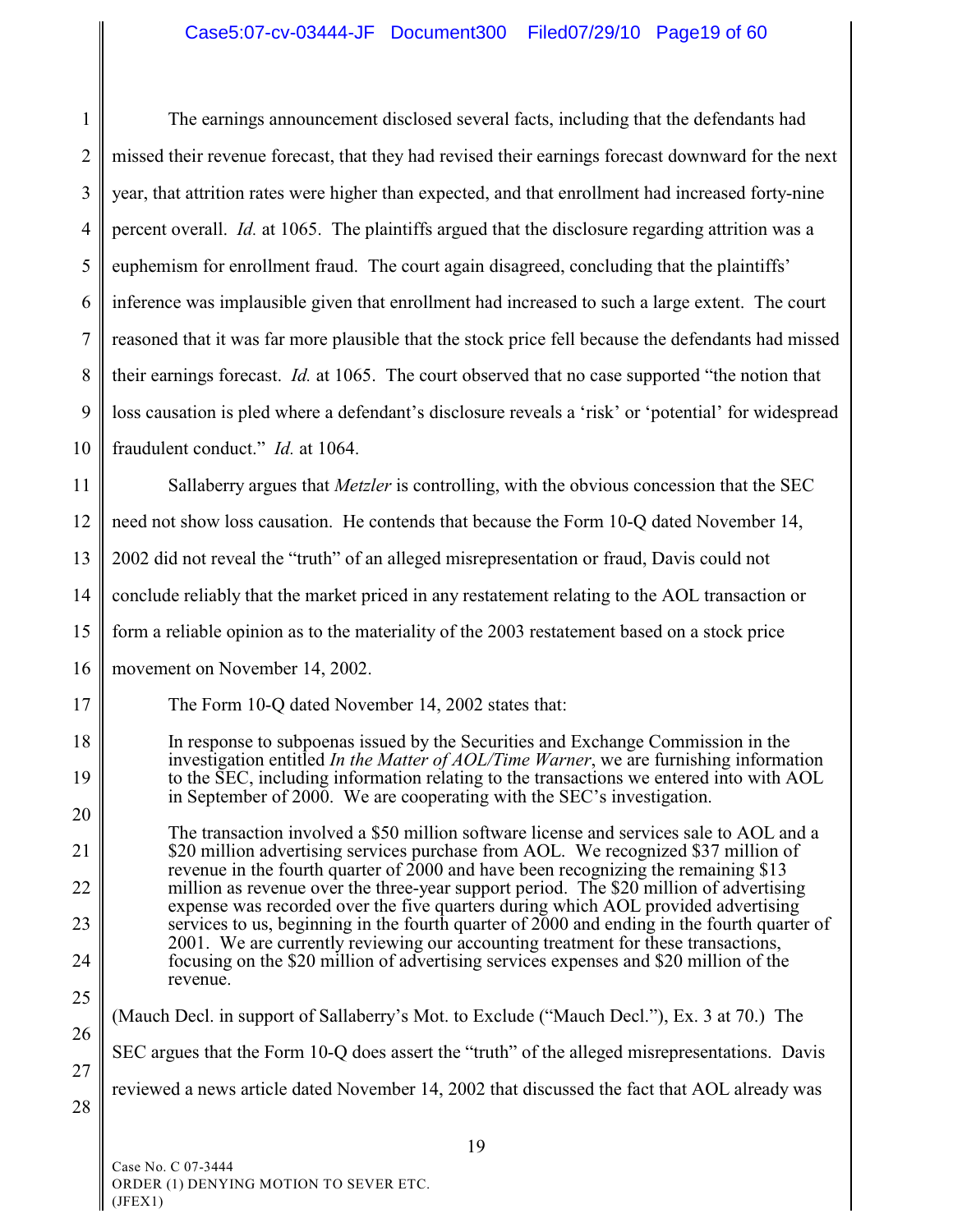1 2 3 4 5 involved in criminal and civil investigations regarding advertising deals such as the one disclosed by Veritas. (Davis report, Ex. 2, Document 13; Williams Decl. ISO SEC's Opp'n to Lonchar's Mot. to Exclude Davis, Ex. 7 (providing a copy of the article).) The Form 10-Q also was rather specific, focusing on the \$20 million figure. The SEC contends that this information permits the logical inference that Veritas overstated \$20 million in revenue from the AOL transaction.

6 7 8 9 10 11 12 13 14 15 The Court is persuaded that the instant case is distinguishable from *Meltzer*. The market had knowledge that AOL was under investigation for its accounting with respect to advertising deals of this nature. The market also knew that AOL had restated its financials in connection with similar deals. (*See* Williams Decl. ISO SEC's Opp'n to Lonchar's Mot. to Exclude Davis, Ex. 7.) The November 14, 2002 disclosure permits the reasonable inference that Veritas – a counter-party to one of those AOL advertising deals – also would restate its financials. By focusing on the \$20 million figure, the November 14, 2002 disclosure provided sufficient information for the market to understand the amount of a future restatement. Defendants may cross-examine Davis vigorously to persuade the jury that his opinion is incorrect, but the opinion meets the minimum threshold for reliability.

16 17

18

19

20

21

22

23

24

25

26

27

## **b. Filtering for other information contained in the November 15, 2002 disclosure**

Sallaberry also objects that Davis did not filter out the effect of other negative information contained in the Form 10-Q. If other information in the Form 10-Q could be responsible for the statistically significant change in stock price on November 15, 2002, then Davis's conclusion that the AOL accounting disclosure was material might not be reliable. While Davis testified that he did not read the entire Form 10-Q, he contends that he nonetheless accounted sufficiently for any confounding variables by looking at news articles from November 15, 2002. (Davis Deposition, SEC's Opp'n to Lonchar's Mot. to Exclude Davis, Ex. 4 at 161:9- 15.) He claims that the news articles focused mainly on the AOL transaction and that nothing in the news articles suggested that anything else of importance happened with respect to Veritas on that day. (*Id.*)

Sallaberry argues that a more appropriate filtering mechanism would have been to read

28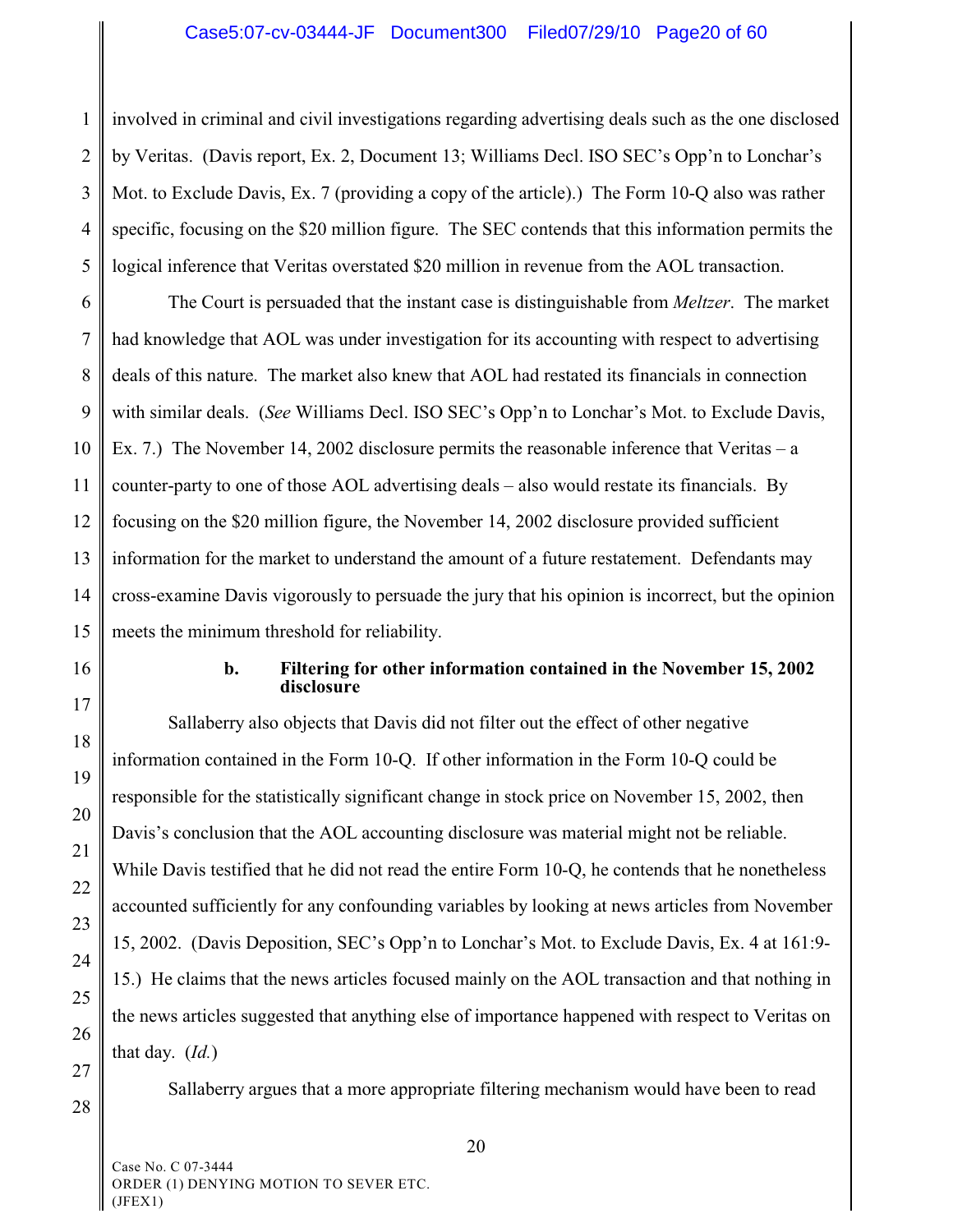1 2 3 4 5 6 7 8 9 10 11 12 13 14 15 16 analyst reports rather than news reports. Sallaberry attaches several news articles to his moving papers. (*See* Garrett Decl. in Support of Sallberry's Reply to Mot. to Exclude ("Garrett Decl."), Exhs. 1-9; Mauch Decl., Exhs. 8-13.) He contends that the news articles cannot serve as a reliable filter because they do not reveal the certainty of a financial restatement, they discuss issues other than the AOL transaction, there is "important information" in the Form 10-Q that is not referenced in any article, and the interests of the authors are not aligned necessarily with the interests of reasonable investors. While each of these arguments appropriately may be raised on cross-examination, they do not show that Davis's opinion should be excluded entirely. Although the articles do not suggest the certainty of a restatement, many of them discuss the SEC's investigation in a negative light, referencing the fact that AOL restated similar transactions. (*See* Garrett Decl. Exhs. 1, 2, and 5.) While the articles do discuss other issues, they do not do so in a manner that appears to be negative. Sallaberry's assertion that there was "important information" that was not referenced in any article is peculiar: if the information was important to the market, it necessarily would have been the subject of discussion. Finally, the Court is satisfied that news reporters discuss information disclosed in quarterly reports because they believe that the information might be of interest to reasonable investors.

17 18 19 20 21 22 23 24 25 26 27 28 Sallaberry cites several district court decisions in support of his argument. *See In re Xcelera.com Sec. Litig.*, NO. 00-11649-RWZ, 2008 WL 7084626, at *\**2 (D. Mass. Apr. 25, 2008) (excluding an expert who did not consider the impact of other disclosures despite news reports with significant negative discussion of these other disclosures), *In re Omnicom Group, Inc. Sec. Litig.*, 541 F. Supp. 2d 546, 554 (S.D.N.Y. 2008) (granting summary judgment because the plaintiffs could not prove loss causation with an expert's opinion that used an event study which, among other things, failed to account for important confounding factors identified in or created by news reports), *In re Executive Telecard Sec. Litig*., 979 F. Supp. 1021, 1026 (S.D.N.Y. 1997) (excluding an expert witness that did not consider the effect of a company's proposed spin-off even though "there were significant shareholder concerns 'about the wisdom of the proposed spinoff'"), and *In re Oracle Sec. Litig.*, 829 F. Supp. 1176, 1181 (N.D. Cal. 1993) (faulting an expert who, among other things, did not use an event study to "more accurately [] isolate the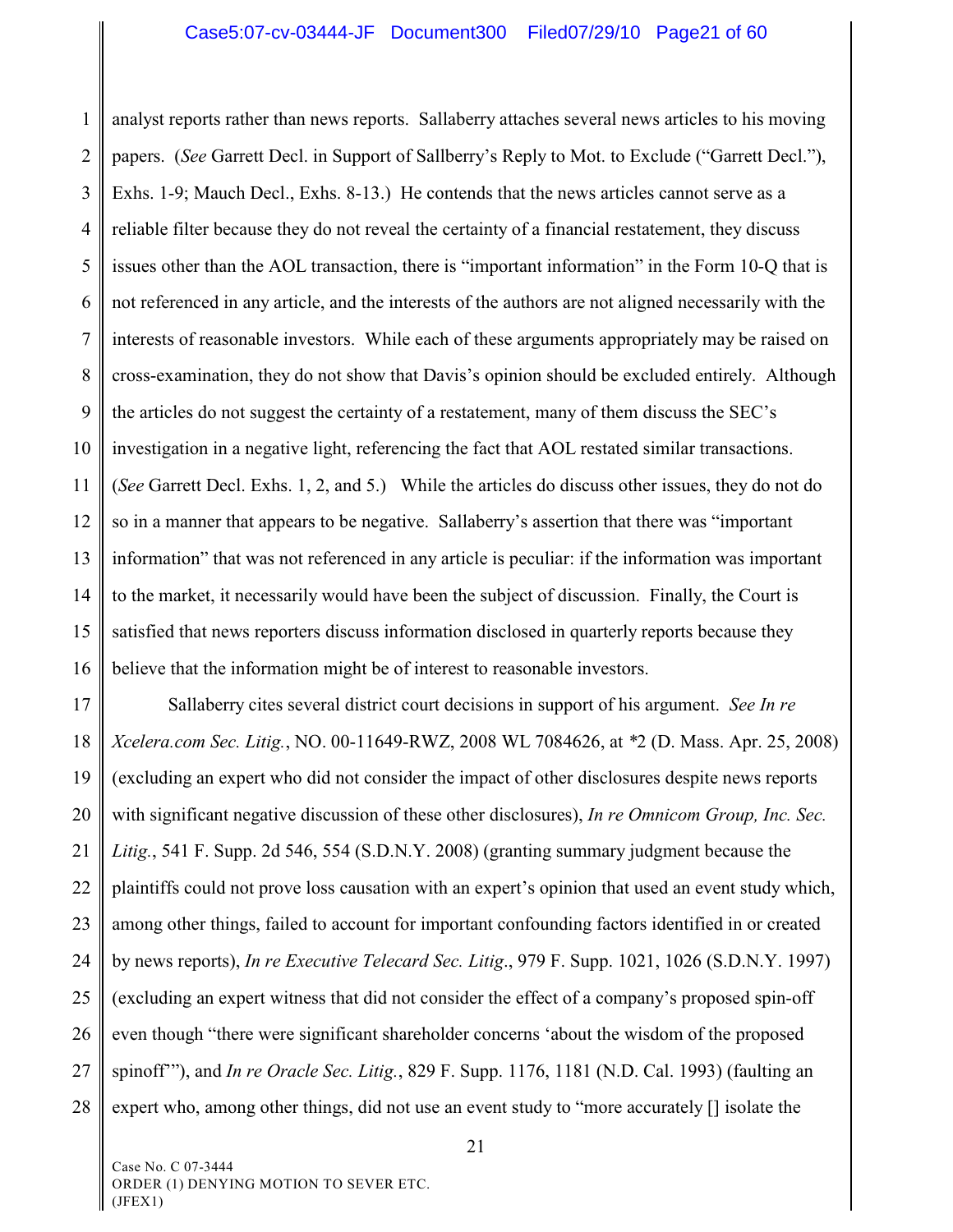#### Case5:07-cv-03444-JF Document300 Filed07/29/10 Page22 of 60

1 2 3 influence of information specific to Oracle which defendants allegedly have distorted"). However, most of those cases focus on the fact that the experts failed to consider information that other sources clearly had identified as relevant.

4 5 6 7 8 9 10 11 12 13 14 15 Sallaberry refers the Court to an analyst report by US Bankcorp, which references several other negative factors, including increasing competition, lower demand for the type of products that Veritas sells, a current sales force poll, lack of growth, and margin compression. (Mauch Decl. Ex. 14.) The report also refers to the AOL transaction as "water under the bridge." (*Id.*) The authors believed that "the current risk is that there were other unnatural acts" in connection with the AOL transaction. (*Id.*) The Court notes that the report is dated November 26, 2002, and accordingly is not necessarily strong evidence of what investors thought was important on November 15, 2002. Moreover, while the US Bankcorp report is negative, the additional information contained in that report is not as critical as that at issue in the cases relied upon by Sallaberry. While Sallaberry certainly may argue to the jury that Davis did not reliably filter out other confounding variables that would have affected the stock price on November 15, 2002, he has not shown that Davis' opinion is so unreliable that it must be excluded.

16

#### **2. Lonchar's Rule 26 Challenge**

17 18 19 20 21 22 23 24 Lonchar contends that Davis's opinion with respect to the 2004 restatement must be excluded because it does not rebut testimony of Defendants' experts. The SEC claims that the opinion in dispute is rebuttal to the Berquist report offered by Defendants. Berquist summarized his opinion as addressing the question, "[w]ould a reasonable investor have considered the restatement of VERITAS' financial statements in March 2003 . . . to be important to a decision to buy or sell the stock of VERITAS?" (Lonchar's Mot. to Exclude Davis, Ex. B ("Berquist report") at 7.) Lonchar argues that Davis's references to the materiality of the 2004 restatement thus are inappropriate.

25 26 27 28 In response, the SEC asserts that Davis's opinion with respect to the impact of the 2004 restatement rebuts the central premise of the Berquist report. Berquist opines that the 2003 restatement was not material because it did not meaningfully impact Veritas's earnings per share ("EPS") estimate. (Berquist report at 13.) Instead of focusing on EPS estimates, Davis's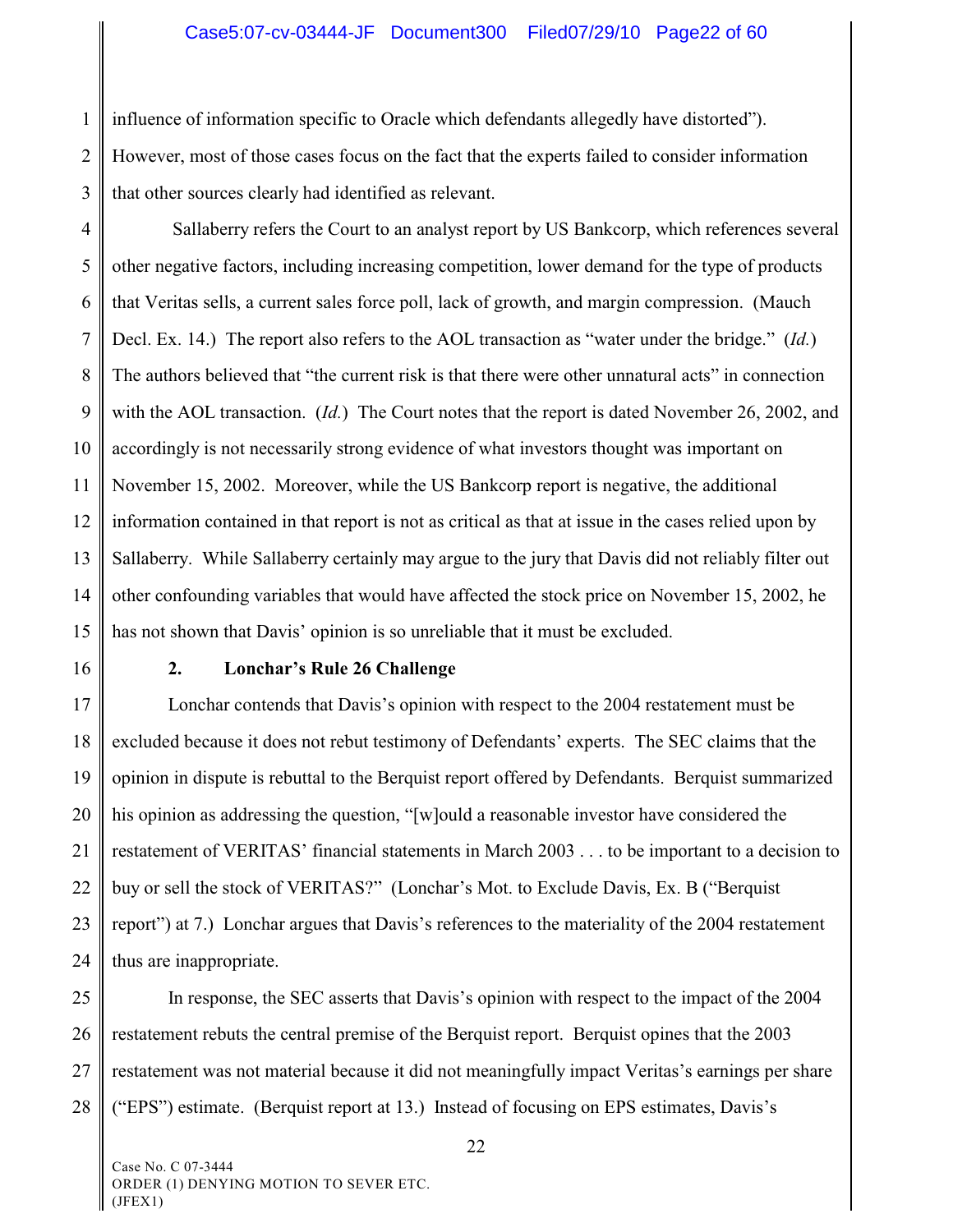1 2 3 4 5 6 7 analysis focuses on statistically significant changes in share price. (Davis report at ¶ 10.) The SEC argues that demonstrating the impact of the 2004 restatement on Veritas's share price rebuts Berquist's central premise that effects on EPS estimates are the only significant measure of materiality. The Court concludes that this argument is seriously flawed. Berquist explicitly did not analyze the effect of 2004 restatement on Veritas's EPS estimates. Davis thus cannot know whether analyzing the effect of the 2004 restatement under his method would reach a different conclusion than analyzing those effects under Berquist's method.

8 9 10 11 12 13 14 15 The SEC also argues that although Berquist never opined on the subject of the 2004 restatement, Lonchar has offered an accounting expert who does offer an opinion on that subject. That expert, J. Duross O'Bryan, does discuss the materiality of the accounting underlying the 2004 restatement. However, O'Bryan, like Seidler, is an *accounting* expert. Unlike Davis, O'Bryan did not discuss materiality from the perspective of a "reasonable investor." Though O'Bryan does not define specifically his working concept of materiality, he appears to refer to accounting materiality only, and his report focuses extensively on the application of GAAP. (*See* Lonchar's Reply in Support of Mot. to Exclude Davis, Ex. B at  $\P$  17.)

16 **3. Disposition**

17 18 19 Davis may testify at trial because he has met the minimum threshold for reliability. However, he may testify with only with respect to the 2003 restatement; his testimony with respect to the 2004 restatement will be excluded pursuant to Rule 26.

20

# **IV. MOTIONS FOR SUMMARY JUDGMENT**

21 22 23 24 25 All Defendants move for summary judgment regarding the SEC's claims related to the AOL transaction. Defendants argue that there is insufficient evidence in the record to support an inference of the mental states required by the various claims or that any of their alleged misstatements were material. Separately, Sallaberry argues that the evidence cannot support a finding that he was involved in making misstatements and preparing Veritas's records.

26 **A. Legal standard**

27 28 A motion for summary judgment should be granted if there is no genuine issue of material fact and the moving party is entitled to judgment as a matter of law. Fed. R. Civ. P.

Case No. C 07-3444 ORDER (1) DENYING MOTION TO SEVER ETC. (JFEX1)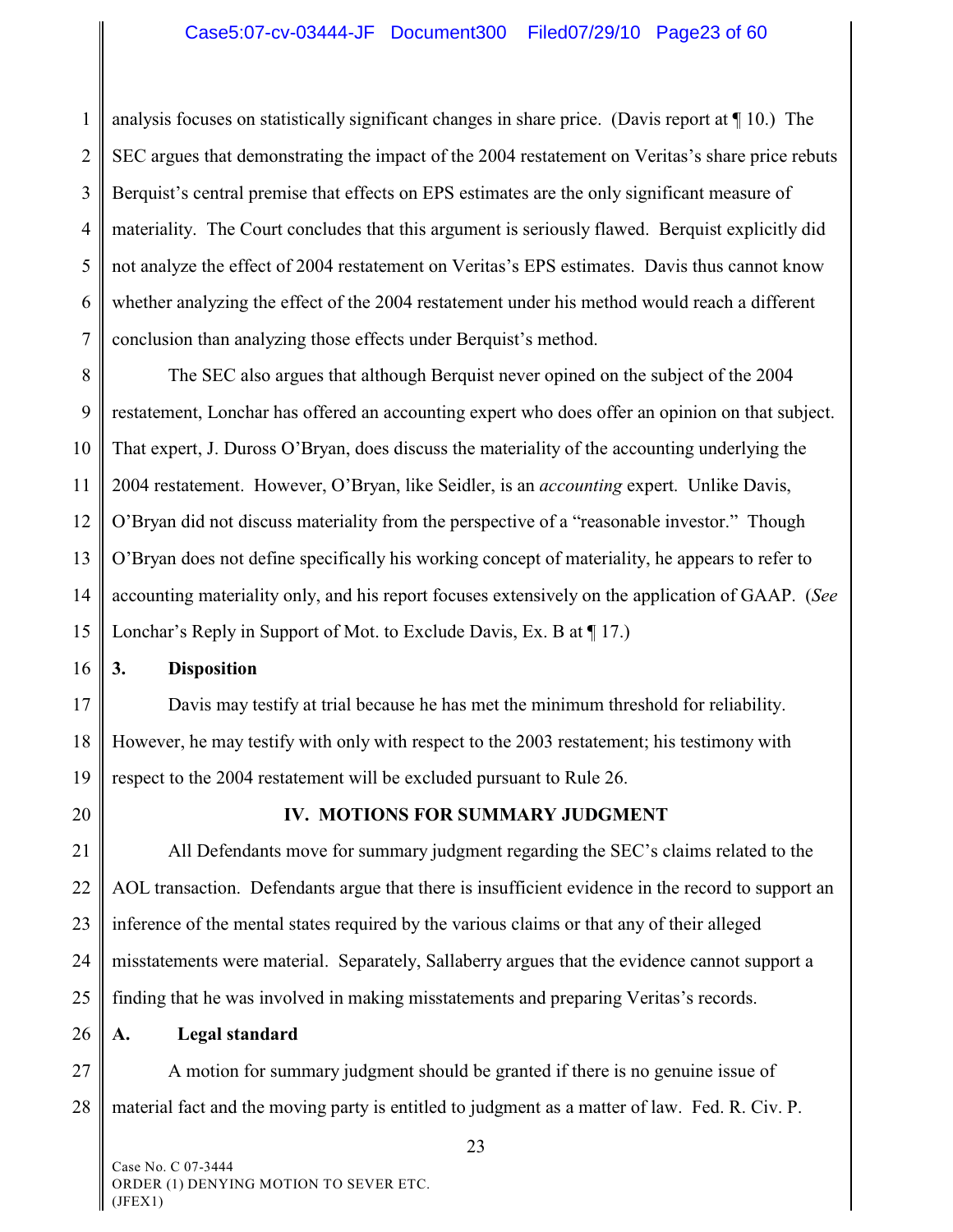1 2 3 4 5 6 7 56(c); *Anderson v. Liberty Lobby, Inc.*, 477 U.S. 242, 247-48 (1986). The standard applied to a motion seeking partial summary judgment is identical to the standard applied to a motion seeking summary judgment of the entire case. *See Urantia Foundation v. Maaherra*, 895 F.Supp. 1335, 1335 (D. Ariz. 1995). The moving party bears the initial burden of informing the Court of the basis for the motion and identifying the portions of the pleadings, depositions, answers to interrogatories, admissions, or affidavits that demonstrate the absence of a triable issue of material fact. *Celotex Corp. v. Catrett*, 477 U.S. 317, 323 (1986).

8 9 10 11 12 13 14 15 16 17 If the moving party meets this initial burden, the burden shifts to the non-moving party to present specific facts showing that there is a genuine issue for trial. Fed. R. Civ. P. 56(e); *Celotex*, 477 U.S. at 324. A genuine issue for trial exists if the non-moving party presents evidence from which a reasonable jury, viewing the evidence in the light most favorable to that party, could resolve the material issue in his or her favor. *Anderson*, 477 U.S. 242, 248-49; *Barlow v. Ground*, 943 F.2d 1132, 1134-36 (9th Cir. 1991). It is not this Court's task to "scour the record in search of a genuine issue of triable fact." *Keenan v. Allan*, 91 F.3d 1275, 1279 (9th Cir. 1996) (internal citations and quotations omitted). The non-moving party has the responsibility to identify with reasonable particularity the evidence which precludes summary judgment. *See id.* 

18

# **B. Requisite mental state**s

19 20 21 22 The SEC's claims require a showing of various mental states. To establish a claim under Section 17(a)(1) and Rule 10b-5, the SEC must prove that the Defendants acted with scienter. *S.E.C. v. Leslie*, No. C 07-3444, 2008 WL 3876169, at \*5 (N.D. Cal. Aug. 19, 2008). However, scienter is not required to establish liability under Sections 13b2-1 and 13b2-2.<sup>12, 13</sup> S.E.C. v.

<sup>23</sup>

<sup>24</sup> 25 <sup>12</sup> 17 C.F.R. 240.13b2-1 provides that "No person shall directly or indirectly, falsify or cause to by falsified, any book, record or account subject to section  $13(b)(2)(A)$  of the Securities Exchange Act."

<sup>26</sup> 27  $13$  17C.F.R. 240.13b2-2(a) provides that: "No director or officer of an issuer shall, directly or indirectly:

<sup>28</sup> (1) Make or cause to be made a materially false or misleading statement to an accountant in connection with; or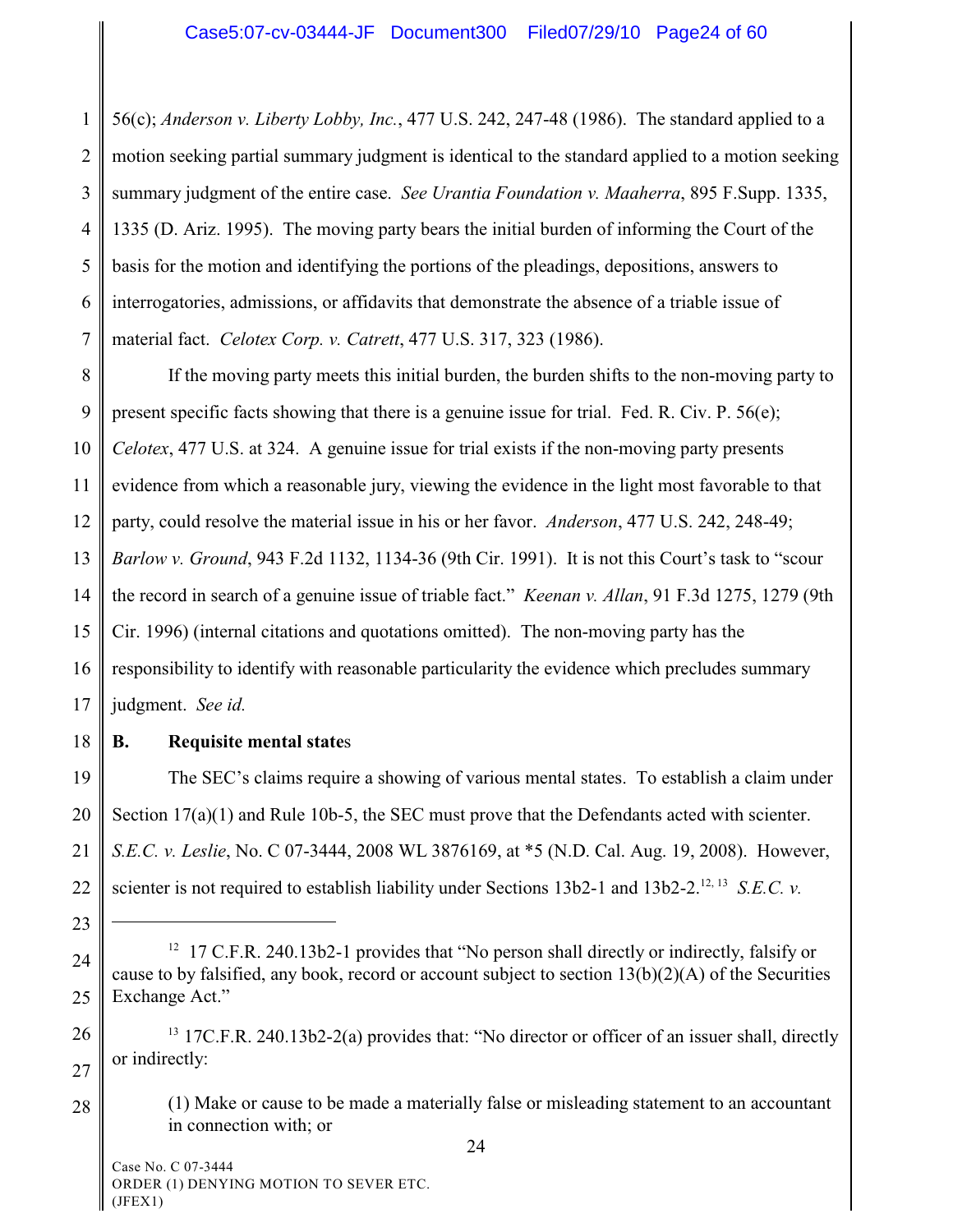1 2 3 4 5 6 7 8 *Leslie,* No. C 07-3444 JF*,* 2008 WL 4183939, at \*1 (N.D. Cal. Sept. 9, 2008). To establish a claim under Section 17(a)(2) and (a)(3), the SEC must prove that Defendants acted negligently. *SEC v. Phan*, 500 F.3d 895, 908 (9th Cir. 2007). To establish a claim for any aiding and abetting violation, the SEC must establish that Defendants actually knew of the primary violation and their own role in furthering it. *Leslie*, 2008 WL 3876169 at \*7. Finally, to establish a claim under Section 13(b)(5) for failing to implement a system of internal accounting controls, the plain language of the statute requires that a defendant act "knowingly." 15 U.S.C.A. § 78m(b)(5).

9

#### **1. Acting with scienter when providing a misstatement**

10 11 12 13 14 15 16 The SEC alleges that Defendants provided misstatements to Veritas's outside auditor, Ernst & Young, resulting in the improper accounting treatment of the AOL transaction. Additionally, the SEC alleges that Lonchar is responsible for misstatements in Veritas's public filings. "A projection or statement of belief is a 'factual' misstatement actionable under § 10(b) if (1) the statement is not actually believed, (2) there is no reasonable basis for the belief, or (3) the speaker is aware of undisclosed facts tending seriously to undermine the statement's accuracy." *Kaplan v. Rose*, 49 F.3d 1363, 1375 (9th Cir. 1994).

17 18 19 At least with respect to the Section  $17(a)(1)$  and Rule 10b-5 claims, the SEC must show that the Defendants acted with scienter when providing a material misstatement.<sup>14</sup> Gebhart v. *SEC*, 595 F.3d 1034, 1040 (9th Cir. 2010) (citing *Ponce v. SEC*, 345 F.3d 722, 729 (9th Cir.

20 21

22

23

24

25

26

27

- (i) Any audit, review or examination of the financial statements of the issuer required to be made pursuant to this subpart; or
- (ii) The preparation or filing of any document or report required to be filed with the Commission pursuant to this subpart or otherwise.
- 28  $14$  This subsection discusses whether misstatements were made with scienter. The materiality of any misstatements is discussed below at subsection IV.B.

<sup>(2)</sup> Omit to state, or cause another person to omit to state, any material fact necessary in order to make statements made, in light of the circumstances under which such statements were made, not misleading, to an accountant in connection with: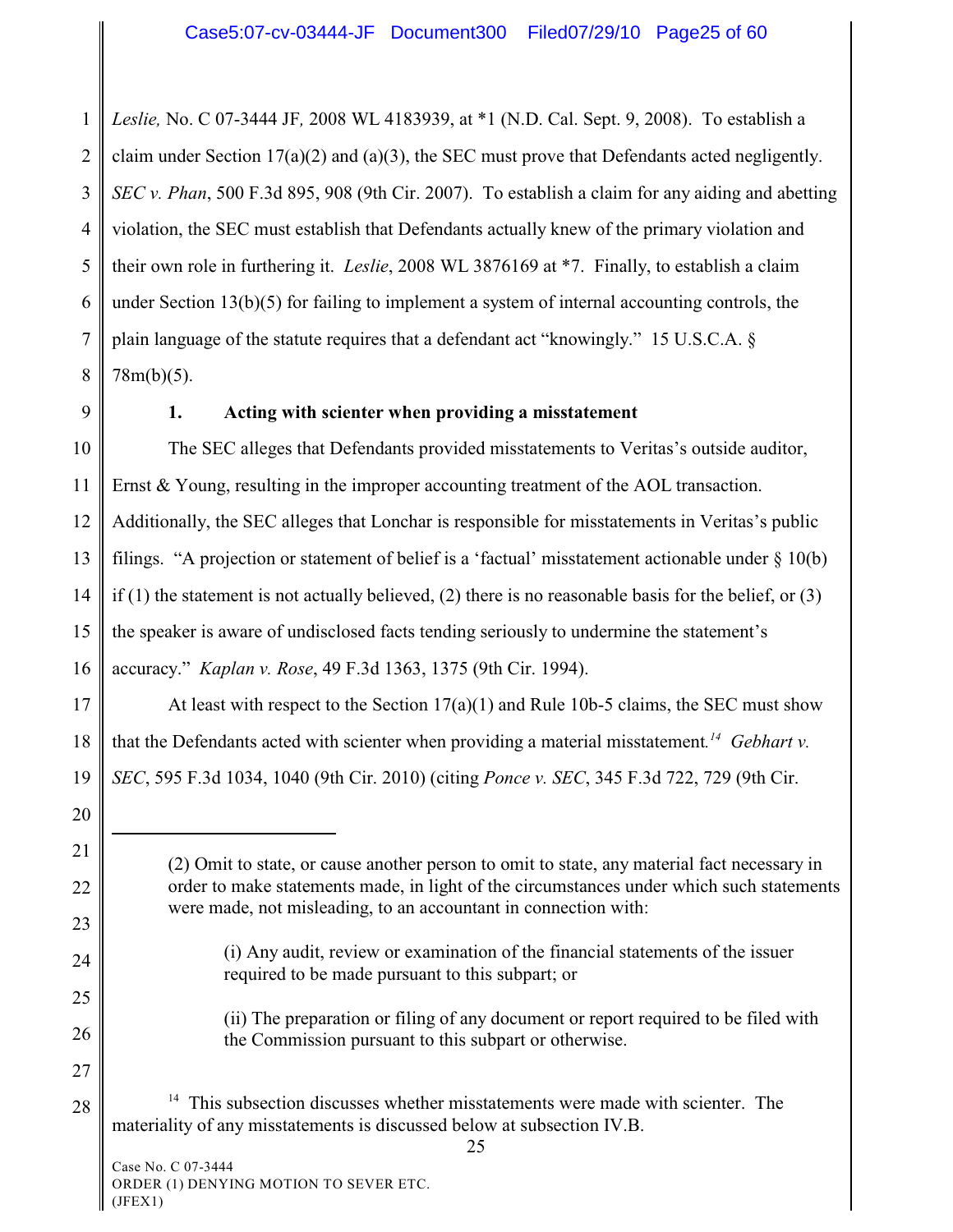1 2 3 4 5 6 7 8 9 10 11 12 13 2003)). Scienter is defined as a "mental state embracing intent to deceive, manipulate or defraud." *Ernst & Ernst v. Hochfelder*, 425 U.S. 185, 193 n.12 (1976). Scienter also may be established by a showing of reckless conduct that consists of "a highly unreasonable act, or omission, that is an 'extreme departure from the standards of ordinary care, and which presents a danger of misleading buyers or sellers that is either known to the defendant or is so obvious that the actor must have been aware of it.'" *S.E.C. v. Dain Rauscher, Inc.*, 254 F.3d 852, 856 (9th Cir. 2001) (quoting *Hollinger v. Titan Capital Corp.*, 914 F.2d 1564, 1568-69 (9th Cir. 1990) (*en banc*)). "Scienter may be established, therefore, by showing that the defendants knew their statements were false, or by showing that defendants were reckless as to the truth or falsity of their statements." *Gebhart,* 595 F.3d at 1041 (citing *Ponce*, 345 F.3d at 729-30). "Summary judgment is generally inappropriate when mental state is an issue, unless no reasonable inference supports the adverse party's claim." *Vucinich v. Paine, Webber, Jackson & Curtis, Inc.,* 739 F.2d 1434, 1436 (9th Cir. 1984).

14

15

# **a. The 2003 restatement is not sufficient evidence of scienter in and of itself**

16 17 18 19 20 21 22 Standing alone, the 2003 restatement is not sufficient evidence that Defendants made misstatements or acted with scienter. "'[T]he mere publication of inaccurate accounting figures, or a failure to follow GAAP, without more, does not establish scienter.'" *In re Software Toolworks, Inc. v. Painewebber, Inc.*, 50 F.3d 615, 627 (9th Cir. 1995) (quoting *In re Worlds of Wonder Sec. Litig*, 35 F.3d 1407, 1412 (9th Cir. 1994), *superseded by statute on other grounds*, Private Securities Litigation Reform Act, 15 U.S.C. § 78u-4(b)(2), *as recognized in Copperstone v. TCSI Corp*., No. C 97-3495 SBA, 1999 WL 33295869, at \*14 n.13 (N.D. Cal. Jan. 14, 1999)).

23

#### **b. Omission of the negotiation history**

24 25 26 27 28 The SEC points out that Defendants did not inform Ernst & Young of the negotiation history of the AOL transaction, specifically the "eleventh hour" price change. However, the SEC has not presented any evidence that the Ernst & Young auditors asked Defendants for such information. The SEC contends that the auditors did ask questions "regarding the background, the business purpose for the arrangement." (Calvello Deposition, SEC's Opp'n to MSJ, Ex. 38 at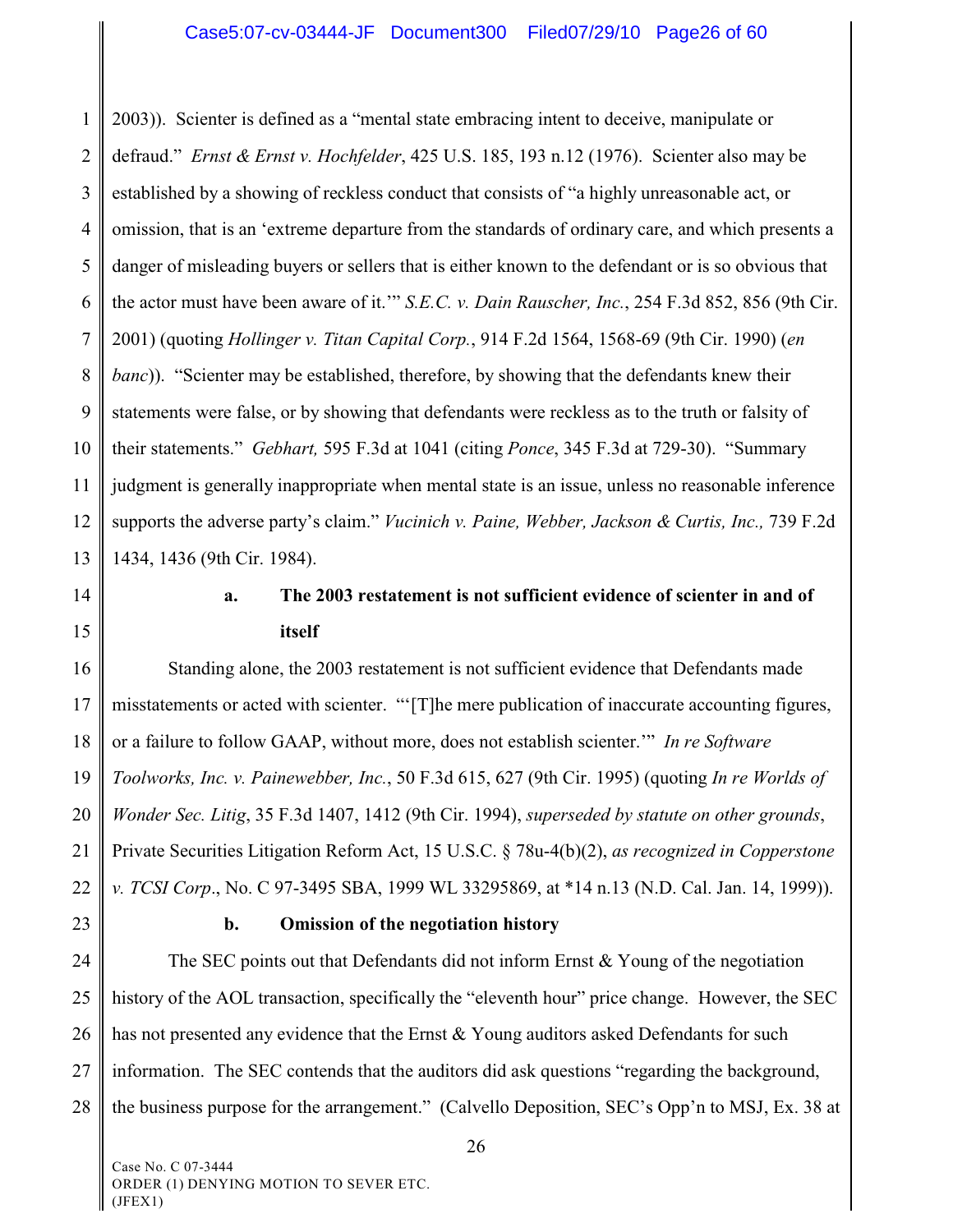1 2 3 4 5 6 7 8 9 10 11 12 63:20-25.) However, two of the auditors testified that they did not ask Defendants about the negotiating history and that they would not have expected Defendants to have informed them about that history. (*See* Calvello Deposition, Leslie's MSJ, Ex. PP at 134:19-135:23 (Calvello testifying that he did not ask about the negotiation history, that he did not expect Veritas to inform him of that history, and that he did not think that it was important at that time); Cherrstrom Deposition, Leslie's MSJ, Ex. CCC at 276:11-25 (Cherrstrom testifying that he did not ask Leslie about the negotiating history).) The auditors spoke to several Veritas employees who knew about the eleventh-hour price change, and the negotiating history was not discussed in any of those meetings. The SEC has not cited any record that could support the inference that Defendants knew that the negotiating history was relevant to the revenue recognition of the AOL transaction. Without that evidence, the SEC cannot show that the Defendants misled the auditors solely by not informing them of the negotiating history.

13

#### **c. Mark Leslie**

14 15 16 17 18 The SEC alleges that Leslie, in his contacts with Veritas's external auditors, misrepresented that (1) there were valid business reasons for the advertising purchase and that Veritas needed the advertising, (2) the license and the advertising purchase were separate agreements that were not contingent upon each other, and (3) the license and the advertising purchase each were fairly priced.

19

#### **i. Leslie's knowledge of the AOL transaction**

20 21 22 23 24 25 26 27 28 The SEC has presented evidence that Veritas management had approved a software licensing agreement with AOL for \$30 million. (Kelly Investigative Testimony, SEC's Opp'n to MSJ, Ex. 42 at 37:2-4.) This would have been the largest transaction in Veritas's history up to that point. (Saunders Deposition, SEC's Opp'n to MSJ, Ex. 8 at 292:22-292:3.) AOL's Terry Laber signed the agreement at the \$30 million price on September 29, 2000. (Laber Investigative Testimony, SEC's Opp'n to MSJ, Ex. 108 at 139:18-21.) Before Veritas signed the agreement, Laber called Leslie. (Kelly Investigative Testimony, SEC's Opp'n Ex. 42 at 117:7-17.) Leslie described Laber as asking Leslie if he could "do me a favor." (*Id.* at 117:17-19.) Laber asked Leslie to restructure the deal to increase the price of the software license and to add an

Case No. C 07-3444 ORDER (1) DENYING MOTION TO SEVER ETC. (JFEX1)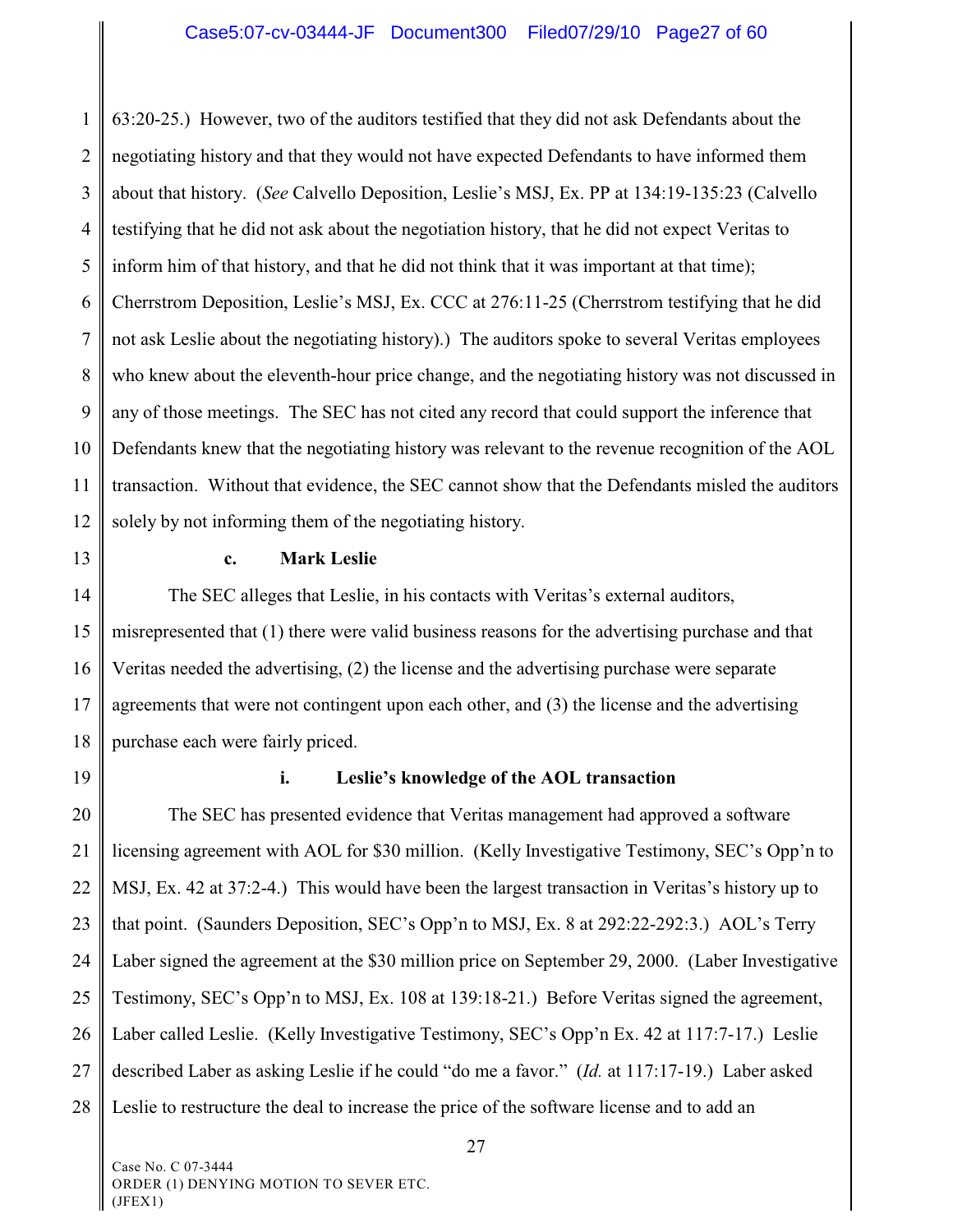1 2 3 4 advertising component. (*Id.* at 117:22-24.) Leslie, describing the deal to Veritas's board of directors, said that "at the eleventh hour we got a request from AOL to gross up the deal by \$20 million and take back an equal amount of dollars in paid advertising to AOL." (SEC's Opp'n to MSJ, Ex. 30.)

5 6

7

8

9

10

11

12

13

14

15

16

17

18

19

20

21

22

23

24

# **ii. Valid business reasons and the need for advertising**

In January 2002, Leslie spoke with Ernst & Young about the AOL transaction. Jeffrey Calvello, one of the Ernst & Young auditors, has testified as follows:

Q: During that discussion, did Mr. Leslie represent that the two agreements were entered into for separate and valid business reasons?

A: Yes.

(Calvello Investigative Testimony, SEC's Opp'n to MSJ, Ex. 56 at 70:17-20.) Leslie also told Kenneth Cherrstrom, another Ernst & Young auditor, that Veritas needed to enter into the advertising deal for its brand recognition campaign. (Cherrstrom Investigative Testimony, SEC's Opp'n Ex. 47 at 63:15-18.)

The SEC alleges that Veritas did not want or need AOL advertising. On September 21, 2000, eight days before the agreement was signed, Laber was copied on an email from another AOL employee discussing the status of an advertising deal with Veritas. (SEC's Opp'n to MSJ, Ex. 11.) The email states: "status of ad deal – he said they weren't close, and that Veritas was talking about doing ads after Jan. 1" and that "there were no hard figures on the table, but suggested  $$1M$  or so." (*Id.*<sup>15</sup>) On September 1, 2000, Gary Florence, a Veritas sales representative who was involved in the AOL transaction, told AOL's John Najarian that Leslie "strongly questioned whether the market segments reached via AOL/Netscape were in line with our objectives." (SEC's Opp'n to MSJ, Ex. 9.) Mark Griffiths, Veritas's director of corporate marketing, referred to the deal in an internal email as "a consequence of the sales transaction that

25

26

27

 $15$  Leslie objects to this and most of the other evidence discussed in this paragraph as hearsay. The SEC contends that it can produce witnesses at trial who can testify from personal knowledge as to the contents of this email. This representation is sufficient for purposes of a motion for summary judgment. *See Fraser v. Goodale*, 342 F.3d 1032, 1036 (9th Cir. 2003)

<sup>28</sup> (finding that "[i]t would be sufficient if the contents of the [evidence] are admissible at trial, even if the [evidence] itself may be inadmissible").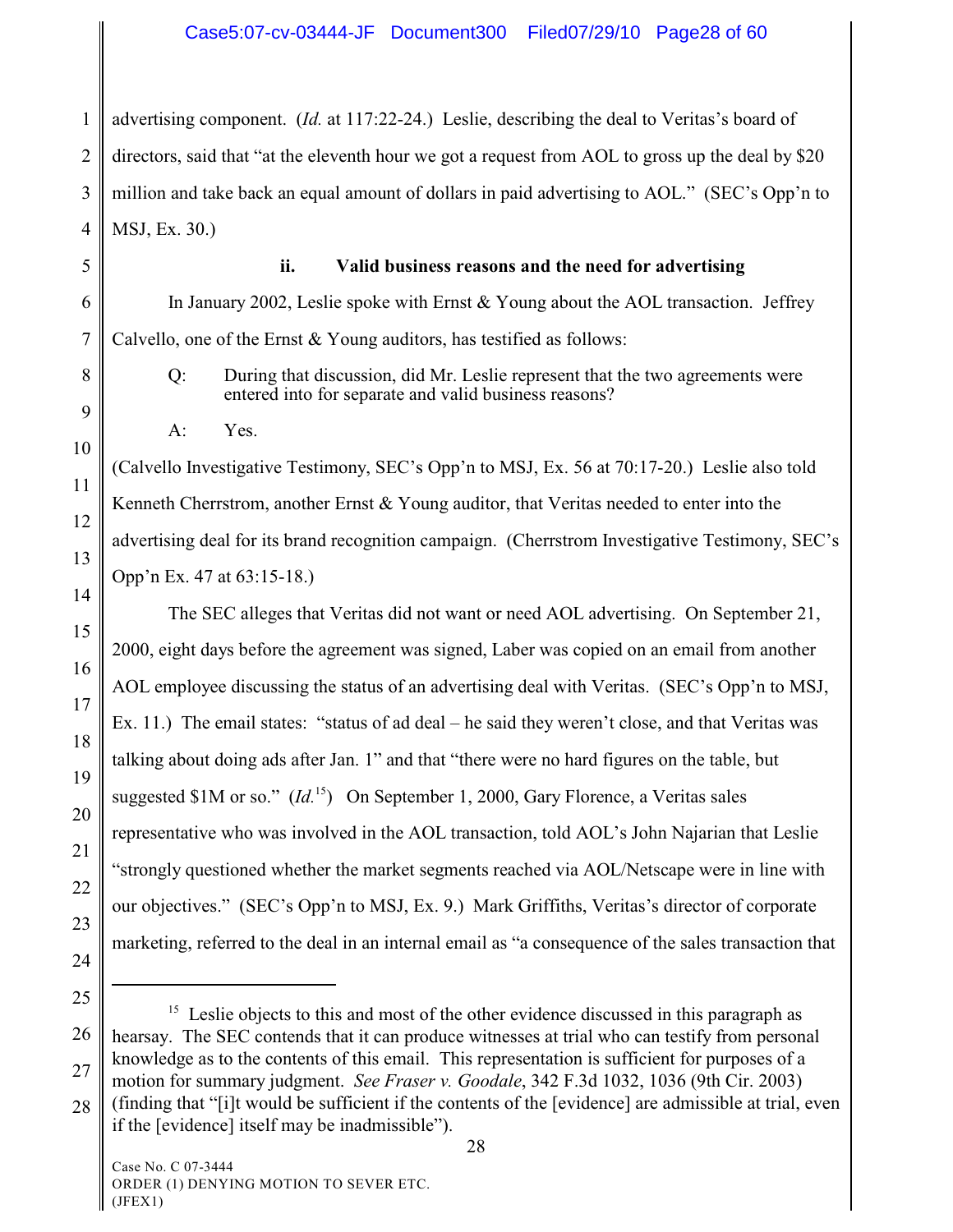1 2 3 4 5 6 7 occurred. I think that all marketing people agree that this is not something we would have done." (SEC's Opp'n to MSJ, Ex. 116 at VAOL0100974.<sup>16</sup>) Cynthia Martin, Veritas's director of marketing and communications, answered in the affirmative when asked if she believed it was a "stupid deal." (Martin Investigative Testimony, SEC's Opp'n to MSJ, Ex. 98 at 87:5-6.) She disapproved of the deal because "it was a lot of money spent off our strategy, our advertising strategy." *(Id.* at 87:8-9<sup>17</sup>) Leslie had knowledge of that strategy because he participated in Veritas's branding council. (Leslie's MSJ at 4:13-19.)

8 9 10 11 12 13 14 15 16 17 18 Leslie presents evidence that he believed that Veritas did have a strong business interest in the advertising component of the deal. Griffiths testified at his deposition that he had a conversation with Leslie "about trying to find a partnership with a large online organization that we could develop that would allow us to have a better presence in the online space." (Griffiths Deposition, Leslie's MSJ, Ex. S at 46:3-7.) Leslie was CEO, a member of the branding council, and had discussions with Griffith – the director of corporate marketing – specifically about advertising with AOL. (*Id.*) Nonetheless, viewed in the light most favorable to the SEC, this evidence creates only a genuine issue of material fact with respect to Leslie's state of mind. Although Leslie and Griffiths discussed advertising with AOL, Griffith stated specifically that he disapproved of this specific advertising purchase. Based on the evidence, a reasonable jury could find that Leslie did not believe that Veritas desired advertising of this magnitude from AOL.

19

22

23

24

25

26

**iii. Separate or contingent agreements**

20 21 The SEC contends that Leslie also misrepresented the contingent nature of the license and advertising purchase. Calvello has testified as follows:

Q: And the next sentence, "Furthermore, Veritas management have represented that AOL's commitment to pay the software license and service fees was from that separate arrangement's initiation, never contingent on the company entering into

27 28  $17$  Leslie objects to Martin's testimony, arguing that she is speculating as to the advertising strategy because she did not participate in the branding council. In the light most favorable to the SEC, Veritas's director of marketing and communications would have personal knowledge of the company's advertising strategy.

<sup>&</sup>lt;sup>16</sup> Leslie objects to this evidence as speculation. However, Griffiths may testify as to what he, as the director of corporate marketing, would or would not have done.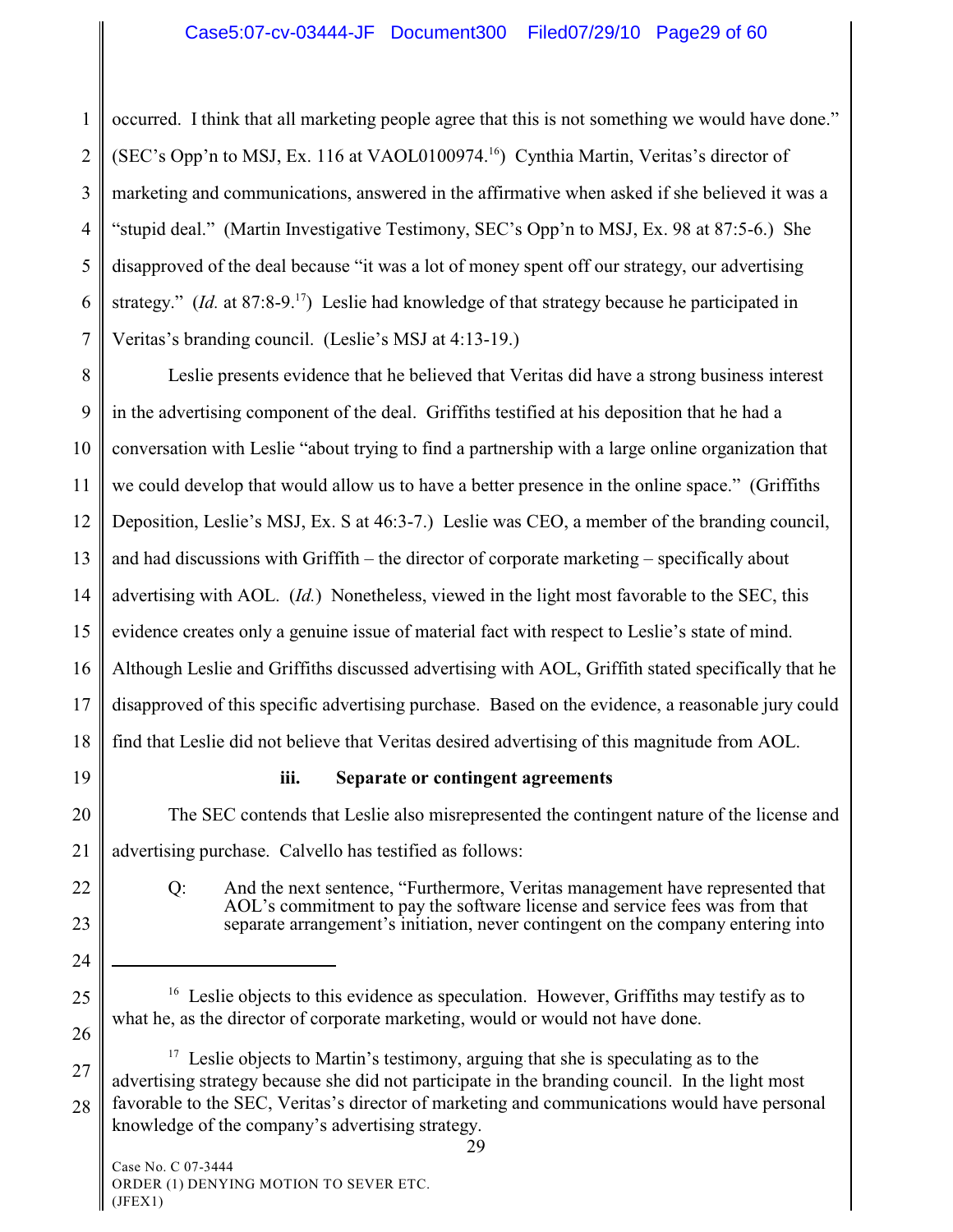1 2 3 4 5 6 7 8 9 10 11 12 13 14 15 16 17 18 19 20 21 22 23 24 25 26 27 28 the advertising purchase agreement", do you see that sentence? A: Yes, I do. Q: Okay. Did Mr. Leslie make that representation to you during your meeting with he and Mr. Lonchar?  $A^{\cdot}$  Yes. (Calvello Investigative Testimony, SEC's Opp'n to MSJ, Ex. 56 at 71:5-14.) Leslie denies making such a statement, but this creates only a dispute of material fact as to whether this conversation occurred as recounted by Calvello. Leslie claims that he does not understand what "contingent" means to an accountant. It is true that the ordinary meaning of the word varies depending on the context. For example, "contingent" can mean "happening or coming by chance; not fixed by necessity or fate; accidental, fortuitous", (Oxford English Dictionary (2d ed. 1989)), or it can mean "that does not exist of itself, but in dependence on something else," (*id*.). However, given the context of Calvello's question, there is a reasonable inference that Calvello was referring to the latter definition. Viewed n the light most favorable to the SEC, the evidence supports the inference that Leslie understood that the license was dependent upon the advertising purchase. Leslie has testified that: A: I believe that at the juncture where our proposal had been made at \$30 million, had nothing else changed, we would not have been able to generate a shallower discount. But something else changed. . . . Q: So what had changed? A: They wanted us to do advertising. And the deal moved to a different level of authority in the company. And those two things said together, "Gee, you can do a bigger deal here." (Leslie Investigative Testimony, SEC's Opp'n to MSJ, Ex. 39 at 95:13-24.) The reference to a "shallower discount" refers to the price of Veritas's software license. A deeper discount would allow AOL to pay a lower price. Conversely, a shallower discount would require AOL to pay a higher price. This statement, together with Laber's request for a "favor," reasonably supports an inference that Leslie understood that the \$50 million price of the licensing agreement depended upon the purchase of advertising.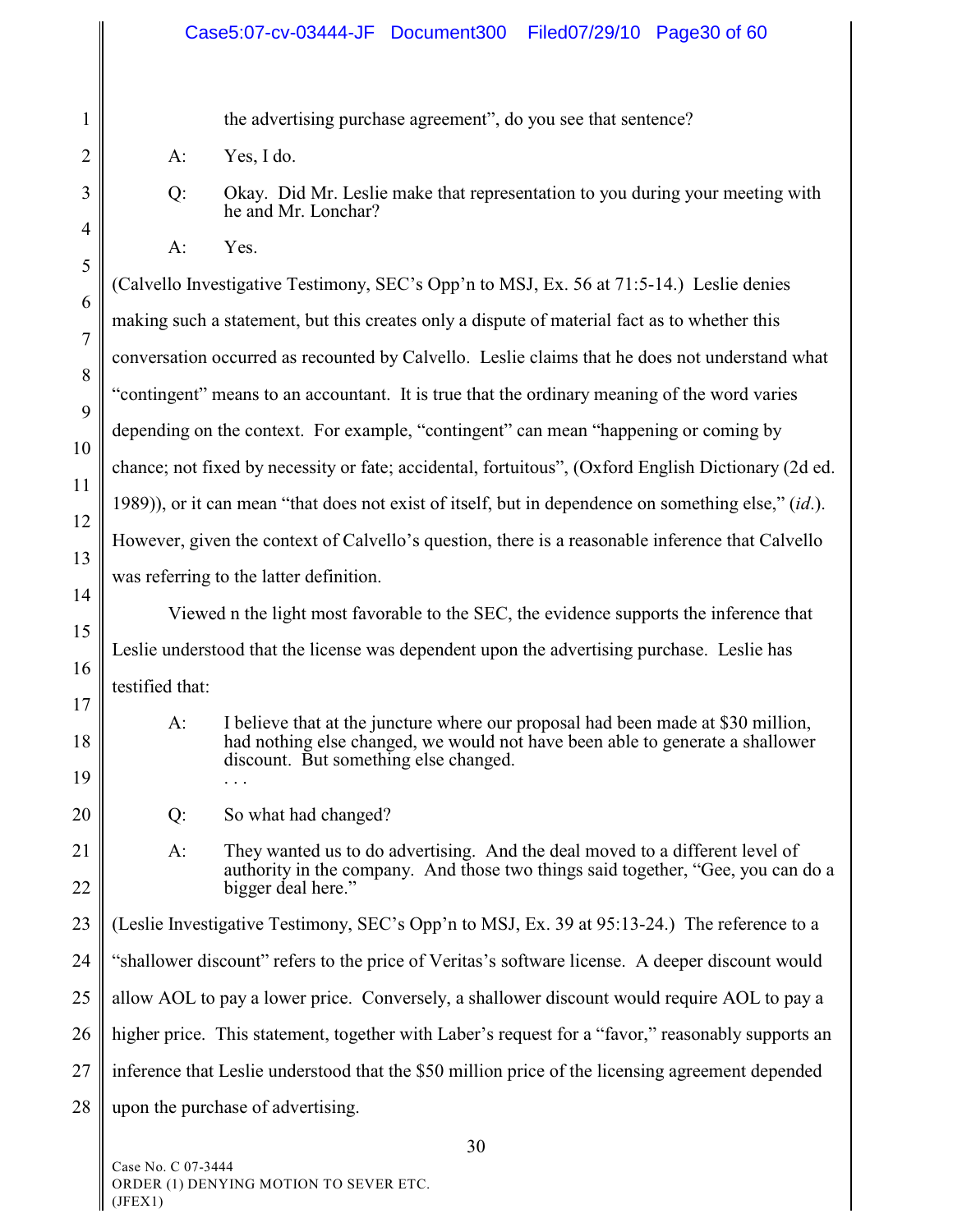1

#### **iv. Fair value of the agreements**

2 3 4 5 6 7 8 9 10 11 12 13 14 15 Leslie signed both a representation letter to Ernst  $&$  Young and the Form 10-K filed for 2000. (*See* SEC Opp'n to MSJ, Exhs. 83 and 106.) The representation letter stated that both the license and the advertising purchase, valued at \$50 million and \$20 million, respectively, were recorded at "fair value within reasonable limits." (*Id.*, Ex. 106 at 2.)The Form 10-K publicly disclosed the license as a \$50 million deal and the advertising agreement as a \$20 million deal. (*Id.*, Ex. 106.) The SEC does not offer any evidence that could support an inference that Leslie understood what "fair value" would mean to an accountant. Because Veritas originally proposed the license to AOL at a price of \$64 million, the \$50 million price does not appear to be objectively unreasonable or unfair. Nonetheless, Leslie described the deal as an "eleventh hour . . . gross up" by \$20 million, (SEC's Opp'n to MSJ, Ex. 30), and he directed Sallaberry to pay sales commissions on \$30 million rather than \$50 million, (Sallaberry Deposition, SEC's Opp'n to MSJ, Ex. 19 at 228:5-229:12). Viewed in the light most favorable to the SEC, the latter evidence could support an inference that Leslie did not believe that the license was valued fairly at \$50 million, even under a layperson's understanding of the concept.

16

#### **iv. Evidence of scienter**

17 18 19 20 21 22 23 24 25 26 27 28 As discussed previously, scienter may be established by showing that Leslie knew his statement was false or by showing he was reckless as to the truth or falsity of his statement. *Gebhart,* 595 F.3d at 1041. The evidence permits the inference that Leslie knew that the accounting regarding the AOL transaction was sensitive. On October 3, 2000, Steven Brooks, a member of Veritas's board of directors and audit committee chairman, sent an email to Leslie, asking, "[O]n the AOL deal, can we make doubly sure that EY [Ernst & Young] are on board with our revenue recognition in the barter context? A fair amount of SEC controversy surrounds the topic." (SEC Opp'n to MSJ, Ex. 31.) Brooks again emailed Leslie on October 5, 2000, discussing "the recent large transaction" and the "two separate transactions notion." (SEC's Opp'n to MSJ, Ex. 32.) Brooks stated that "[i]t will not hurt to be extra cautious, since as you know better than I, a single revenue recognition taint can utterly destroy a stock." (*Id.*) Kenneth Cherrstrom subsequently informed Leslie that the accounting for the transaction would depend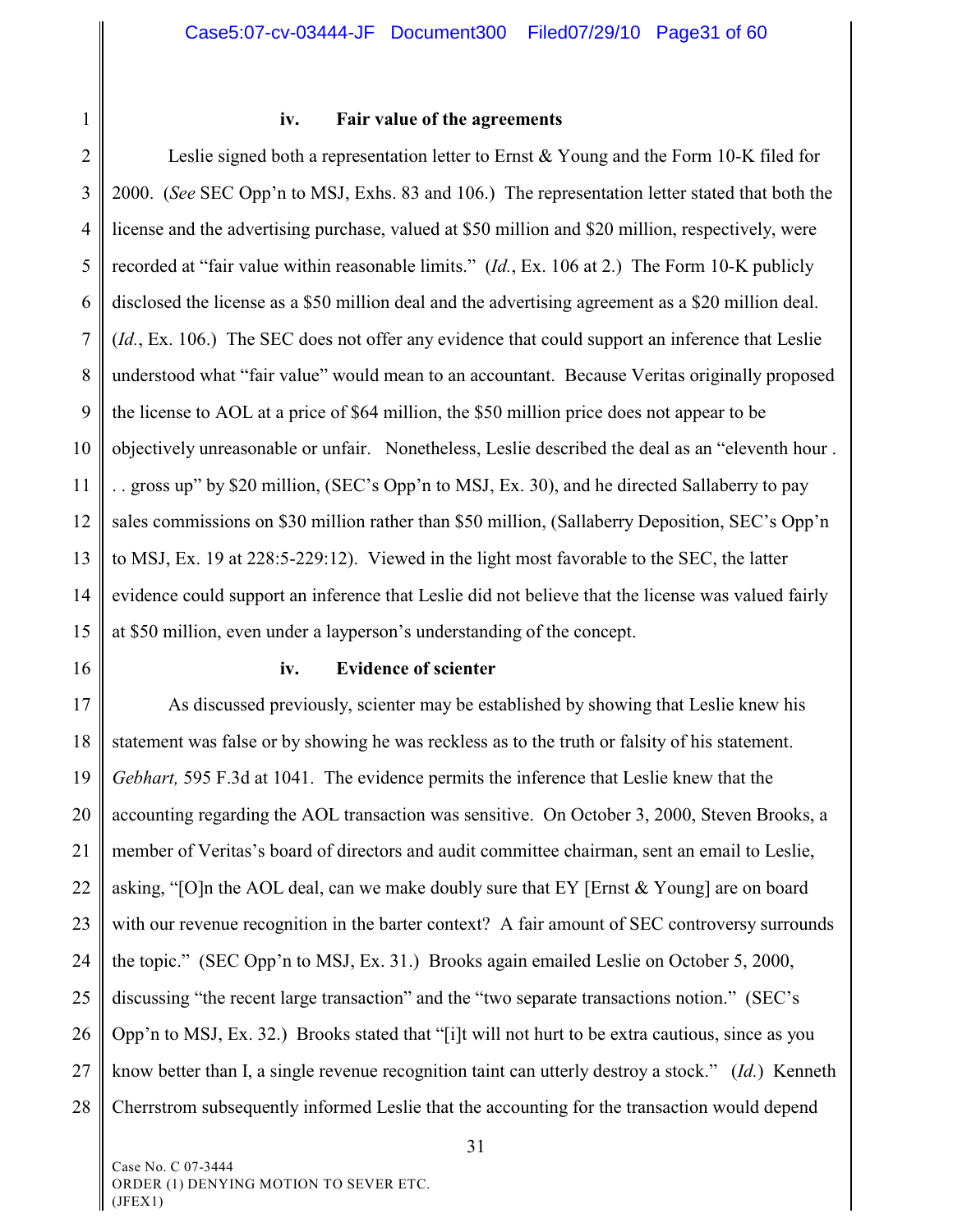1 2 3 4 5 6 7 8 9 on Ernst & Young's analysis. (Cherrstrom Deposition, SEC Opp'n Ex. 57 at 299:12-15.) Regardless of whether he understood the term "barter context," Brooks' emails were sufficient to alert Leslie that revenue recognition for the AOL deal was controversial. Cherrstrom's testimony also permits the inference that Leslie knew that the information he provided to Ernst & Young would affect the revenue recognition for the AOL transaction. Viewed in the light most favorable to the SEC, the evidence reasonably supports an inference that Leslie knew that he had made a misrepresentation to Ernst & Young, that the revenue recognition of the AOL transaction was controversial, and that his statements could affect the revenue recognition of the largest transaction in Veritas's history.

10 11 12 13 14 15 16 Leslie's arguments to the contrary are insufficient to disrupt this chain of permissible inferences. Leslie points to evidence tending to show that the license was valued fairly at \$50 million (or at least that he believed it to be) and that he understood that the deals were not contingent. This serves only to create a dispute of material fact. Leslie contends that he openly described the details of the AOL transaction to Veritas's board of directors and audit committee, whose members also were likely to discuss the transaction with Ernst  $& Young$ . Even this, however, would not excuse Leslie personally from making misrepresentations to Ernst & Young.

17 18 19 20 21 22 23 24 25 26 27 28 Leslie relies on *SEC v. Todd*, No. 03CV2230, 2007 WL 1574756, at \*5 (S.D. Cal. May 30, 2007), in which the SEC alleged that a CEO had hidden the relatedness of two transactions. The court in that case found that the SEC could not show scienter because the CEO had disclosed all of the details of the transaction to the company's board of directors. However, the CEO in *Todd* did not have direct contact with the outside auditors who were reviewing the transaction. He also relies on *SEC v. Goldfield Deep Mines, Co.*, 758 F.2d 459, 467 (9th Cir. 1985) and *SEC v. Coffman*, No. 06CV00088, 2007 WL 2412808, at \*14 (D. Co. Aug. 21, 2007) for the proposition that the SEC cannot show scienter because he relied on the opinions of others. He contends that he did not determine the accounting for the AOL transaction, and that both internal and external reviewers determined what rules to apply and how to apply them. Again, it is Leslie's direct statements to the Ernst & Young auditors that support the SEC's claim. The fact that others approved the accounting did not relieve Leslie of his responsibility to provide accurate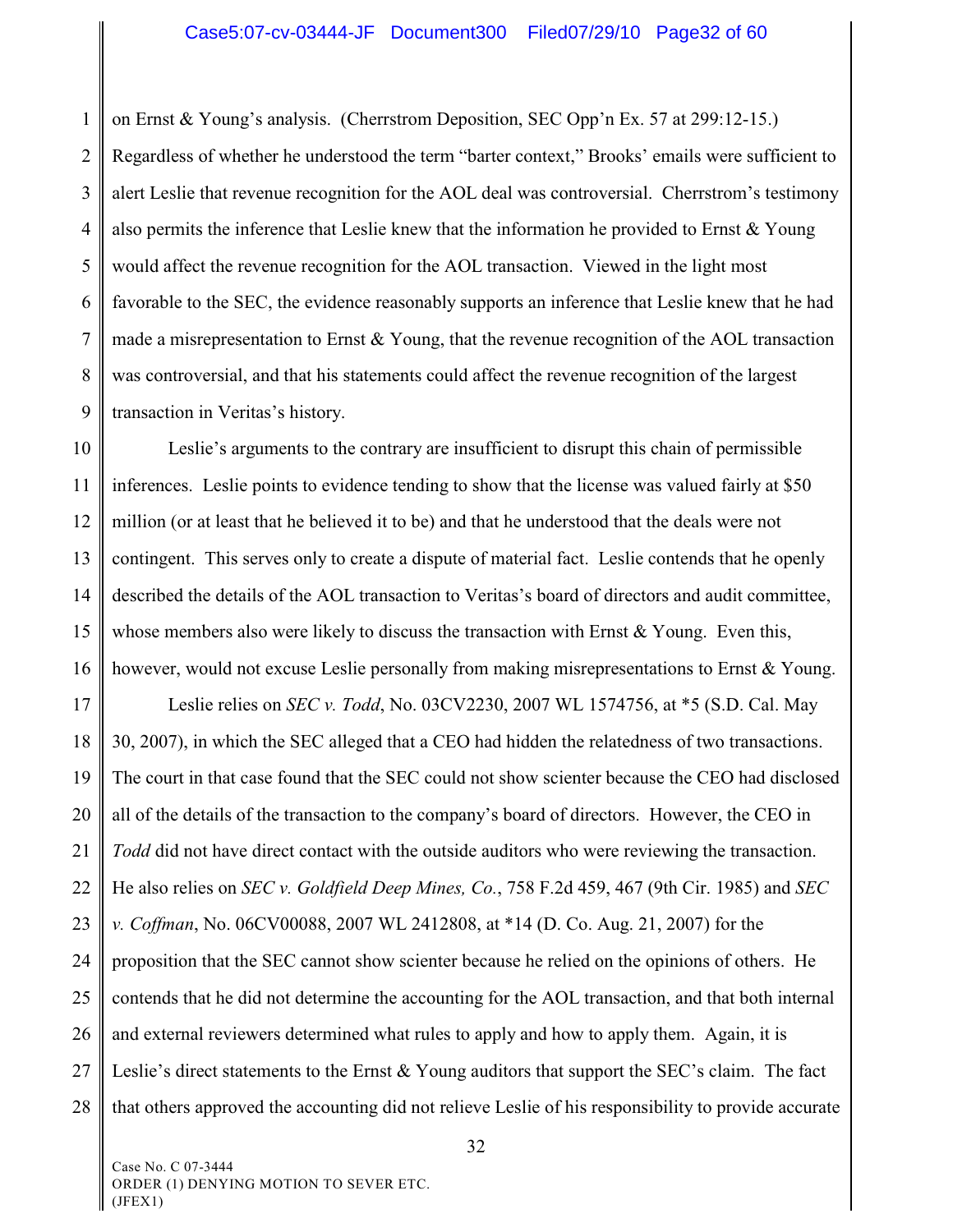1 answers in response to Ernst & Young's inquiry.

2 3 4 5 6 7 8 9 10 11 12 13 14 15 16 17 Defendants argue collectively that they did not have any motive to make misrepresentations to Ernst & Young because Veritas was exceeding investor expectations even without the AOL transaction. This certainly is relevant evidence with respect to their intent, but "[t]he SEC is not required to prove scienter at trial through evidence of motive." *SEC v. KPMG LLP*, 412 F. Supp. 2d 349, 382 (S.D.N.Y. 2006). To hold otherwise "inappropriately makes the scienter issue one of 'what did the defendant want to happen' as opposed to 'what could the defendant reasonably foresee as a potential result of his action.'" *Id.* (quoting *AUSA Life Ins. Co. v. Ernst & Young*, 206 F.3d 202, 221 (2d Cir. N.Y. 2000)). *See also Siracusano v. Matrixx Initiatives, Inc.*, 585 F.3d 1167, 1182 (9th Cir. 2009) (citing *Tellabs, Inc. v. Makor Issues & Rights, Ltd.*, 551 U.S. 308, 324 (2007) ("The Supreme Court has stated, however, that, '[w]hile it is true that motive can be a relevant consideration, and personal financial gain may weigh heavily in favor of a scienter inference, we agree with the Seventh Circuit that the absence of a motive allegation is not fatal.'"). Even without evidence of motive, the SEC's evidence permits the inference that Leslie knew that his statements to Ernst  $&$  Young would affect the revenue recognition of the AOL transaction, thereby permitting the inference that Leslie foresaw that Ernst & Young would be misled.

18

#### **d. Kenneth Lonchar**

19 20 21 22 23 24 The SEC alleges essentially that Lonchar, in his interactions with Ernst & Young, misrepresented that (1) the transactions were separate and negotiated by separate individuals, (2) Veritas needed the AOL advertising to strengthen brand recognition, and (3) that the transactions were valued fairly in SEC filings, a management representation letter to Ernst & Young, and Veritas's internal records. Finally, the SEC alleges that Lonchar failed to disclose an oral agreement that modified the written payment terms of the AOL transaction.

25

#### **i. Lonchar's knowledge of the AOL Transaction**

26 27 28 Lonchar was involved in Defendants' discussion of AOL's proposal to increase the licensing fee and to enter into an advertising agreement. Leslie testified that Laber called him to propose the advertising deal. Leslie then directed Sallaberry to contact Jay Rappaport at AOL.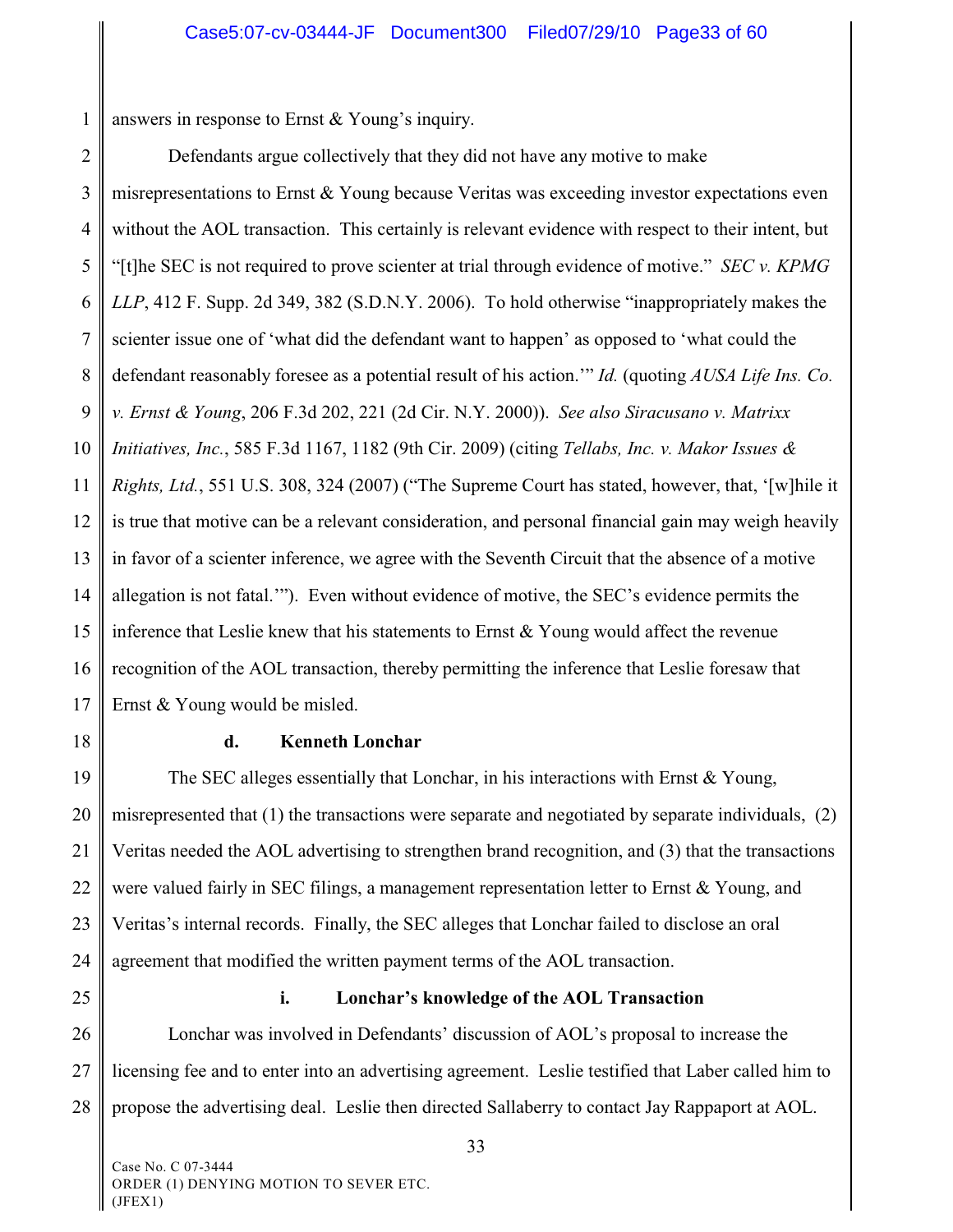1 2 3 4 5 6 7 8 9 10 11 12 13 14 15 16 (Leslie Investigative Testimony, SEC Opp'n to MSJ, Ex. 39 at 88:9-11.) Sallaberry has testified that, after speaking with Rappaport, he met with Leslie and Lonchar in person. (Sallaberry Investigative Testimony, SEC Opp'n to MSJ, Ex. 48 at 52:18-22.) Sallaberry then "relay[ed] to them the conversation we just had [the conversation with Rappaport.]" (*Id.* at 53:13-14.) According to Leslie, Sallaberry "outlined the \$20 million shallower discounts to increase the revenue by \$20 million and advertising of \$20 million." (Leslie Investigative Testimony, SEC Opp'n to MSJ, Ex. 39 at 89:8-11.) While Sallaberry discussed Laber's proposal to increase the price of the license by \$20 million, neither Leslie, Lonchar, nor Sallaberry discussed whether the terms of the license would change as a result of that price increase. Sallaberry asked Lonchar how to structure the overall transaction, and Lonchar told him to make two separate contracts and that each party should pay cash. (Sallaberry Investigative Testimony, SEC Opp'n to MSJ, Ex. 48 at 66:1-10.) Leslie testified at his deposition that Lonchar was present at a meeting on October 2, 2000, and that he "[doesn't] believe that there was anything that [he] had knowledge of that wasn't expressed in that meeting." (Leslie Deposition, SEC Opp'n to MSJ, Ex. 29 at 361:7-12.) The SEC presents evidence tending to show that Leslie knew of the last-minute change in price, and the same evidence permits the inference that Lonchar also knew these details.

17 18 19 20 21 22 23 24 25 26 27 28 After the written agreement was signed, there was a dispute as to when AOL needed to pay Veritas for the license. Under the written terms of the agreement, Veritas was required to pay \$20 million to AOL within thirty days of signing the agreement. (Lonchar's Reply in Support of Mot. for Partial SJ, Ex. 15 at 175.) Because the agreement was signed on September 29, 2000, Veritas's payment was due under the terms of the agreement by October 29, 2000. The written terms also provided that AOL was to pay within thirty days of the invoice. (*Id.*) AOL had refused to pay before December 1, 2000, which concerned Veritas employees. (SEC's Opp'n to MSJ, Ex. 79.) On November 14, 2000, Veritas had not yet paid AOL for the advertising purchase, and Sallaberry copied Lonchar on an email to Michael Cully in which Sallaberry said, "Jay Rappaport and I agreed to do a simultaneous wire transfer." (SEC's Opp'n to MSJ, Ex. 79.) It appears that Vertias and AOL exchanged payments on December 1, 2000. (SEC's Opp'n to MSJ, Ex. 80.)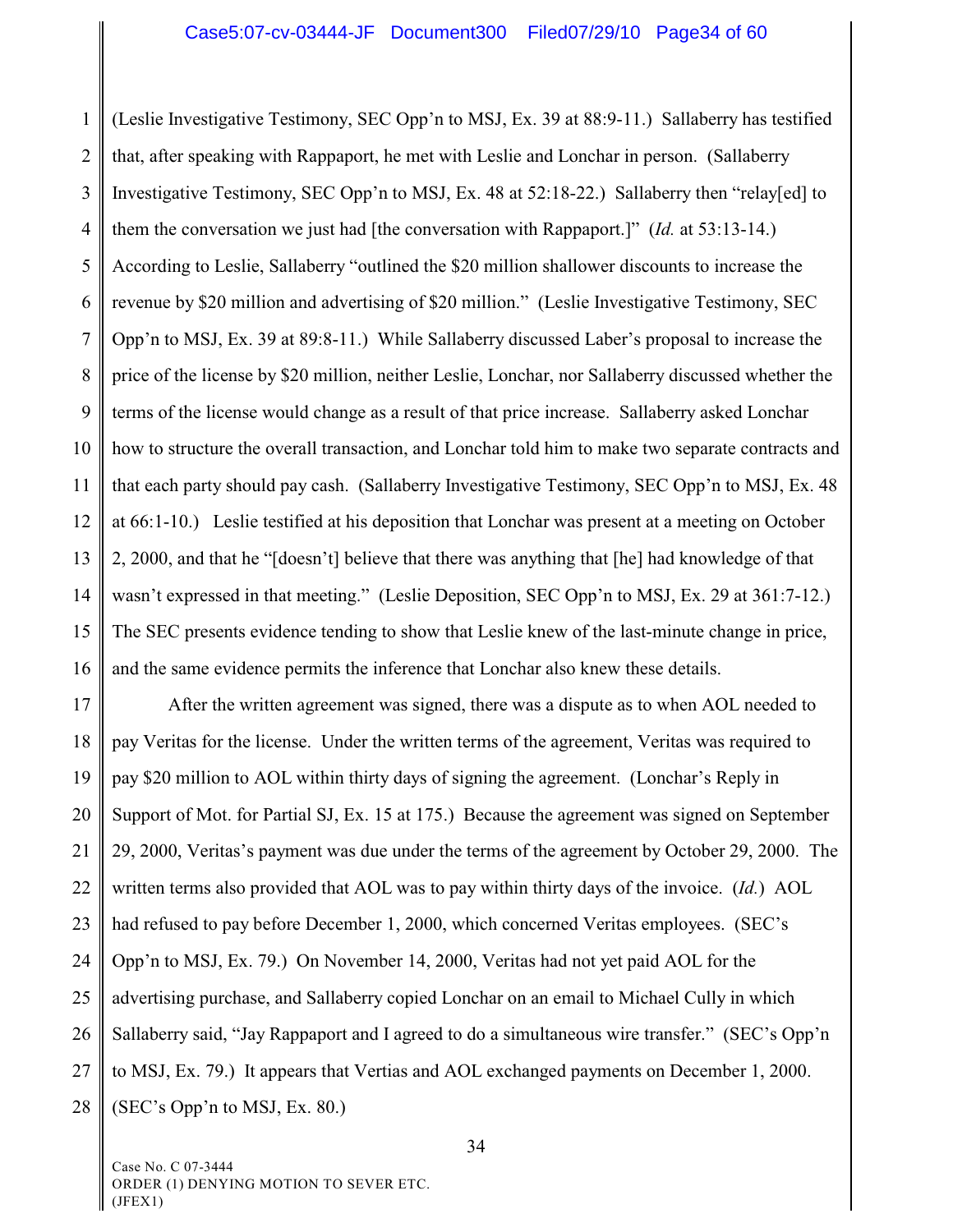1

#### **ii. Separate transactions negotiated by separate individuals**

2 3 4 5 6 7 8 9 10 11 12 13 14 15 16 17 The SEC offers the deposition of Ernst  $&$  Young auditor David Price to support its contention that Lonchar misrepresented the contingent nature of the transaction. Price has testified that "I recall Mr. Lonchar indicating that his belief was no, they were two separate transactions negotiated by separate individuals in the company for separate business purposes." (Price Investigative Testimony, SEC's Opp'n to MSJ, Ex. 46 at 31:18-21.) The SEC also has presented evidence tending to show that Lonchar understood that the transactions were not separate. Lonchar knew that Sallaberry was involved in the negotiation of both contracts because Lonchar participated in a discussion with Leslie and Sallaberry about the details of the AOL transaction and how to structure it. Lonchar also knew of the simultaneous payment provision, that the price of the license had increased at the eleventh hour to correspond exactly to the price of the advertising purchase, and that the price of the licensing agreement increased without changes to the terms of the license. Defendants argue that the actual terms of the advertising agreement were not set on September 29, 2000 but actually were negotiated later by other Veritas employees. However, viewed in the light most favorable to the SEC, Lonchar's statement still was misleading, as it omitted the fact that Sallaberry was involved in negotiating the terms of both the license and the advertising purchase on September 29, 2000.

18

#### **iii. The need for advertising**

19 20 21 22 23 24 The SEC has not presented evidence that suggests that Lonchar was familiar with Veritas's advertising needs. Lonchar was the CFO of Veritas and would not necessarily have been aware of Veritas's marketing plans. Though Lonchar may have told the auditors that Veritas had a need for \$20 million in advertising, the SEC's evidence does not suggest that (1) he did not actually believe the statement, (2) there was no reasonable basis for such a belief, or (3) Lonchar was aware of undisclosed facts tending seriously to undermine the statement's accuracy.

25

#### **iv. Fair value of the contracts**

26 27 28 Lonchar recorded the AOL transaction as a \$50 million license and a \$20 million advertising purchase. (SEC's Opp'n to MSJ, Ex. 81.) He also signed a management representation letter that stated that both the license and the advertising purchase were recorded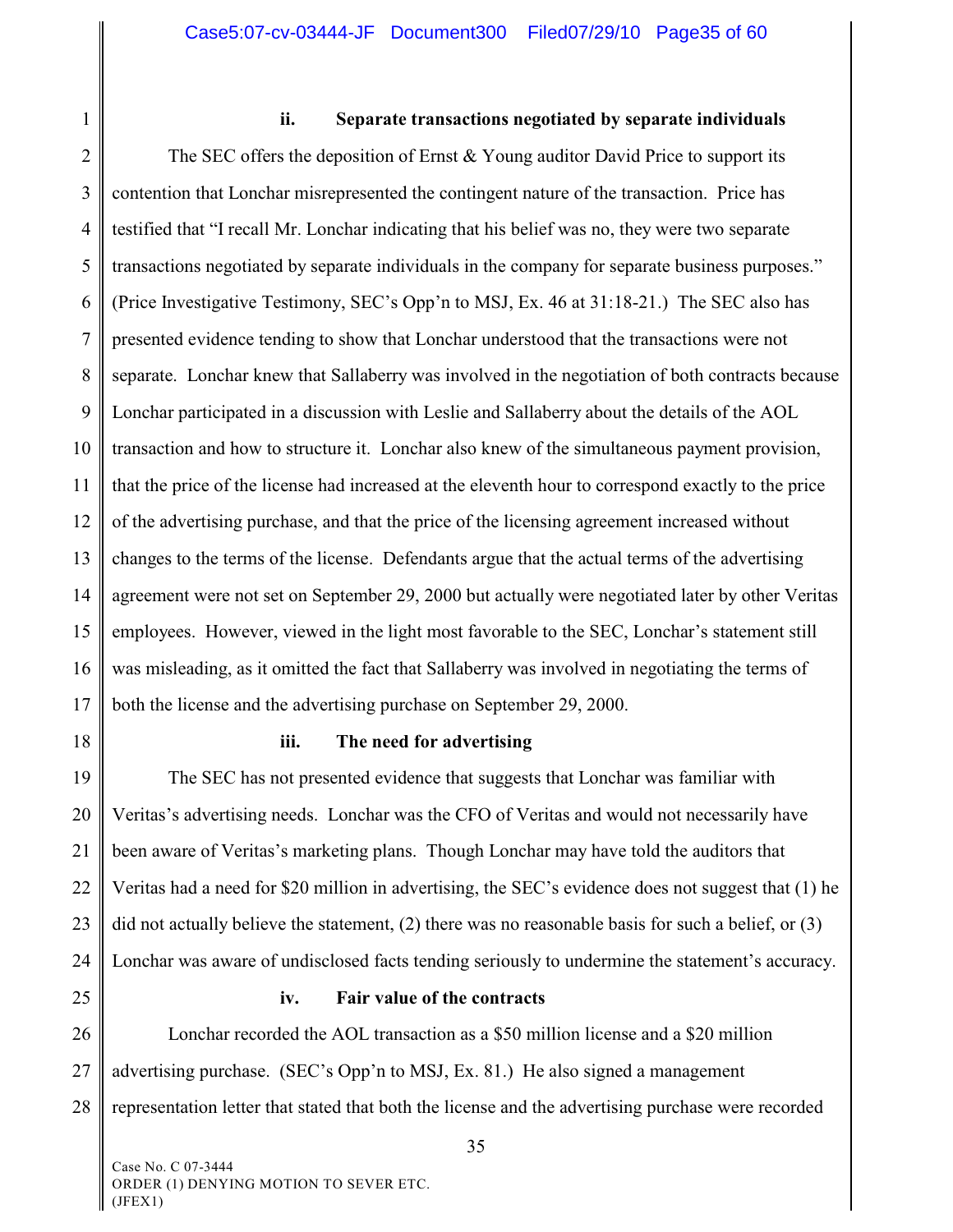1 2 3 4 5 at "fair value" at \$50 million and \$20 million, respectively. (SEC's Opp'n to MSJ, Ex. 106 at 2.) Lonchar signed Veritas's Form 10-K for the 2000, and in August 2002, he certified the accuracy of Veritas's financial statements from 2001 and parts of 2002 pursuant to Sarbanes-Oxley. (*See* SEC's Opp'n to MSJ, Exhs. 62, 83, and 94.) The SEC alleges that all of this conduct was misleading.

6 7 8 9 10 11 12 13 14 15 16 17 18 19 20 21 22 23 Lonchar "has held a Certified Public Accountant license in Idaho, but that license is inactive." (Lonchar's Answer at  $\P$  6.) To qualify as a CPA, an individual must pass the Uniform Certified Public Accountant Examination. It is not clear whether the concept of "fair value" was tested at the time Lonchar sat for the examination. In 2006, the Financial Accounting Standards Board ("FASB") published Financial Accounting Standards No. 157 ("FAS 157"), entitled "Fair Value Measurements." FAS 157 attempted to provide a definition for "fair value" and a framework for measuring fair value under GAAP. *See* Statement of Financial Accounting Standards No. 157, P 2 (Fin. Accounting Standards Bd., September 2006). The FASB noted that, "[p]rior to this statement, there were different definitions of fair value and limited guidance for applying those definitions in GAAP." *Id.* The SEC has not presented evidence with respect to Lonchar's understanding of the term "fair value." As discussed above, Veritas initially proposed the license at \$64 million, (Leslie's MSJ, Ex. L at 6), and the SEC's evidence does not show either that Lonchar believed that \$50 million was not a "fair" value of the license or that he had reason to doubt that the price was not "fair." Also, the SEC has not presented evidence with respect to Lonchar's knowledge of Veritas's advertising needs, and thus it cannot demonstrate that Lonchar did not actually believe that the advertising was worth \$20 million, that he lacked a reasonable basis for such a belief, or that he was aware of undisclosed facts tending seriously to undermine that statement's accuracy.

24

## **v. Evidence of recklessness**

25 26 27 28 The SEC presents evidence that suggests that Lonchar was aware of the controversy surrounding these deals. Leslie received an email from Brooks asking that he be "extra cautious" with the revenue recognition of "the recent large transaction" because "a single revenue recognition taint can utterly destroy a stock." (SEC's Opp'n to MSJ, Ex. 32.) On October 5,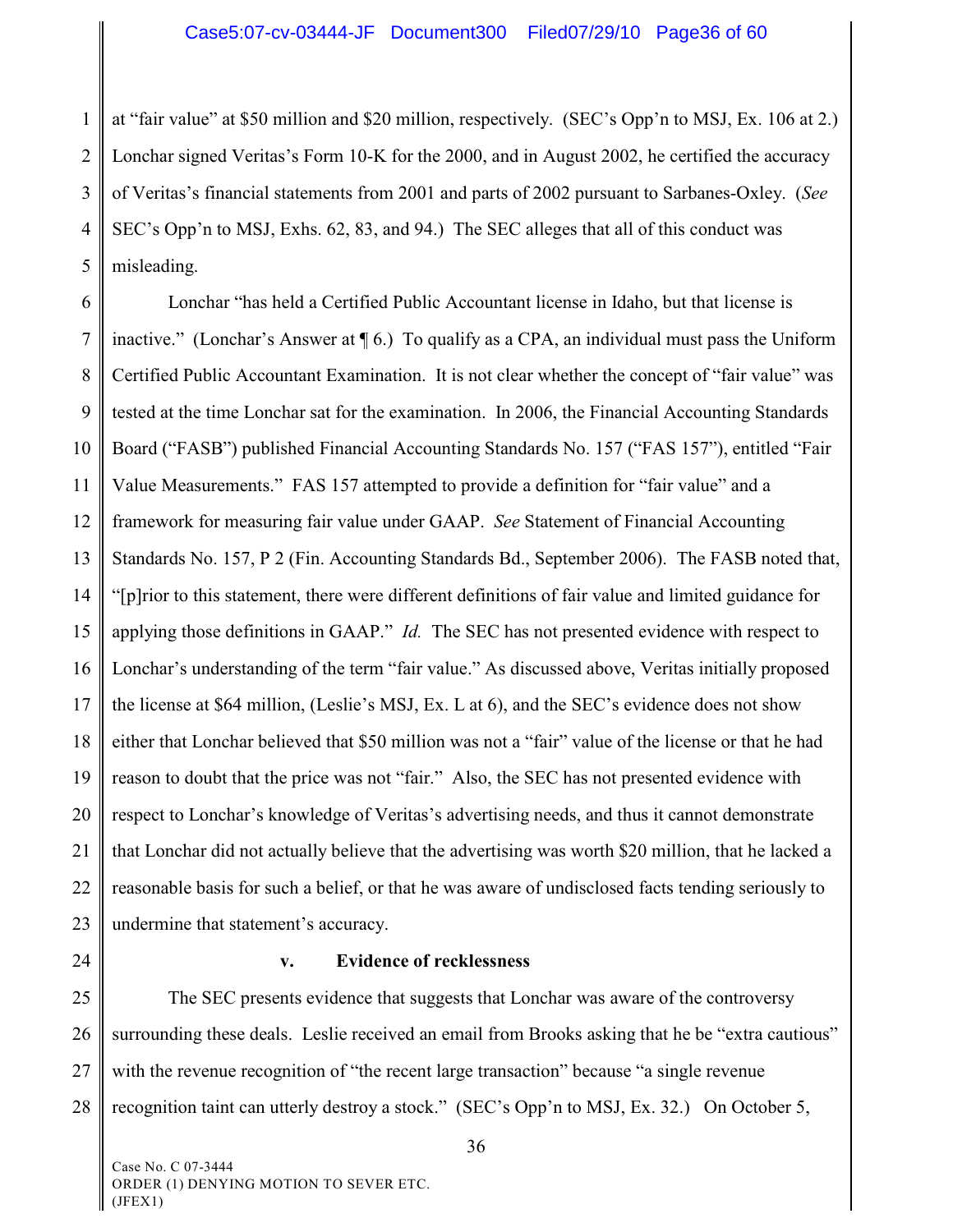1 2 3 4 5 6 7 8 2000, Leslie forwarded this email to Lonchar. (*Id.*) In addition, Cherrstrom told Lonchar that unless Veritas could provide support for the fair value of the software license or the advertising purchase, the license would be recorded at \$30 million with zero value assigned to the advertising. (Cherrstrom Investigative Testimony, SEC's Opp'n to MSJ, Ex. 47 part 1 at 50:23- 51-7.) This evidence permits an inference that Lonchar knew that his statements to the auditors could influence the accounting of the AOL transaction. Given that this was the largest transaction in the history of Veritas, this evidence also permits the inference that the danger of misleading buyers or sellers was so obvious that Lonchar must have been aware of it.

9

### **e. Paul Sallaberry**

10 11 12 13 The SEC alleges that Sallaberry misled the Ernst  $\&$  Young auditors by (1) telling the auditors that the licensing agreement was not conditioned upon the advertising purchase, (2) denying involvement in negotiating the advertising purchase, and (3) representing that the \$50 million price of the licensing agreement was reasonable.

14

# **i. Sallaberry's knowledge of the AOL transaction**

15 16 17 18 19 20 21 22 As discussed above, the SEC presents evidence that Sallaberry negotiated the price of both the licensing agreement and the advertising purchase. (Leslie Investigative Testimony, SEC Opp'n to MSJ, Ex. 39 at 89:1-13.) Sallaberry already was aware of the proposed \$30 million license.<sup>18</sup> On September 29, 2000, Sallaberry spoke with Jay Rappaport about a price increase for the license and the advertising purchase. (*Id.* at 89:1-3.) Sallberry communicated these terms to Leslie, including the \$50 million price of the licensing agreement and the \$20 million for advertising. (*Id.* at 89:5-13.) In addition, as discussed above, Sallaberry agreed to a simultaneous payment term that was not included in the written contract. (*See* SEC's Opp'n to

- 23
- 24

25

- 26 before Sallaberry and Rappaport negotiated the price increase. (*See* Laber Investigative
- 27 Testimony, SEC's Opp'n to MSJ, Ex. 108 at 139:18-21 (Laber testifying that he physically signed the \$30 million licensing agreement on September 29, 2000 because he didn't think
- 28 Veritas would agree to the advertising deal).) In order for Veritas to have provided AOL with an executable contract, Sallaberry must have approved the deal at \$30 million.

 $18$  Sallaberry must have known of the \$30 million proposal because his approval of a deal at that price was necessary. (Gary Florence Deposition, SEC's Opp'n to MSJ, Ex. 3 at 145:17- 21.) An executable agreement for a \$30 million license already had been provided to AOL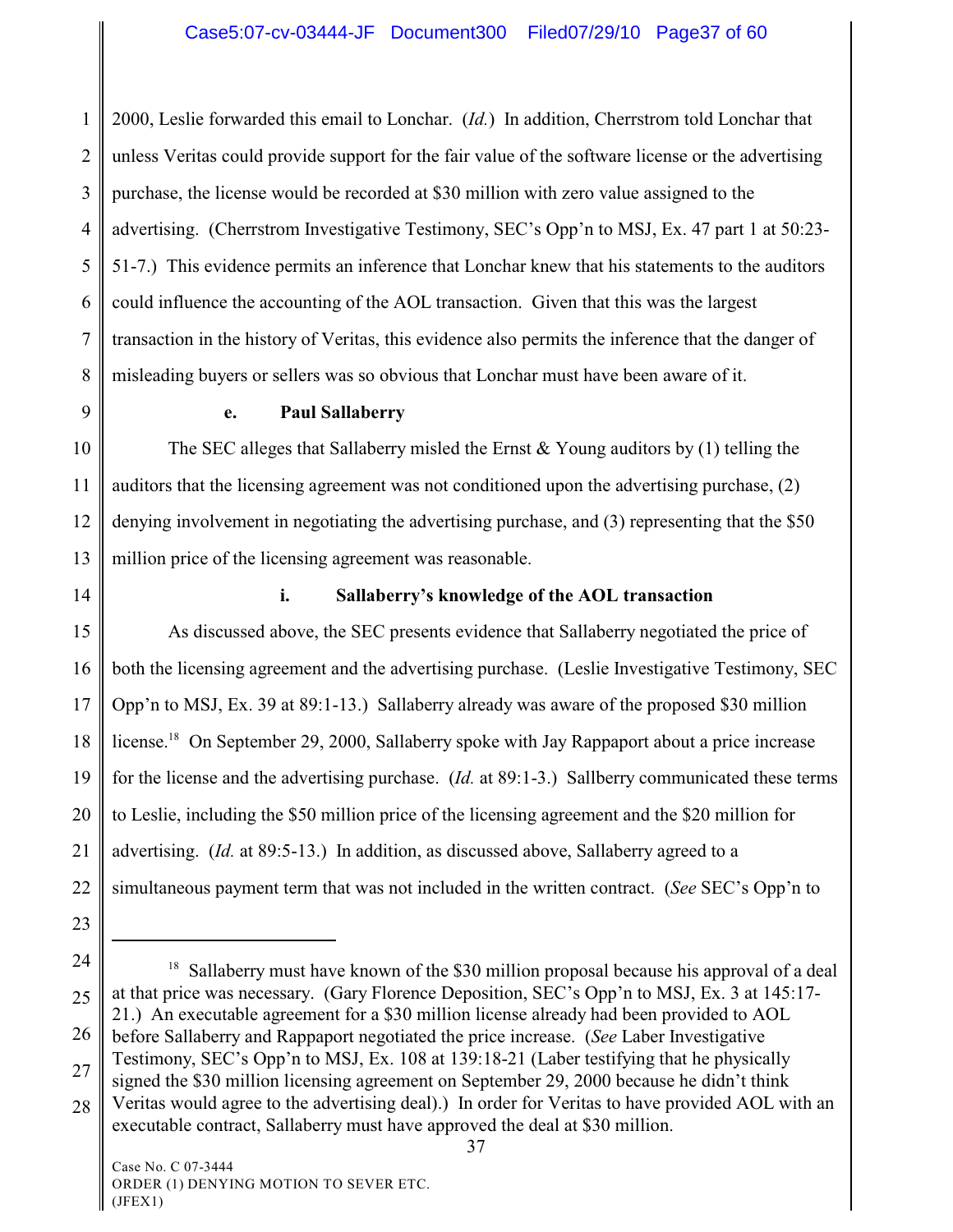1 2 3 4 5 6 7 8 9 10 11 12 13 14 15 16 17 18 19 20 21 22 23 24 25 26 27 28 MSJ, Ex. 79 (showing Sallaberry's awareness of the simultaneous payment provision) and Lonchar's Reply in Support of Partial SJ, Ex. 15 at 175 (Ernst & Young auditor Cherrstrom stating that he was unaware of the simultaneous payment term, indicating that it was not included in the written contract).) When he was informed that Veritas might offer AOL a \$100,000 discount if AOL paid before December 1, 2000, Sallaberry insisted that AOL pay in accordance with the simultaneous payment term instead. (SEC's Opp'n to MSJ, Ex. 79.) **ii. Whether the licensing agreement was conditioned on the advertising agreement** Sallaberry spoke with Ernst & Young auditor David Price. Price provided the following testimony during the SEC's investigation: A: Well, I indicated before we asked Mr. Sallaberry a similar question as we asked Mr. Lonchar and Mr. Cully, was the software sales transaction contingent upon or connected with the advertising arrangement. Q: And what did Mr. Sallaberry say? A: He indicated no. (Price Investigative Testimony, SEC's Opp'n to MSJ, Ex. 46 at 53:17-22.) Sallaberry negotiated the license and the advertising purchase together and agreed to the simultaneous payment provision, supporting an inference that he understood that the agreements were contingent. Defendants dispute the implications of this evidence, but this only creates a dispute of material fact. Viewed in the light most favorable to the SEC, the evidence suggests that Sallaberry understood that the licensing deal was contingent upon the advertising purchase. **iii. Involvement in the negotiation** As discussed above, the SEC has proffered evidence tending to show that Sallaberry was involved in negotiating at least the price of both the license and the advertising purchase. (Leslie Investigative Testimony, SEC Opp'n to MSJ, Ex. 39 at 89:1-13.) Price has testified as follows: Q: [D]id he comment on his role of the negotiations of advertising? A: No, he did not. He indicated he was not involved. Q: [H]e made that definitive statement, "I wasn't involved in that negotiation?" A: In fact, yes. We asked him whether he was involved and he indicated no.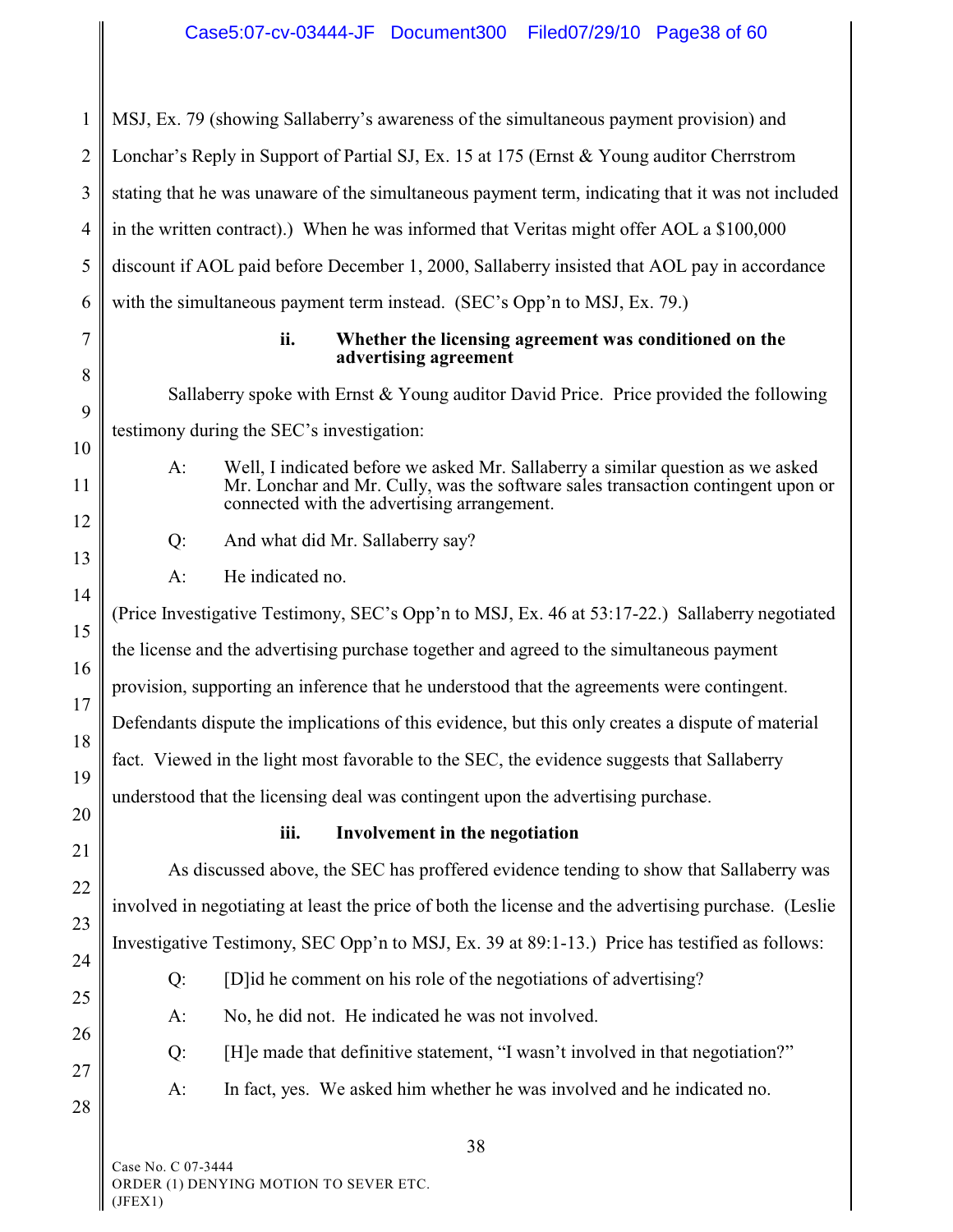#### Case5:07-cv-03444-JF Document300 Filed07/29/10 Page39 of 60

Q: Did he say who was?

2 3 4 5 6 7 8 9 10 A: As I recall, he indicated the marketing department was involved in the transaction. (Price Investigative Testimony, SEC's Opp'n to MSJ, Ex. 46 at 49:18-50:2.) Price also has testified that "Mr. Sallaberry said that the software license contract was negotiated separately." (Price Deposition, SEC's Opp'n to MSJ, Ex. 37 at 169:17-18.) Sallaberry contends that people in the marketing department were involved in negotiating the actual terms of the advertising that AOL was to offer. While this may be true, there also is evidence that Sallaberry was involved in negotiating the price of the advertising purchase on September 29, 2000. Viewing the evidence in the light most favorable to the SEC, Sallaberry's statement that he was not involved in the negotiations was misleading.

11

1

#### **iv. Fairness of the price**

12 13 14 15 16 17 18 19 20 21 22 23 Sallaberry indicated to Ernst & Young that the \$50 million price of the licensing agreement, which represented a forty-two percent discount of the typical price of the software, was fair. (Sallaberry Investigative Testimony, SEC's Opp'n to MSJ, Ex. 48 at 240:5-11 (Sallaberry discussing his conversation with Ernst  $& Young$ , recalling that "we talked about was 42 percent a fair discount").) Sallaberry, who has no training in accounting principles, argues that he believed subjectively that \$50 million was a fair price for the software license. The evidence suggests that Sallaberry knew that the price of the license had increased without any changes to its terms. (Sallaberry Investigative Testimony, SEC's Opp'n to MSJ, Ex. 48 at 82:10- 83:14 (Sallaberry and Rappaport agreed to the \$20 million advertising purchase, but there were still some "outstanding issues" to work out).) Sallaberry also knew that Veritas had paid commissions to the sales team on the AOL transaction and that the commissions were based on the \$30 million price. (Sallaberry Deposition, SEC's Opp'n to MSJ, Ex. 19 at 228:12-13.)

24 25 26 27 28 Nonetheless, the SEC has not pointed to evidence that suggests that Sallaberry (1) did not believe that the license was worth \$50 million, (2) lacked a reasonable basis for such a belief, or (3) was aware of undisclosed facts tending seriously to undermine the statement's accuracy. The \$50 million price appears reasonable in the context of Veritas's initial offer for the license at \$64 million. (Leslie's MSJ, Ex. L at 6). Moreover, Sallaberry directed his sales team to collect,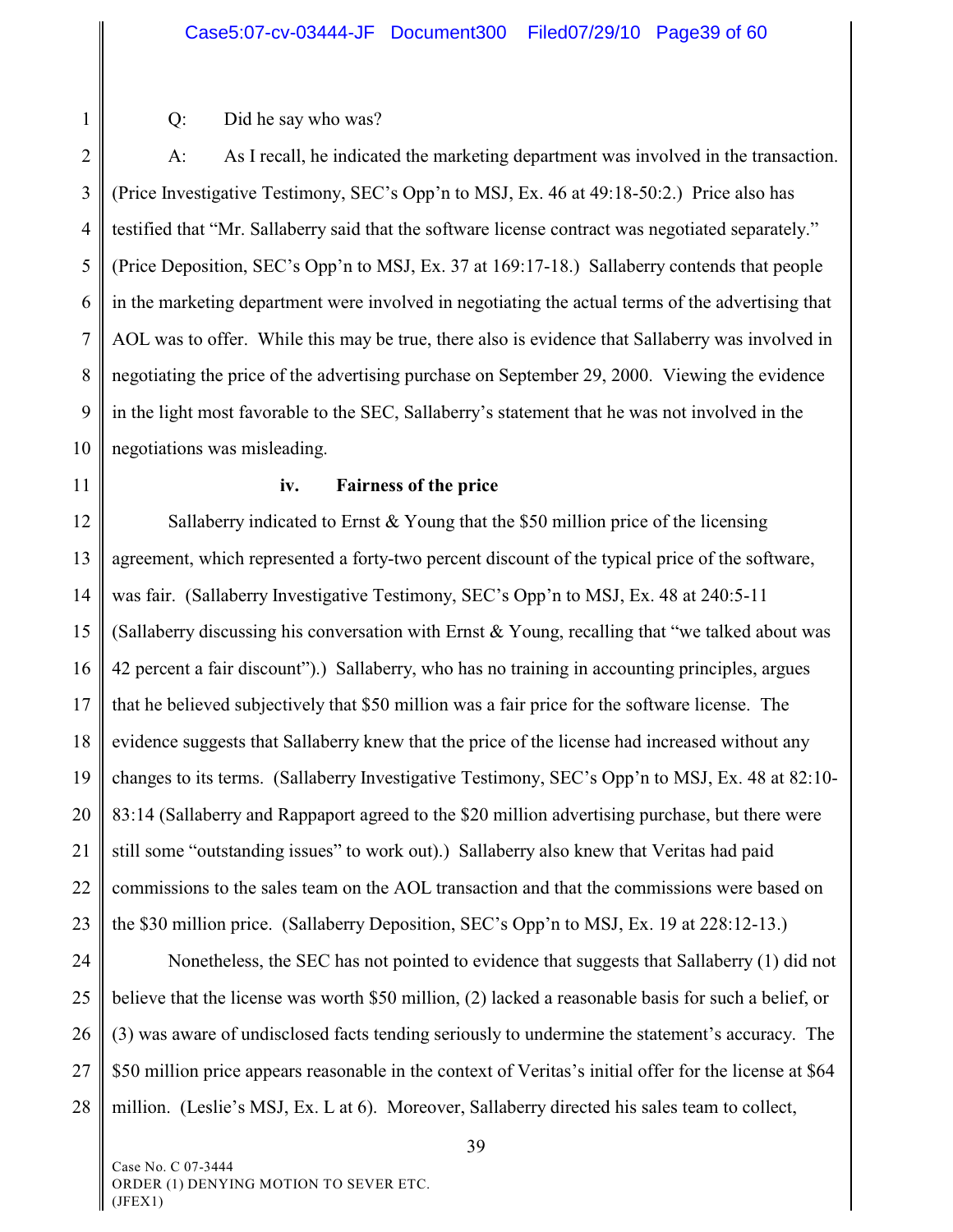1 2 3 4 5 6 7 prepare, and submit documents to support the \$50 million purchase price. (Price Investigative Testimony, SEC's Opp'n to MSJ, Ex. 46 at 145.) The SEC has not shown that this documentation contained inaccuracies or misleading statements. While Sallaberry knew that the commissions were paid based on the \$30 million price, that decision was made by Leslie, (Sallaberry Deposition, SEC's Opp'n to MSJ, Ex. 19 at 229:7-12), and this fact alone is insufficient to support a reasonable inference that Sallaberry lacked a reasonable basis for his belief or was aware of facts that seriously undermined the accuracy of his statement.

8

#### **v. Evidence of recklessness**

9 10 11 12 13 14 15 16 17 18 19 20 21 22 23 24 Before September 29, 2000, Sallaberry had experience with deals similar to the AOL transaction. On September 26, 2000, when asked a question regarding an agreement with Disney that included both a license and an advertising purchase, Sallaberry responded that, "[I]'m worried about rev rec [revenue recognition] if we commit to advertising in the contract." (SEC's Opp'n to MSJ, Ex. 21.) When discussing the potential AOL transaction with Leslie and Lonchar before it was signed, Sallaberry asked Lonchar how to structure the deal to "make sure that [he] did it correctly from a revenue recognition perspective, you know, the right way to do a legitimate business deal." (Sallaberry Investigative Testimony, SEC's Opp'n to MSJ, Ex. 48 at 57:3-6.) This evidence permits the inference that Sallaberry knew that revenue recognition for deals of this nature was controversial. If Sallaberry did make misrepresentations to Ernst & Young, the danger of misleading buyers or sellers was so obvious that Sallaberry must have been aware of it. Sallaberry's argument that he was relying on the advice of others cannot excuse any misstatements that he made personally to the Ernst  $& Young$  auditors. Although Sallaberry asserts that he is not familiar with accounting rules, the SEC's evidence suggests that he knew the details of the AOL transaction and recklessly made statements that conflicted with his knowledge of the transaction.

25

#### **2. Actual knowledge of violations for aiding and abetting liability**

26 27 28 In order to prevail on its claims for aiding and abetting, the SEC must show that the Defendants had actual knowledge of the primary violations and their own role in furthering the violations. *Leslie*, 2008 WL 3876169, at \*7. While the evidence discussed above may be

40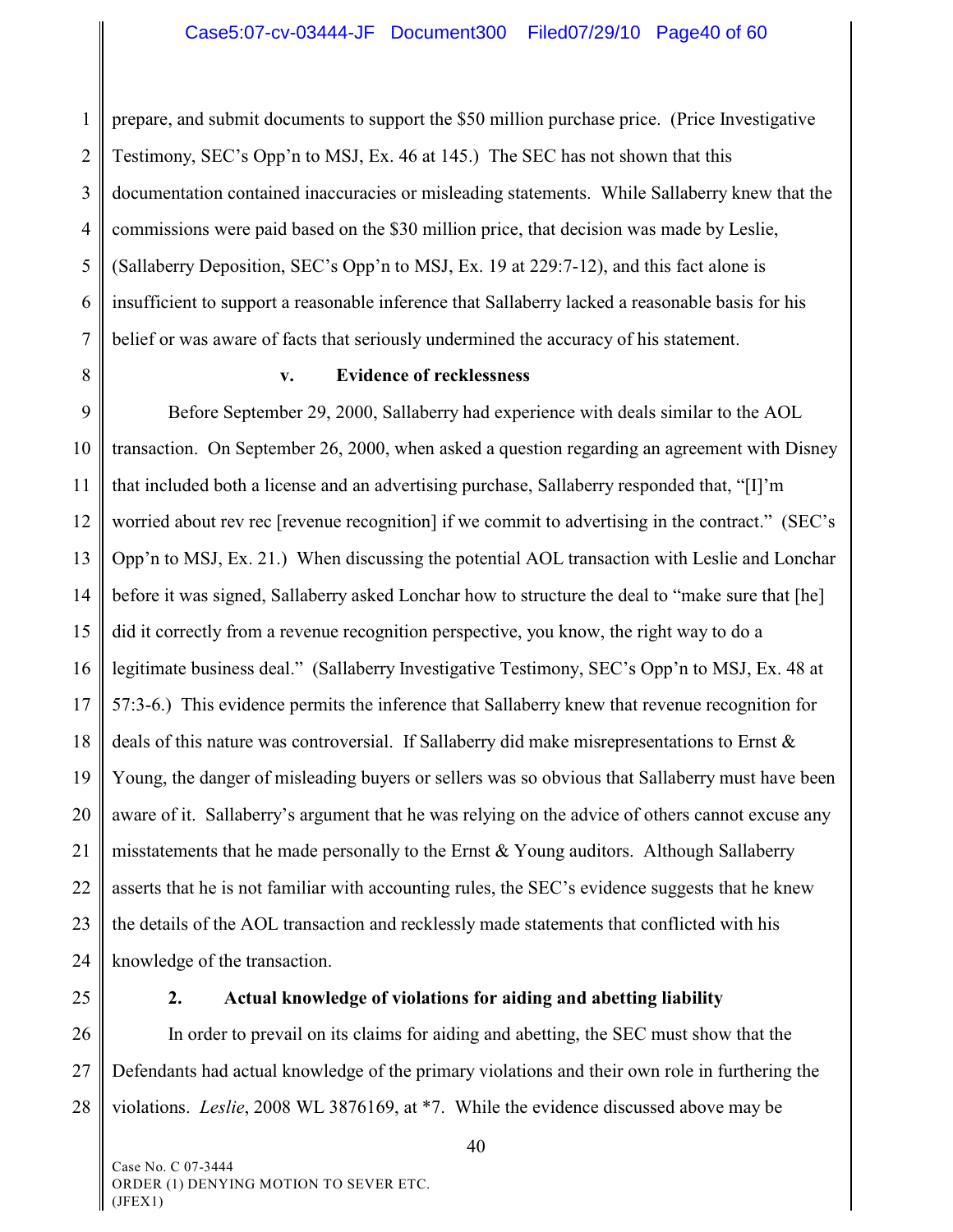1 2 3 4 5 6 sufficient to support a finding that Defendants acted with scienter when making certain misrepresentations, the evidence is insufficient to establish that Defendants knew that recording the license at \$50 million and the advertising purchase at \$20 million in fact was improper. The accounting rules are undeniably complex, and the SEC has not directed the Court's attention to any evidence showing that Defendants not only knew of the relevant accounting principles but also knew how to apply them correctly.

7

#### **3. Knowingly failing to implement a system of internal accounting controls**

8 9 10 11 12 13 14 15 16 17 18 19 20 21 22 23 24 25 The SEC asserts that Lonchar knowingly failed to implement a system of internal controls under Exchange Act Section 13(b)(5) and aided and abetted violations of Exchange Act Section 13(b)(2)(B). The SEC has not identified the specific controls that were insufficient or that are needed. *See SEC v. Berry*, 580 F. Supp. 2d 911, 924-25 (N.D. Cal. 2008) (dismissing a claim for internal control violations for not stating what controls were insufficient or circumvented). Moreover, the SEC has not pointed to evidence that could suggest that Lonchar knowingly failed to implement a system of internal controls. While the evidence may show that Lonchar acted recklessly and could have suspected that a system of internal controls was necessary, the evidence does not suggest that Lonchar *knew* that he had failed to implement a system of internal controls. Courts routinely have found that certain sections of Rule 13(b) do not require scienter. *See S.E.C. v. McNulty*, 137 F.3d 732, 740 (2d Cir. 1998). However, while *McNulty* and the cases cited therein address 17 C.F.R. §§ 240.13b2-1 and 240.13b2-2, the cases do not address the plain language of Section 13(b)(5), which requires "knowingly circumvent[ing] or knowingly fail[ing] to implement a system of internal accounting controls." 15 U.S.C.A. § 78m(b)(5). Even in the light most favorable to the SEC, the evidence in the record does not support a finding that Lonchar acted knowingly. The SEC's allegation that Lonchar aided and abetted violations of Exchange Act Section 13(b)(2)(B) fails for similar reasons. The SEC has not demonstrated that Lonchar knew of the primary violations.

26

#### **4. Evidence of scienter is sufficient to support the remaining claims**

27 28 As discussed above, the SEC's evidence permits the inference that Defendants acted with scienter when making certain misstatements. This same evidence is sufficient to support the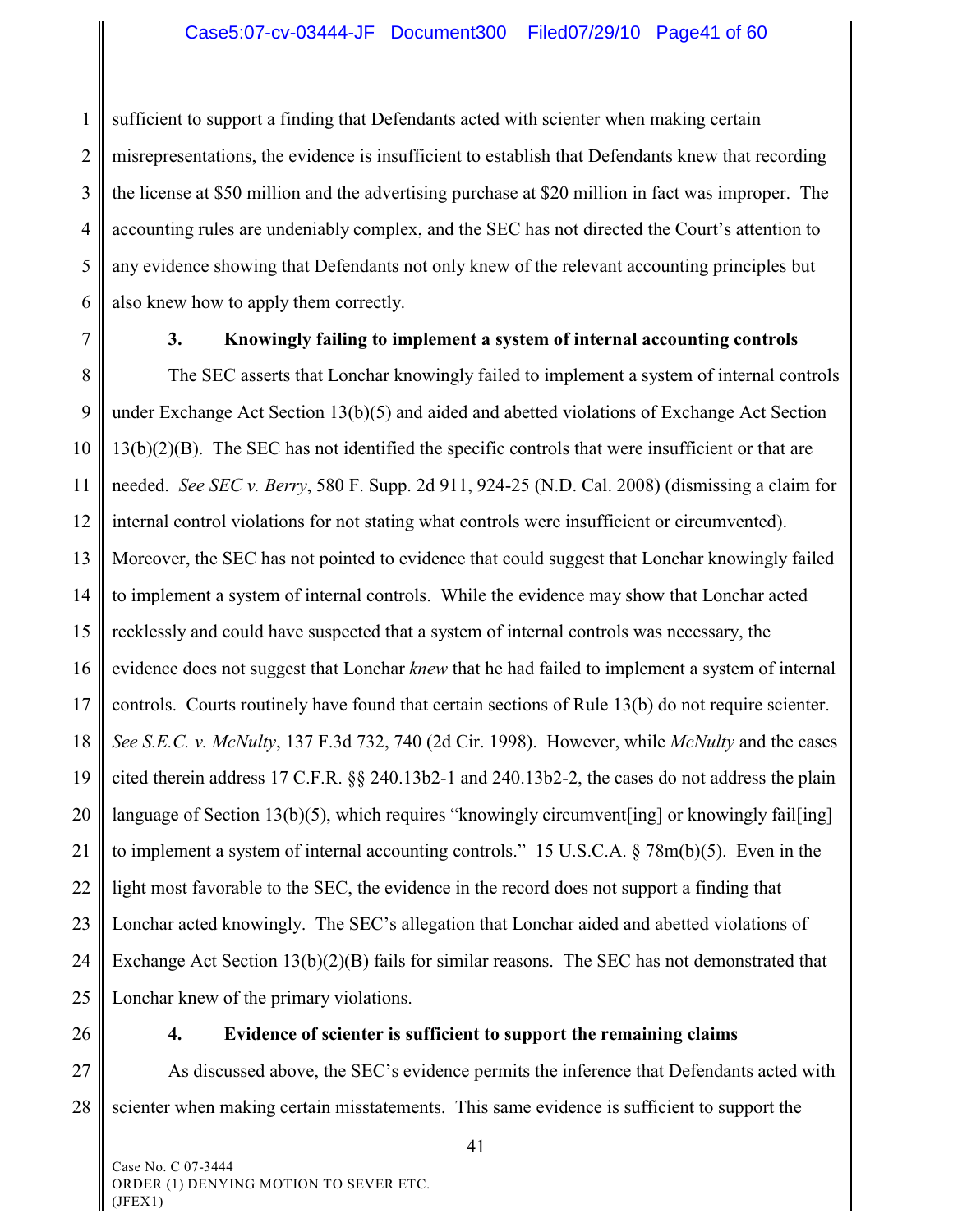1 2 3 4 5 6 7 8 9 10 11 SEC's claims for violations of Rule 13b2-2 for making misleading statements to an accountant. Each Defendant knew that the Ernst & Young auditors were engaged in the process of evaluating Veritas's revenue recognition with respect to the AOL transaction, and there is evidence that Defendants recklessly made misstatements to the auditors. These misstatements also are sufficient to support the mental state required by the SEC's claims under Rule 13b2-1 for falsifying a record. Defendants each had contact with the auditors and were aware that their statements to the auditors could affect the Veritas's revenue recognition records.<sup>19</sup> Finally, the evidence also is sufficient to support a finding of negligence in connection with the SEC's claims under Section  $17(a)(2)$  and  $(a)(3)$ . Because the evidence is sufficient to support a finding that Defendants acted with scienter, it follows that the same evidence would support the conclusion that Defendants acted negligently.

#### 12 **B. Materiality**

13 14 15 16 17 18 19 20 "Materiality depends on the significance that a reasonable investor would assign to the withheld or misrepresented information." *U.S. v. Reyes*, 577 F.3d 1069, 1075 (9th Cir. 2009) (citing *Basic Inc. v. Levinson*, 485 U.S. 224, 240 (1988)). "To be material, 'there must be a substantial likelihood that the disclosure of the omitted fact would have been viewed by the reasonable investor as having altered the 'total mix' of information made available.'" *Id.* (quoting *Basic*, 485 U.S. at 231-32). "In a securities fraud action, '[m]ateriality and scienter are both fact-specific issues which should ordinarily be left to the trier of fact,' although 'summary judgment may be granted in appropriate cases.'" *Kaplan v. Rose*, 49 F.3d 1363, 1375 (9th Cir.

28

<sup>21</sup>

<sup>22</sup> 23 24 25 26 27  $19$  To the extent that the SEC also asserts that Defendants' conduct violated Section 13(b)(5), which makes it a violation to "knowingly falsify any book, record, or account", these claims fail. As with the SEC's allegations regarding internal accounting controls, Section 13(b)(5) plainly requires that a defendant act "knowingly". Even in the light most favorable to the SEC, the evidence does not support a finding that Defendants *knew* that their misstatements would result in the falsification of a record. This is a different standard than that in Rule 13b2-1, which at most requires recklessness. *SEC v. Jorissen*, 470 F. Supp. 2d 764, 771 ( E.D. Mich. 2007) (quoting *S.E.C. v. Orr*, No. 04-74702, 2006 WL 542986 at \*16 (E.D. Mich. Mar. 6, 2006) (Roberts, J.) for the proposition that "'[p]laintiff must … show that the defendant acted unreasonably' for liability under Rule 13b2-1").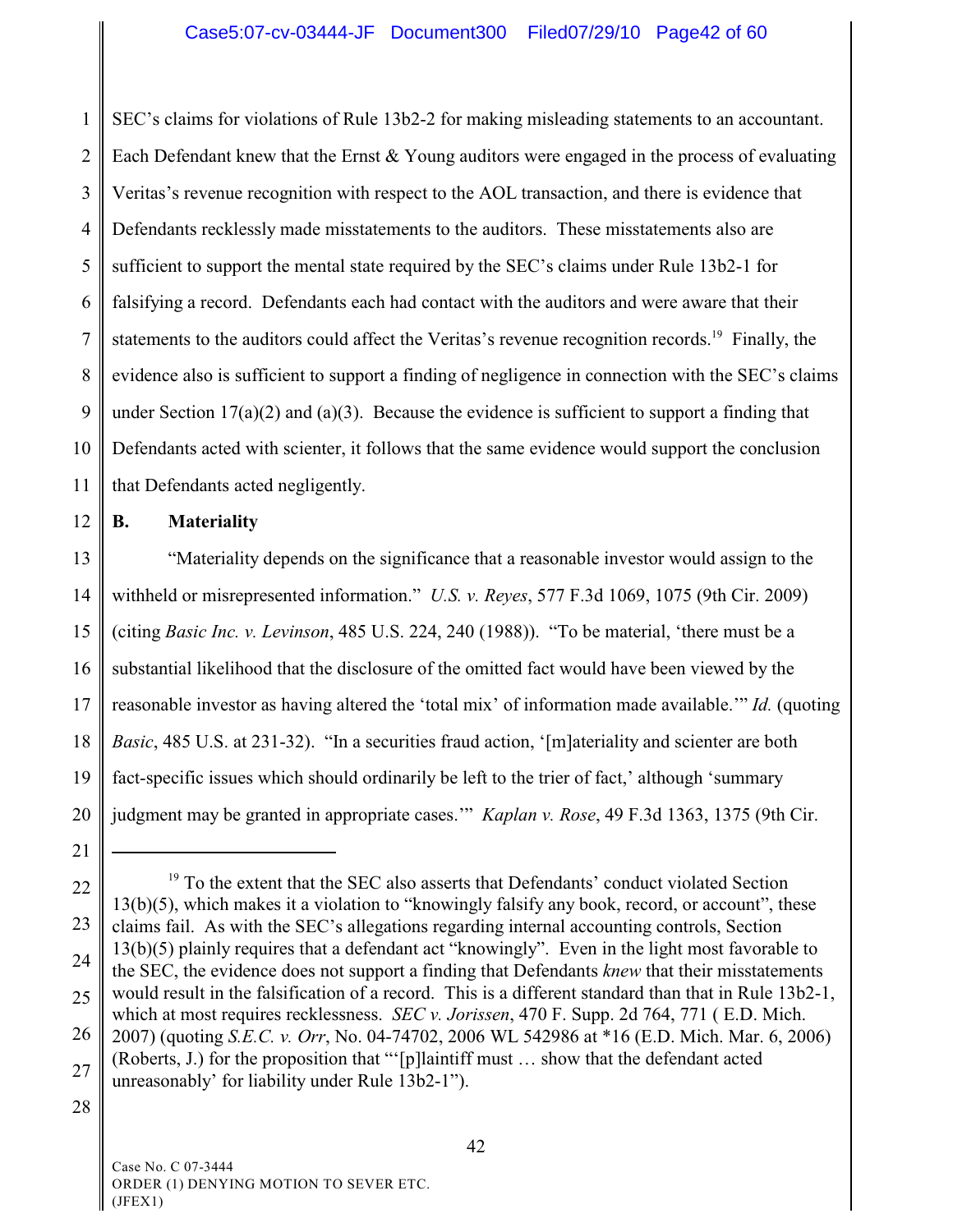1 2 1994) (citation omitted). Claims under Section 17(a)(1) and (a)(2), Section 10(b)(5) and Rule 10b-5, and Rule 13b2-2 explicitly require a showing that the misstatement was material.

3 4 5 6 7 8 9 10 11 12 Defendants make two arguments as to why the misstatements were immaterial. First, they contend that the SEC cannot show that the error in the accounting of the AOL transaction would have been important to a reasonable investor's purchasing decisions. Second, they argue that either Ernst & Young's original accounting for the transaction was correct or the misrepresentations did not affect the way in which Ernst & Young originally accounted for the transaction. As an initial matter, the SEC argues that a restatement always is material because "under Generally Accepted Accounting Principles ('GAAP'), a restatement issues only when errors are material." *SEC v. Kelly*, 663 F. Supp. 2d 276, 284 (S.D.N.Y. 2009). However, information that is quantitatively and qualitatively material to an accountant under GAAP principles is not necessarily information that is important to a reasonable investor.

13

#### **1. Importance to a reasonable investor**

14 15 16 In March 2003, Veritas restated its financials in connection with the AOL transaction. Defendants argue that the effect of the restatement is immaterial as a matter of law. Veritas filed a Form 8-K regarding the restatement which described the following:

17 • For the year 2000:

| 18 |  | Revenue decreased from \$1,207 million to \$1,190 million $(1.4\%)$ |  |
|----|--|---------------------------------------------------------------------|--|
|----|--|---------------------------------------------------------------------|--|

19 Net losses increased from \$620 million to \$627 million (1.1%)

20 For the year 2001:

- 21 • Operating expenses decreased from \$1,812 million to \$1,799 million (0.7%)
- 22 Net losses decreased from \$651 million to \$643 million (1.2%)
- 23 For nine months of 2002:
- 24 • Revenue decreased from \$1,101 million to \$1,100 million (0.1%)
- 25 26 Net income, previously reported at \$107 million, decreased by less than \$1 million (  $0.9\%$ ).
- 27 • "The restatement ha[d] no effect on the Company's cash position"
- 28 (Sallaberry's MSJ, Ex. 65 at 4.)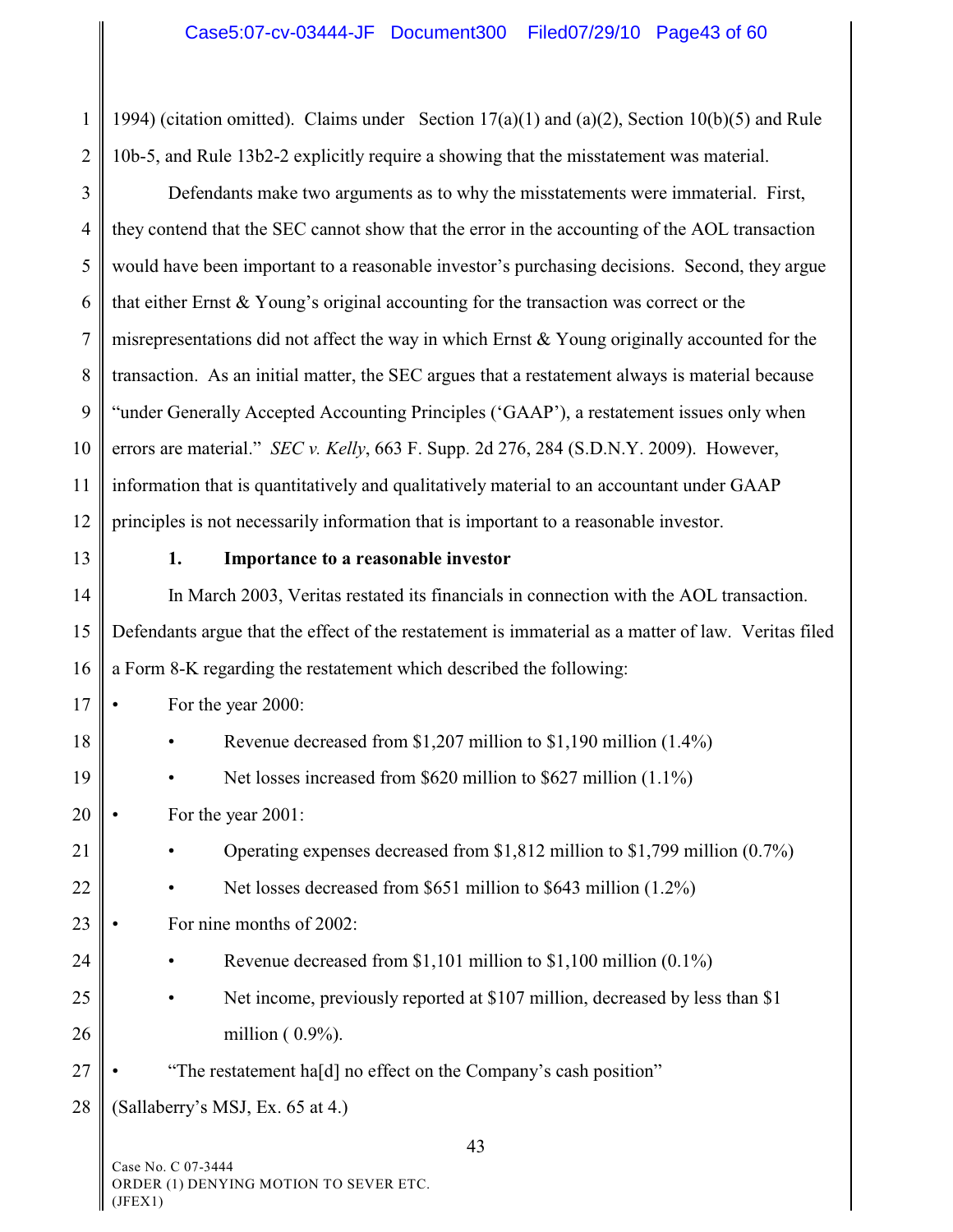1 2 The SEC's accounting expert, Dr. Seidler, provides a decidedly different picture of the effects of the 2003 restatement on Veritas's financials in the fourth quarter of 2000:

3

• Total revenues decreased \$19.2 million (five percent)

4

Licensing revenues decreased by six percent

5

• Net losses increased by \$8.1 million (six percent)

6 7 8 9 10 11 12 13 14 15 16 17 (Seidler report at 14.) Seidler concluded that, from an accounting perspective, the changes were quantitatively material because the effects exceeded the five percent threshold established by the accounting authority Montgomery's Auditing. (*Id.* at 9.) Seidler also concluded that the changes were qualitatively material because of the circumstances of the restatement, focusing on the allegations that management had misled the auditors. (*Id.* at 7.) It is important to highlight two aspects of Seidler's opinion. First, the opinion speaks only to *accounting* materiality: that is, whether the change in the treatment of the AOL transaction was material to an accountant, not with respect to whether it was important to a *reasonable investor*. Evidence of accounting materiality may be relevant to the question of legal materiality, but is not dispositive. Second, while both the Form 8-K and Seidler's report comment on the effects on the restatement, it is clear that these documents are comparing two different things. The Form 8-K looks at 2000 as a whole, while Seidler only looks to the fourth quarter of that year.

18 19 20 21 22 23 24 25 The SEC also offers the expert report of Mr. Davis, who opines on the importance of the restatement to reasonable investors. On November 14, 2002, Veritas disclosed that the SEC had subpoenaed its records related to the AOL transaction. It also disclosed the amounts in question. Based on news articles from November 15, 2002, Davis concluded that there was sufficient information to cause reasonable investors to conclude that Veritas would restate the AOL transaction. Davis performed an event study and concluded that the restatement of the AOL transaction was material because there was a statistically significant decrease in the share price on November 15, 2002.<sup>20</sup>

26

Predictably, Defendants' experts characterize the situation differently. Mr. O'Bryan

27

28

<sup>&</sup>lt;sup>20</sup> The November 14, 2002 disclosure was released after the market closed.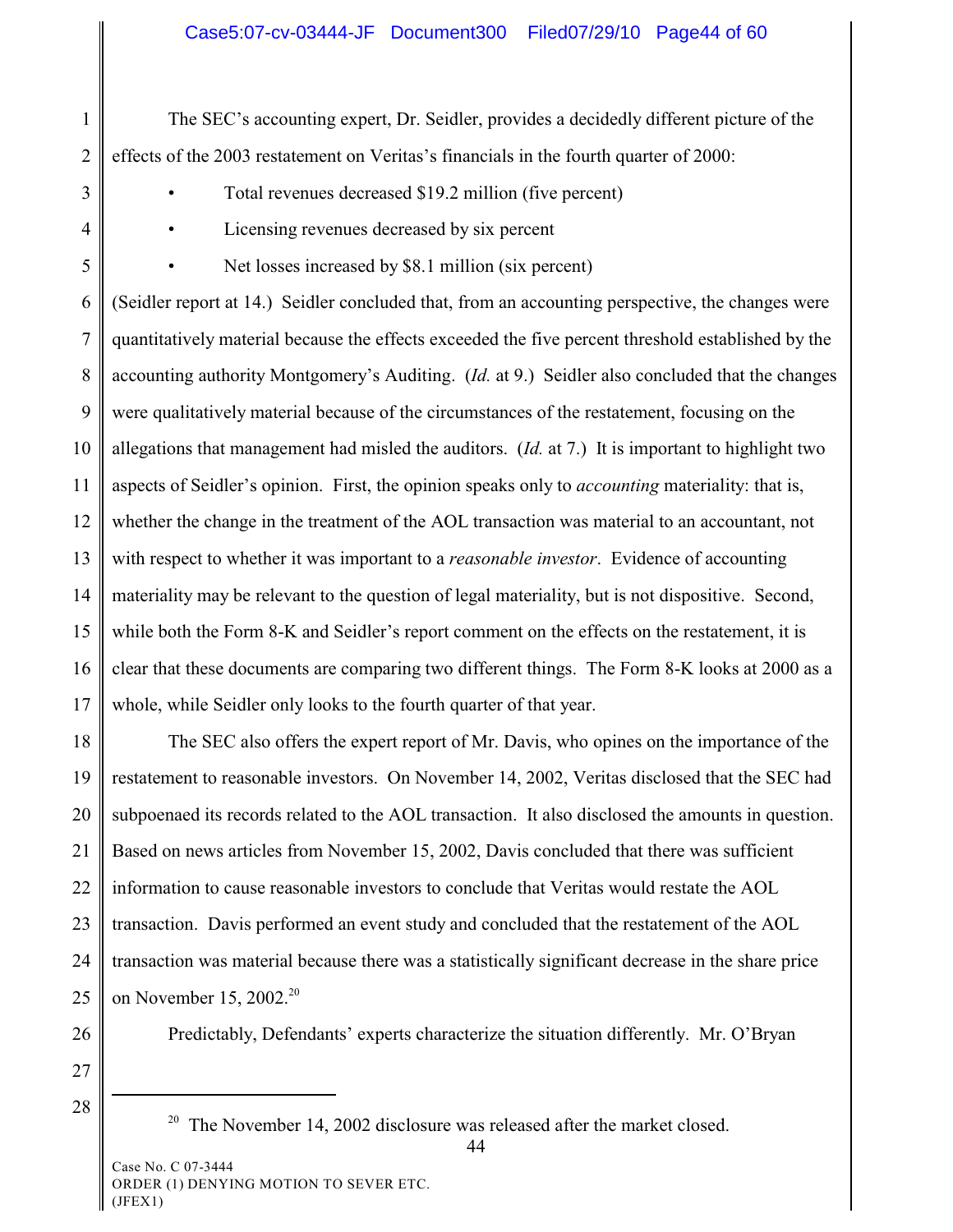# Case5:07-cv-03444-JF Document300 Filed07/29/10 Page45 of 60

1 2 3 4 5 6 7 8 opines on the correctness of the original accounting for the AOL transaction, but he does not appear to offer an opinion on the effect of the restatement to reasonable investors. Mr. Berquist has offered such an opinion. Berquist concludes that the restatement was not material because it did not impact meaningfully Veritas's earnings per share ("EPS") or its ability to exceed the First Call EPS estimate.<sup>21</sup> Berquist states that he considered "Pro Forma EPS," which excludes onetime expenses such as those for acquisitions, restructuring, stock options, and amortization of intangible assets, and found that Veritas's restatement of the AOL transaction had the following effects:

9

10

- The 2000 Pro Forma EPS decreased from \$0.60 to \$.059 (1.67%)
- The 2001 Pro Forma EPS increased from \$0.67 to \$0.69 (2.90 %)
- 11 12 • The First Call EPS estimate for Veritas's December 2000 Pro Forma EPS was \$0.17
- 13 14 • The December 2000 Pro Forma EPS decreased from \$0.19 to \$0.18 (5.26%) (Berquist's report at 7, 9.)

15 16 17 18 19 20 21 22 23 24 25 26 "As a general rule, summary judgment is inappropriate where an expert's testimony supports the nonmoving party's case." *In re Apple Computer Securities Litigation*, 886 F.2d 1109, 1116 (9th Cir. 1989) (citing *Bieghler v. Kleppe*, 633 F.2d 531, 534 (9th Cir.1980). However, insignificant misstatements are not material as a matter of law. *See Parnes v. Gateway 2000*, 122 F.3d 539, 547 (8th Cir. 1997) (finding that "a reasonable investor, faced with a high-risk/high-yield investment opportunity in a company with a history of very rapid growth, would not have been put off by" a two-percent overstatement of assets); *In re Westinghouse Sec. Litig.*, 90 F.3d 696, 715 (3d Cir. 1996) (finding a misstatement of 1.2% of assets for one quarter to be immaterial); *In re Duke Energy Corp. Sec. Litig.*, 282 F. Supp. 2d 158, 161 (S.D.N.Y. 2003) (finding a misstatement of 0.3% of total revenues for a two-year period to be immaterial); *In re Segue Software, Inc. Sec. Litig.*, 106 F. Supp. 2d 161, 171 (D. Mass. 2000) (finding a misstatement of 2.6% of the company's sales for the year to be too insignificant and non-

27

 $28 \parallel$ <sup>21</sup> First Call is a third-party service that averages and reports the EPS estimates of various sources.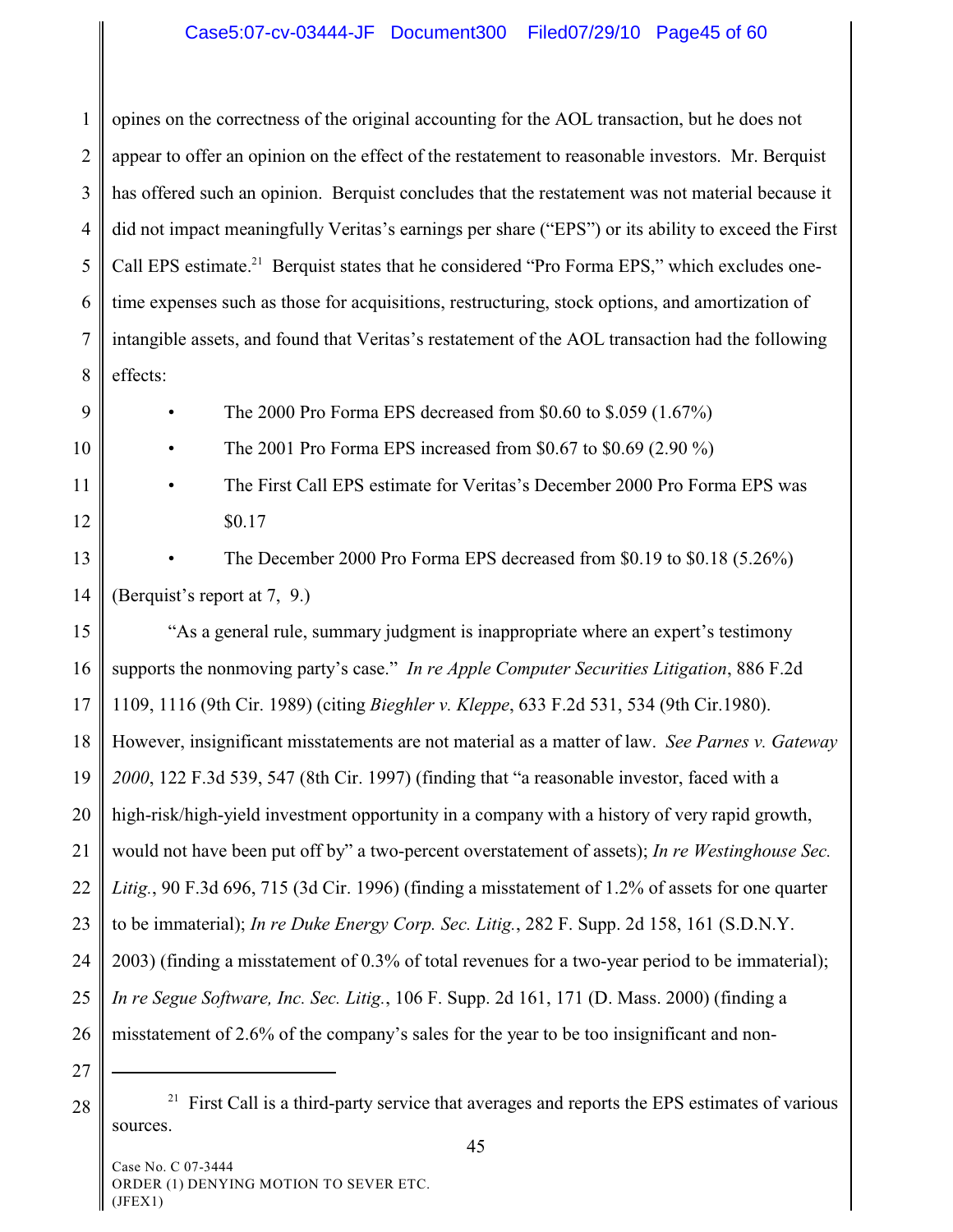1 2 3 4 5 6 7 systemic to be material); *In re Convergent Technologies Second Half 1984 Securities Litigation*, C-85-20130-SW, 1990 WL 606271, at \*10-11 (N.D. Cal. Jan. 10, 1990) (finding a misstatement of less than 1.5% of net operating revenues for the quarter to be immaterial because the company exceeded investor expectations by \$0.04 per share for the quarter and then recognized a "huge one time loss" of \$0.28 per share); *Pavlidis v. New England Patriots Football Club, Inc.*, 675 F.Supp. 688, 692 (D.Mass. 1986) (finding an increase of less than one percent in the yearly operating revenue to be "trivial" and "immaterial").

8 9 10 11 12 13 Given the specific facts of this transaction, the Court is reluctant to conclude as a matter of law that the 2003 restatement was not material. The SEC and Defendants each have experts to support their positions. At the time, the AOL transaction was the largest transaction in Veritas's history. A misstatement of that transaction by forty percent could be important to a reasonable investor.The bulk of the transaction affected the fourth quarter of 2000, and reasonable investors often are concerned both with yearly and quarterly results.

14

#### **2. The original accounting for the AOL transaction**

15 16 17 18 Mr. O'Bryan opines that Ernst & Young's original accounting for the AOL transaction was correct. Dr. Seidler has submitted "opposition" to O'Bryan's report, in which he disagrees with O'Bryan's conclusion. Resolution of the experts' disagreement is best left to the trier of fact. *See In re Apple Computer Securities Litigation*, 886 F.2d at 1116.

19 20 21 22 23 24 25 26 Defendants also argue that their statements to Ernst & Young cannot be material because Ernst  $& Young$  discredited the alleged misstatements in any event. Ernst  $& Young$  noted that Veritas's management had represented that the software licensing agreement was not contingent on the advertising purchase. (SEC's Opp'n to MSJ, Ex. 76 at 2.) However, the auditors also stated that "because of the proximity of execution of both arrangements between the parties, we have considered these two transactions to be linked and part of a single exchange." (*Id.*) Defendants argue that, even if they had told Ernst  $&$  Young that the deals were contingent, the original accounting treatment would not have changed.

27 28 In evaluating the AOL deal as a "linked" transaction, Ernst  $\&$  Young attempted to justify the value of either "leg" of the transaction. If the value of one leg could be justified, Ernst  $\&$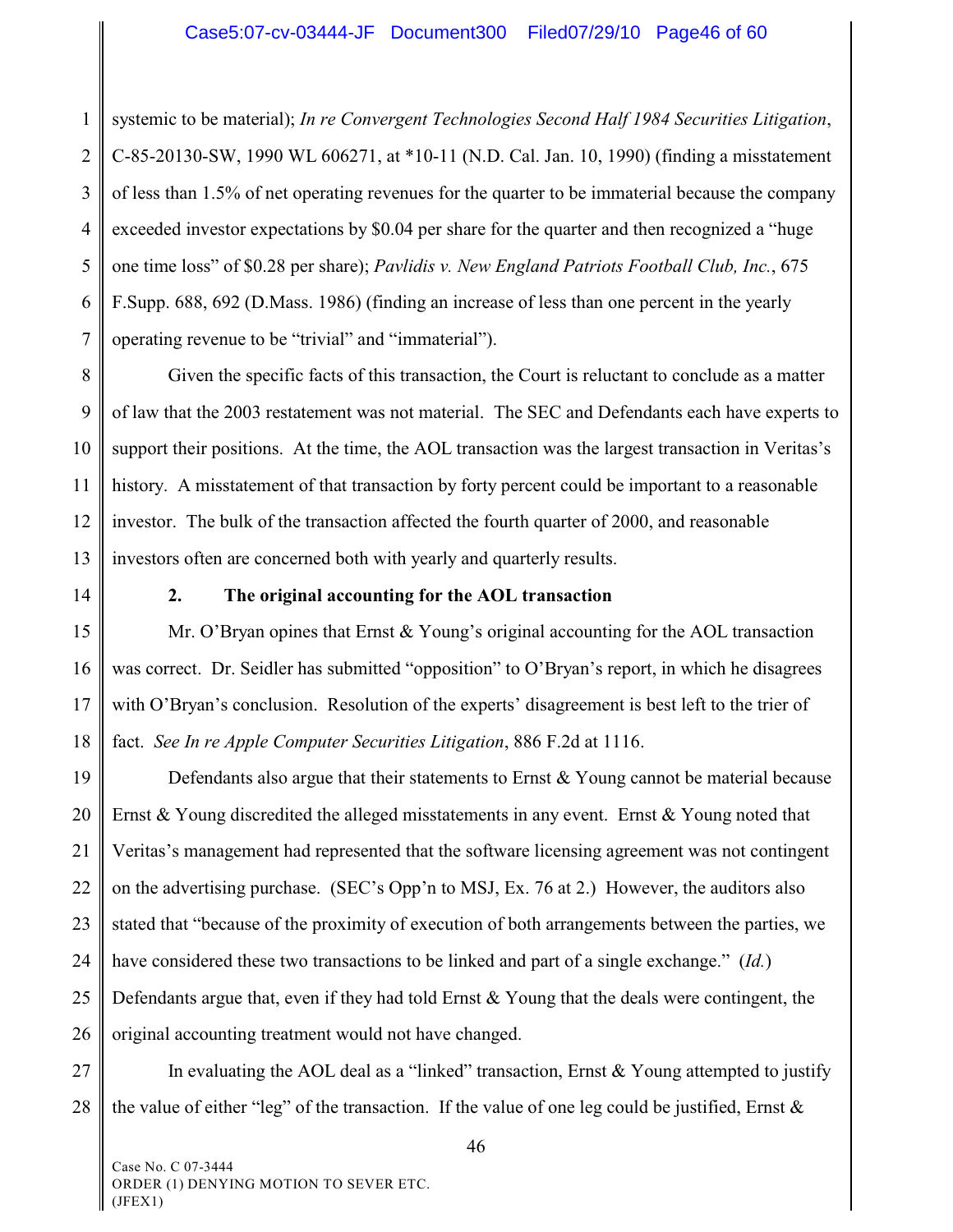1 2 3 4 5 6 7 8 9 10 11 12 13 Young would approve of the value of the other leg as well. (Price Deposition, Lonchar's Mot. for Partial SJ, Ex. 24 at 134:22-135:2.) In this instance, after questioning Defendants in 2001, Ernst & Young initially determined that valuing the license was too difficult because the terms of the license provided AOL with unlimited access to certain Veritas software. (Cherrstrom Deposition, Lonchar's Mot. for Partial SJ, Ex. 4 at 17:8-10.) Instead, Ernst & Young focused on the advertising leg of the transaction. Based on the information provided by Veritas and Defendants, Ernst & Young concluded that \$20 million appeared to be a fair value of the advertising. In 2002, Ernst & Young became aware that the price of the license had increased by \$20 million on the day the agreements were signed. Knowing this information, Ernst  $\&$  Young sought information that would justify that price increase. It concluded that the \$20 million price increase was not accompanied by changes to the license that could have justified the increase. (Cherrstrom Investigative Testimony, SEC's Opp'n to MSJ, Ex. 47 at 95:9-16.) Accordingly, Ernst & Young withdrew its support for the original accounting of the AOL transaction.

14 15 16 17 18 19 20 21 22 23 24 25 26 27 28 The evidence permits the inference that the contents of Defendants' alleged misrepresentations were material. A reasonable investor could attach importance to whether or not the license and the advertising purchase were contingent because the answer to that question was at the heart of Ernst & Young's accounting treatment for a \$50 million transaction. Defendants' argument does not demonstrate that the alleged misstatements were unimportant to reasonable investors, but rather that certain misstatements did not reach reasonable investors. While the evidence supports an inference that Defendants misrepresented the contingent nature of the AOL transaction, Ernst & Young discredited those statements. When Ernst & Young discredited the alleged misstatements, the contents of the statements did not reach the market or affect the decisions of reasonable investors. Ernst  $& Young's$  opinion with respect to the accounting changed not because of its discovery of Defendants' alleged misrepresentations with respect to the contingent nature of the transactions, but because of its discovery that the price of the license increased by \$20 million on the day the agreement was signed. While this was important because the license and the advertising purchase were linked transactions, the SEC has not demonstrated that the auditors asked questions regarding the negotiation history when they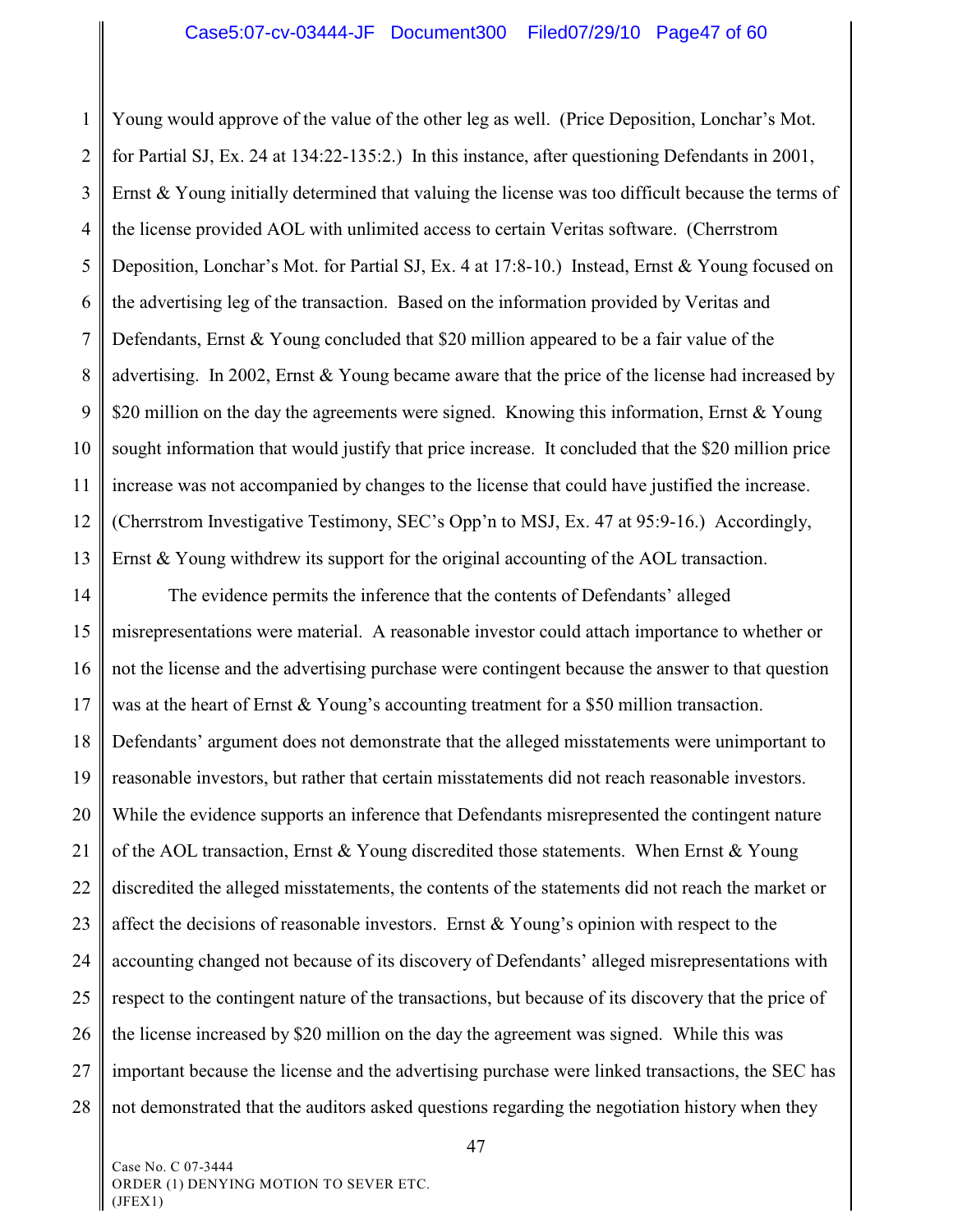1 performed the pre-2002 audits.

2 3 4 5 6 7 8 9 10 11 12 13 14 15 A private plaintiff suing under Rule 10b-5 must demonstrate reliance on the alleged misstatement and loss causation, i.e., that the misstatement is the proximate cause of the injury. In this instance, Defendants' contend that their alleged misstatements were discredited and therefore neither affected the audit nor reached the market. However, the SEC need not show reliance or loss causation. *Gebhart*, 595 F.3d at 1041 n.8 ("In a private securities fraud action, the plaintiff generally must prove five elements: (1) a material misrepresentation or omission of fact; (2) scienter; (3) a connection with the purchase or sale of a security; (4) transaction and loss causation; and (5) economic loss. [Citation.] Our focus here is on the elements that the SEC must establish. The fourth and fifth elements of a private claim are therefore inapplicable."); *see also Stoneridge Inv. Partners, LLC v. Scientific-Atlanta, Inc.*, 128 S. Ct. 761, 769-70 (2008) (while "[n]o member of the investing public had knowledge, either actual or presumed, of respondents' deceptive acts during the relevant times," "[i]t is true that if business operations are used, as alleged here, to affect securities markets, the SEC enforcement power may reach the culpable actors.").

16

#### **C. Record keeping violations**

17 18 19 20 21 22 23 24 25 26 27 The SEC alleges that Defendants violated Rule 13b2-1, which provides that "[n]o person shall directly or indirectly, falsify or cause to by falsified, any book, record or account subject to section 13(b)(2)(A) of the Securities Exchange Act." 17 C.F.R. 240.13b2-1. While the evidence supports an inference that Lonchar and Sallaberry made misstatements to the auditors, it does not support an inference that the alleged misstatements affected Veritas records. Indeed, the only inference supported by the evidence as to Lonchar and Sallaberry is that they made misleading statements with respect to whether the license and the advertising purchase were negotiated separately or contingent upon each other. As discussed above, Ernst & Young discredited any such representations and treated the transactions as linked. Thus, the alleged misstatements were not incorporated into Veritas's financial records. Any inaccuracies in the original accounting therefore cannot be the result of these misstatements.

28

Leslie, however, is situated differently. The evidence does support an inference that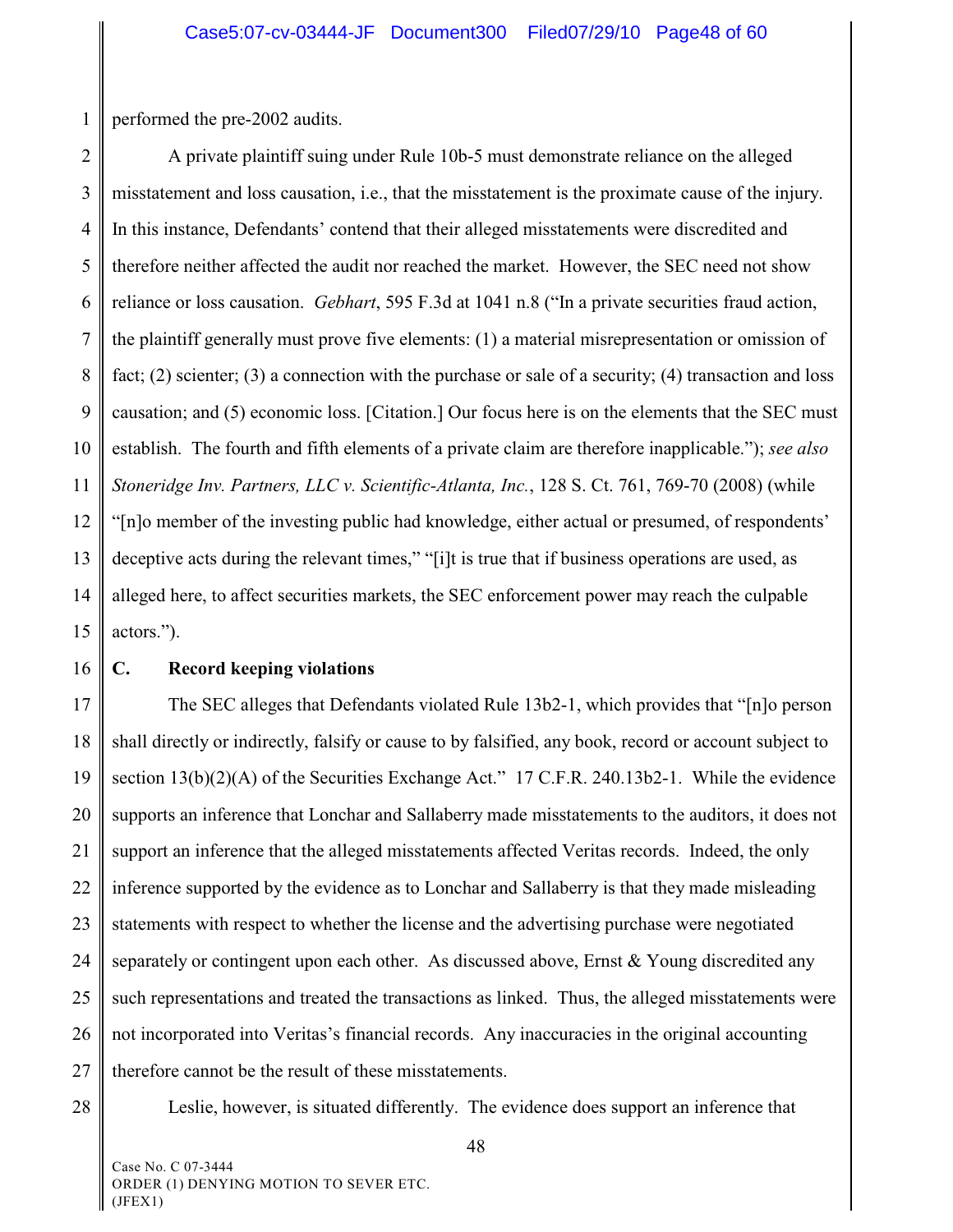1 2 3 4 5 6 7 8 9 Leslie acted with scienter when making misstatements that did affect the audit. While all Defendants represented that the license was valued fairly at \$50 million, only evidence against Leslie supports the inference that he believed that it was not valued fairly. He described the deal as a "gross up" and decided to pay commissions on \$30 million rather than \$50 million. In addition, there is evidence in the record that could support an inference that Leslie did not believe that Veritas desired to purchase this magnitude of advertising from AOL. Because the auditors were searching for the fair value of either leg of the AOL transaction, a misstatement regarding the fair value of the license or Veritas's interest in the AOL advertising could have affected the audit and therefore Veritas's records.

10

11

### **1. False Statements**

12 13 14 15 16 Sallaberry argues that he cannot be liable under Section  $17(a)(2)$  or Rule 10b-5 because he did not make a statement in connection with Veritas's public filings or sign the management representation letter connected with Ernst  $& Young's$  audit for 2000. Under Rule 10b-5, it is unlawful for any person, "by the use of any means or instrumentality of interstate commerce, or of the mails or of any facility of any national securities exchange,

17

(a) To employ any device, scheme, or artifice to defraud,

**D. Sallaberry's responsibility for the misrepresentations**

- 18 19 (b) To make any untrue statement of a material fact or to omit to state a material fact necessary in order to make the statements made, in the light of the circumstances under which they were made, not misleading, or
	- (c) To engage in any act, practice, or course of business which operates or would operate as a fraud or deceit upon any person,
- 21 22

20

in connection with the purchase or sale of any security."

23 24 26 27 17 C.F.R. 240.10b-5. Sallaberry rightly concedes that an actor who did not issue a public statement still may be liable if there was "substantial participation or intricate involvement in the preparation of fraudulent statements . . . even though that participation might not lead to the actor's actual making of the statements." *Howard v. Everex Sys.*, 228 F.3d 1057, 1061 n.5 (9th Cir. 2000). Sallaberry contends that he did not participate substantially in making any statement. In fact, the only *public* statements identified by the SEC cannot support a claim against Lonchar

28

25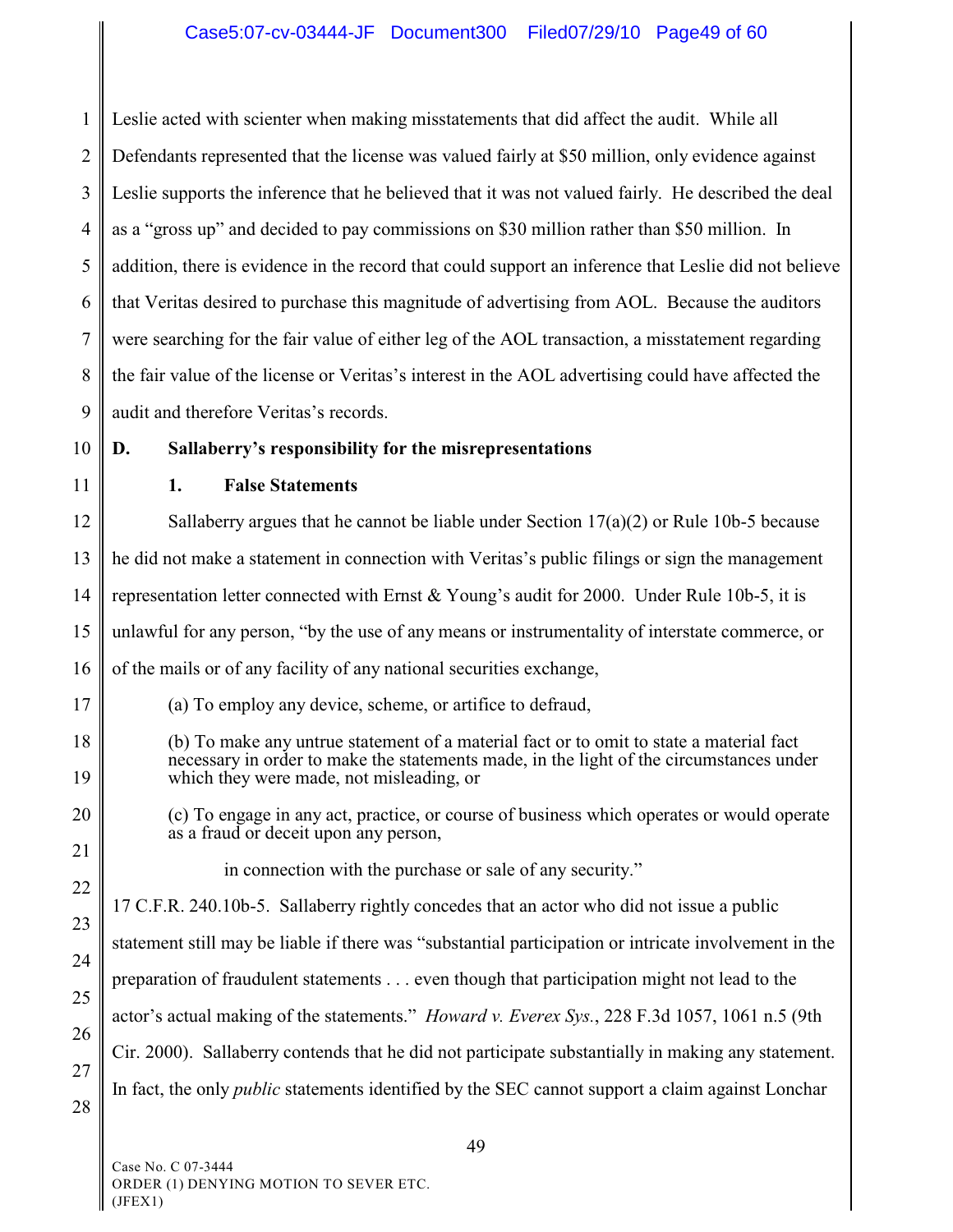#### Case5:07-cv-03444-JF Document300 Filed07/29/10 Page50 of 60

1 2 3 4 5 or Sallaberry in any event. The evidence against Lonchar and Sallaberry supports only the inference that they misled the auditors with respect to whether the license and the advertising purchase were separately negotiated or contingent agreements. As discussed above, the auditors rebuffed any such representations, and the public statements and records did not incorporate them.

6 7 8 9 10 11 12 13 However, the SEC's claims against Lonchar and Sallaberry are not necessarily predicated on public statements. Instead, the SEC alleges that Lonchar and Sallaberry made misleading statements to Ernst & Young in connection with an audit that was sure to affect the valuation of Veritas shares. As discussed above, the SEC need not demonstrate that any investors relied on the statements or even that the misstatements caused any loss in particular. If Lonchar or Sallaberry made an untrue statement of material fact in connection with the purchase or sale of a security, they may be liable for a violation of Rule 10b-5. The publication of the statement appears to be irrelevant in an SEC enforcement action.

14 15 16 17 18 19 20 21 22 23 24 25 26 27 28 Sallaberry relies on *In re Cylink Secs. Litig.*, 178 F. Supp. 2d 1077, 1084 (N.D. Cal. 2001), in which the court concluded that a defendant who instructed his sales force to solicit a deal for which revenue was incorrectly recognized was not liable because there was no allegation that he was involved in the process of revenue recognition or the issuance of financial statements. The SEC presents evidence that Sallaberry was involved in the process of revenue recognition and had direct contact with outside auditors who were trying to valuate the AOL transaction. The other cases upon which Sallaberry relies are distinguishable. *See In re Gilead Scis. Secs. Litig.*, No. C 04-0100 SI, 2009 WL 3320492 (N.D. Cal. Oct. 13, 2009) (ultimately dismissing a complaint because it failed to allege with any specificity how the defendant was substantially involved with the statement and no allegation could support a finding of scienter), *SEC v. Fraser*, 2009 WL 2450508, 2009 WL 2450508, at \*8 (D. Ariz. Aug. 11, 2009) (dismissing a complaint for failing to allege the nature of the defendant's involvement in reviewing and discussing SEC filings, including whether the defendant suggested what the forms should state, or that any such suggestion, if it occurred, was heeded), and *SEC v. Berry*, 580 F. Supp. 2d 911, 922 (N.D. Cal. 2008) (finding that "[t]he SEC's conclusory pleadings that [the defendant] 'reviewed' and

Case No. C 07-3444 ORDER (1) DENYING MOTION TO SEVER ETC. (JFEX1)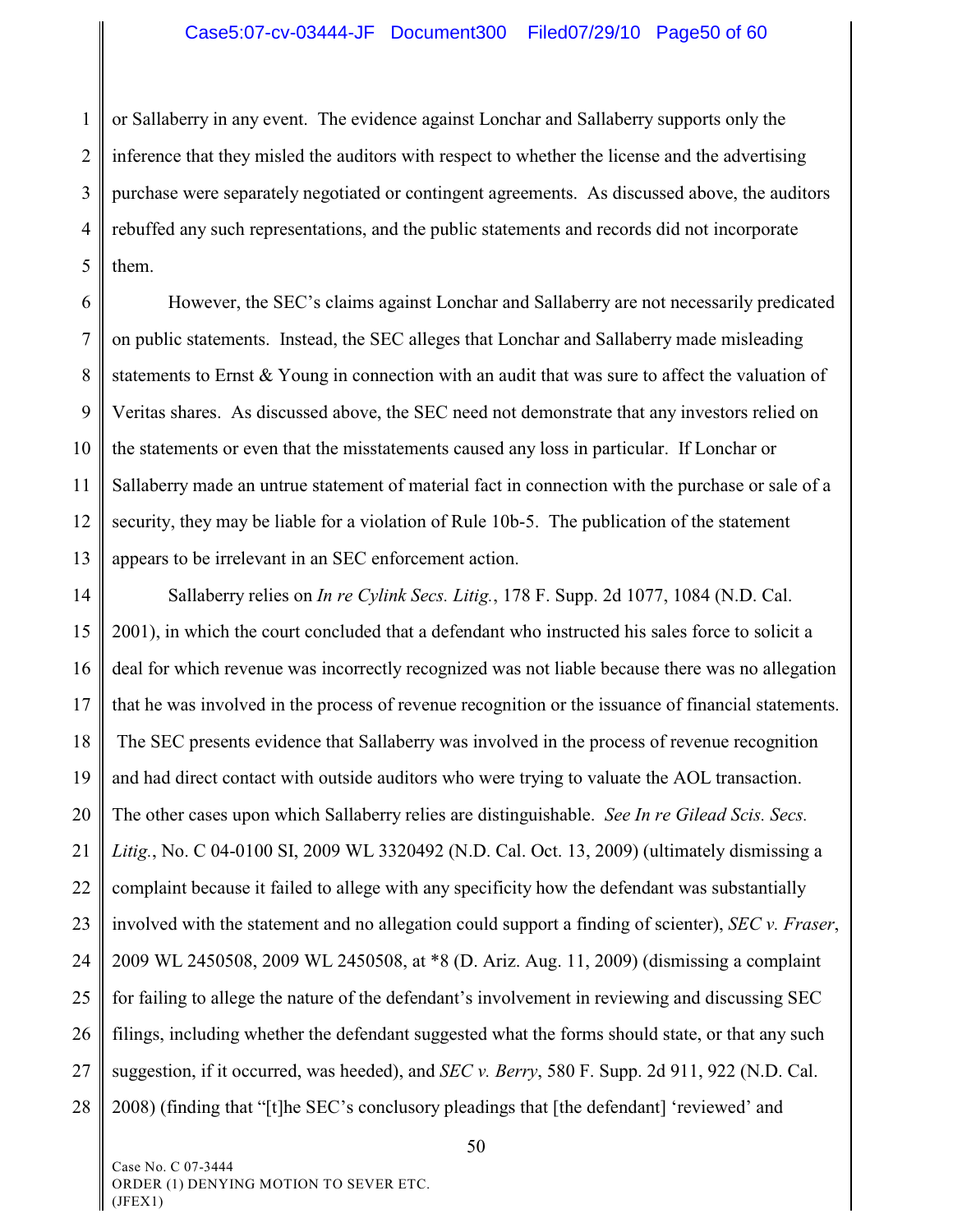1 2 3 4 5 6 7 8 9 'discussed' various filings is insufficient to plead (with particularity) [the defendant's] role in the purported fraud"). The SEC offers evidence that provides specific details of Sallaberry's participation in the revenue recognition process. *See McGann v. Ernst & Young*, 102 F.3d 390, 394 (9th Cir. 1996) (parenthetically quoting *Anixter v. Home-Stake Prod. Co.*, 77 F.3d 1215, 1226 (10th Cir. 1996) for the proposition that accountants may be liable under anti-fraud laws if they "make a false or misleading statement (or omission) that they know or should know will reach potential investors"). The evidence is sufficient to create a genuine issue of material fact with respect to whether Sallaberry or Lonchar acted with scienter when making misstatements directly to Ernst & Young.

10

#### **2. Scheme liability**

11 12 13 14 15 16 17 18 19 20 In the alternative, the SEC argues that Sallaberry may be held liable under Section 17(a)(2) and Rule 10b-5 under a scheme liability theory. An actor is liable for participation in a scheme to defraud if the actor "engaged in conduct that had the principal purpose and effect of creating a false appearance of fact in furtherance of the scheme." *Simpson v. AOL Time Warner Inc.*, 452 F.3d 1040, 1048 (9th Cir. 2006), *vacated on other grounds sub nom. Avis Budget Group, Inc. v. Cal. State Teachers' Ret. Sys.*, 128 S.Ct. 1119 (2008). However, the alleged conduct must be more than a reiteration of the misrepresentations that underlie the misstatement claims. *SEC v. Lucent Techs., Inc.*, 610 F. Supp. 2d 342, 361 (D.N.J. 2009) (citation omitted). Here, the SEC must point to evidence that Sallaberry engaged in conduct outside of his interactions with Ernst & Young.

21 22 23 24 25 26 27 28 The SEC alleges that Sallaberry engaged in a scheme to inflate the revenue recognition of the AOL transaction. It argues that two of Sallaberry's actions had the principal purpose and effect of creating a false appearance of fact in furtherance of that scheme. First, in August 2002, the San Jose Mercury News contacted Veritas and asked for comments on the AOL transaction. Sallaberry was aware of this inquiry. (Sallaberry Deposition, SEC's Opp'n to MSJ, Ex. 19 at 287:7-12.) The statement given to the San Jose Mercury News stated that: "Unlike some companies, VERITAS does not engage in 'swap' or 'barter' transactions. In all of the transactions you allude to, the revenue for VERITAS was paid in cash and the pricing to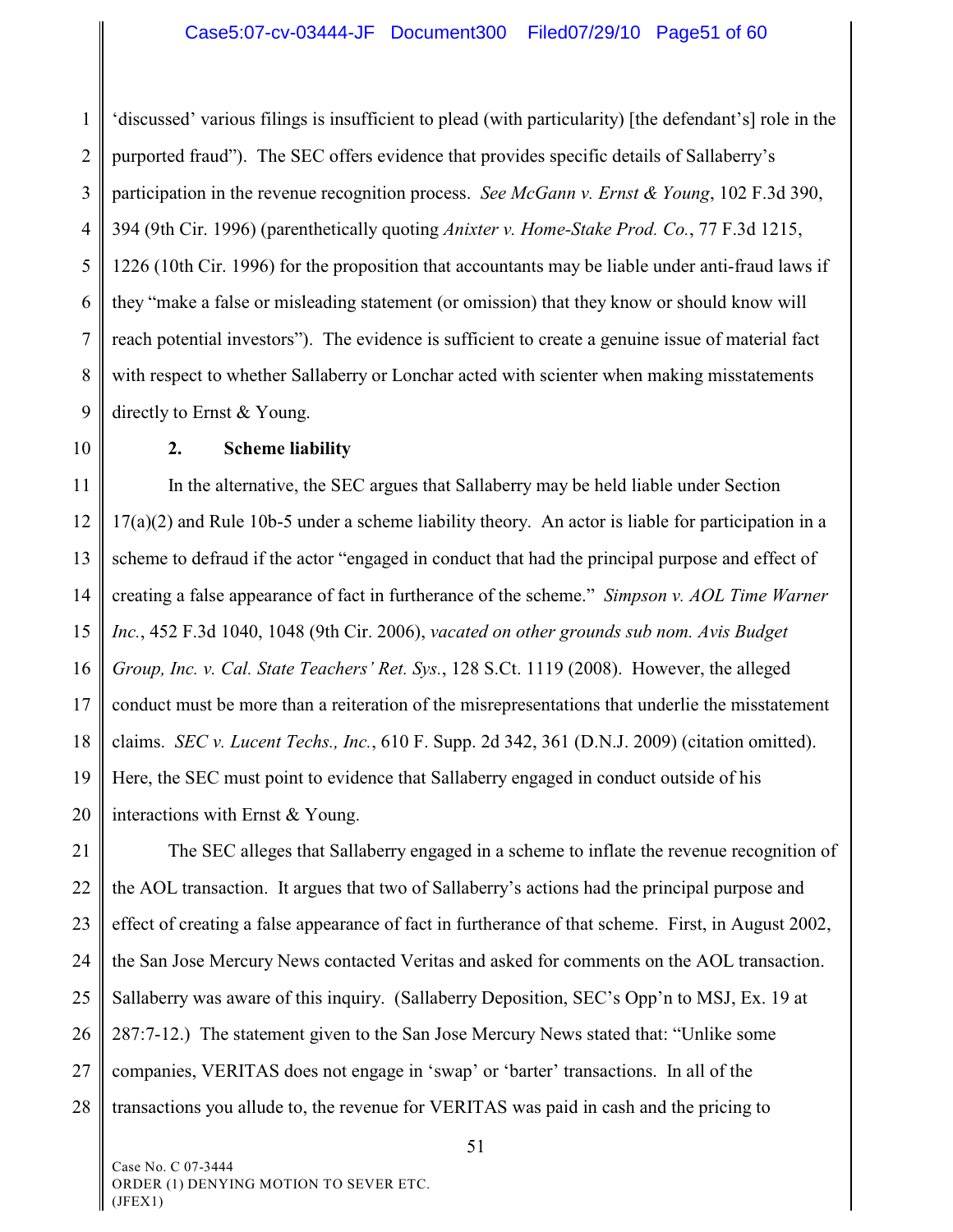1 2 3 4 5 6 7 8 9 10 11 12 13 14 15 16 17 18 19 20 21 22 23 24 25 26 27 28 customers was on normal commercial terms." (SEC's Opp'n to MSJ, Ex. 87 at VAOL 0002082.) Sallaberry testified that he was familiar with the term "barter transaction" and defined it as a transaction in which "you are selling something to someone and when they're buying something from you." (Sallaberry Investigative Testimony, SEC's Opp'n to MSJ, Ex. 48 at 59:24-25.) Sallaberry testified that he was instructed by Lonchar to make two separate contracts and that each party should pay cash. (Sallaberry Investigative Testimony, SEC Opp'n to MSJ, Ex. 48 at 66:1-10.) The SEC has not presented evidence with respect to the "normal commercial terms" for similar licenses of Veritas software. Accordingly, there is insufficient evidence in the record to support an inference that Sallaberry's statement to the San Jose Mercury News was a misrepresentation of the transaction. In August 2002, Veritas launched an internal review of the AOL transaction in light of the newly-enacted Sarbanes-Oxley regulations. Sallaberry spoke with William Kelly ("Kelly"), a lawyer with Veritas's outside counsel at Davis Polk & Wardwell. Kelly recalls that: [H]e indicated that he was aware that the, you know, the transaction terms had changed at the end, that they had changed as a result of a conversation that had happened with Mark Leslie and not with him, and that he was not directly involved in the discussion with AOL. And so, he basically just said he didn't know what happened in the conversation. (Kelly Investigative Testimony, SEC's Opp'n to MSJ, Ex. 42 at 120:18-24.) Sallaberry's statement to Kelly appears to be a misrepresentation. Leslie was involved in the conversation with AOL, but, according to both men, so was Sallaberry. A fact finder could infer that the principal purpose of Sallaberry's statement to Kelly was to create a false impression of the AOL transaction in furtherance of the misstatements made to Ernst & Young in 2001. **E. Application of the time bar of 28 U.S.C. § 2462 to the SEC's prayer for relief** Leslie and Sallaberry argue that the SEC's request for civil monetary penalties and application of the director and officer bar are untimely pursuant to 28 U.S.C. § 2462. This Court previously concluded that "§ 2462 does apply to SEC actions." *Leslie*, 2008 WL 3876169 at \*8 (citing 28 U.S.C. § 2462). "An action seeking civil penalties under § 2462 'shall not be entertained unless commenced within five years from the date when the claim first accrued.'" *Id.*  "Under § 2462, a claim accrues on the date that a defendant allegedly violated the statute and not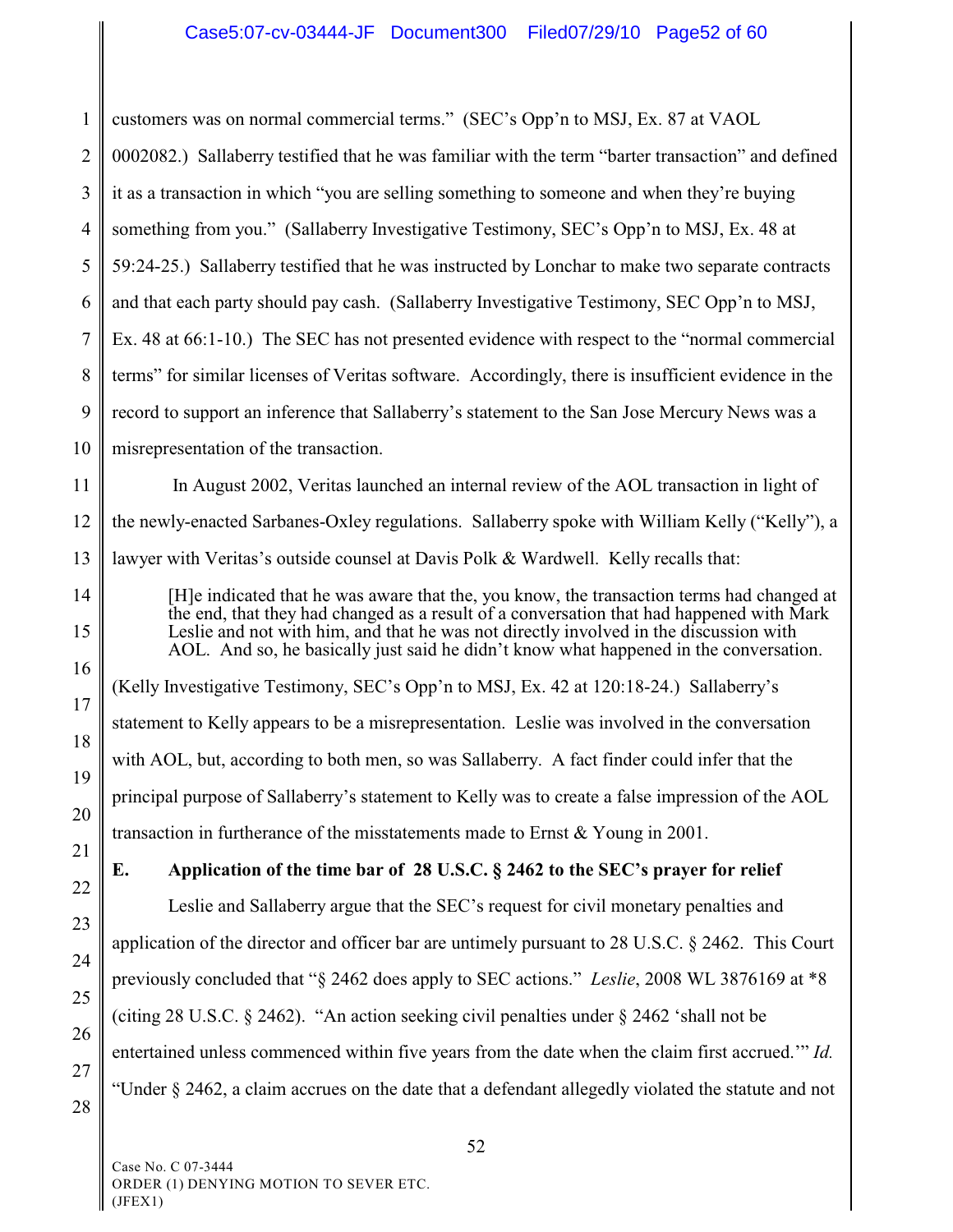1 2 on the date plaintiff discovered, or should have discovered, the alleged violation." *Id.* at \*9 (citing to *FEC v. Williams*, 104 F.3d 237, 240 (9th Cir 1996)).

3

#### **1. Civil penalties**

4 5 6 7 The SEC nonetheless argues that civil penalties are not time-barred, for two reasons. First, it contends that it brought its action within five years of the last actions taken by Leslie and Sallaberry in furtherance of the fraudulent scheme. Second, it claims that the statute of limitations is tolled by fraudulent concealment on the part of Leslie and Sallaberry.

8

#### **a. Fraudulent scheme**

9 10 11 12 13 14 15 16 17 18 19 20 The SEC argues that Leslie and Sallaberry engaged in a fraudulent scheme to inflate the share price of Veritas. The Court ruled previously that "the latest unlawful act alleged in the complaint with respect to the AOL transaction occurred in 2000 and 2001, when Veritas initially booked the transaction and when it first published financial statements reflecting the improperly booked transactions. Later financials reflecting the improperly booked transactions are simply a continuing ill-effect of the initial alleged violation and do not constitute separate violations." *Leslie*, 2008 WL 3876169 at \*9. The SEC contends that Leslie's latest unlawful acts actually are his sales of Veritas stock between February 14, 2001 and July 15, 2002. Similarly, the SEC contends that Sallaberry's latest unlawful acts are his stock sales between May 2, 2001 and February 13, 2002. Both allegations are included in the SEC's amended complaint. Because Sallaberry entered into to a seven-month tolling agreement with the SEC, the SEC argues that its original complaint filed on July 2, 2007 was filed within the five-year statute of limitations.

21 22 23 24 25 26 27 28 The SEC relies upon *SEC v. Kelly*, 663 F.Supp.2d 276, 287-88 (S.D.N.Y. 2009), which discusses the "continuing violation doctrine." That doctrine applies when "a violation, occurring outside of the limitations period, is so closely related to other violations, not time-barred, as to be viewed as part of a continuing practice such that recovery can be had for all violations." *Id*. (internal citations omitted). However, the application of the doctrine to Section 2462 has been questioned. *Leslie*, 2008 WL 3876169 at \*9 n.14 (citing *SEC v. Jones*, No. 05 Civ. 7044(RCC), 2006 WL 1084276, at \*4 (S.D.N.Y. April 25, 2006). To the extent that the doctrine applies, "it may not be predicated on the continuing ill-effects of the original violation; rather, it requires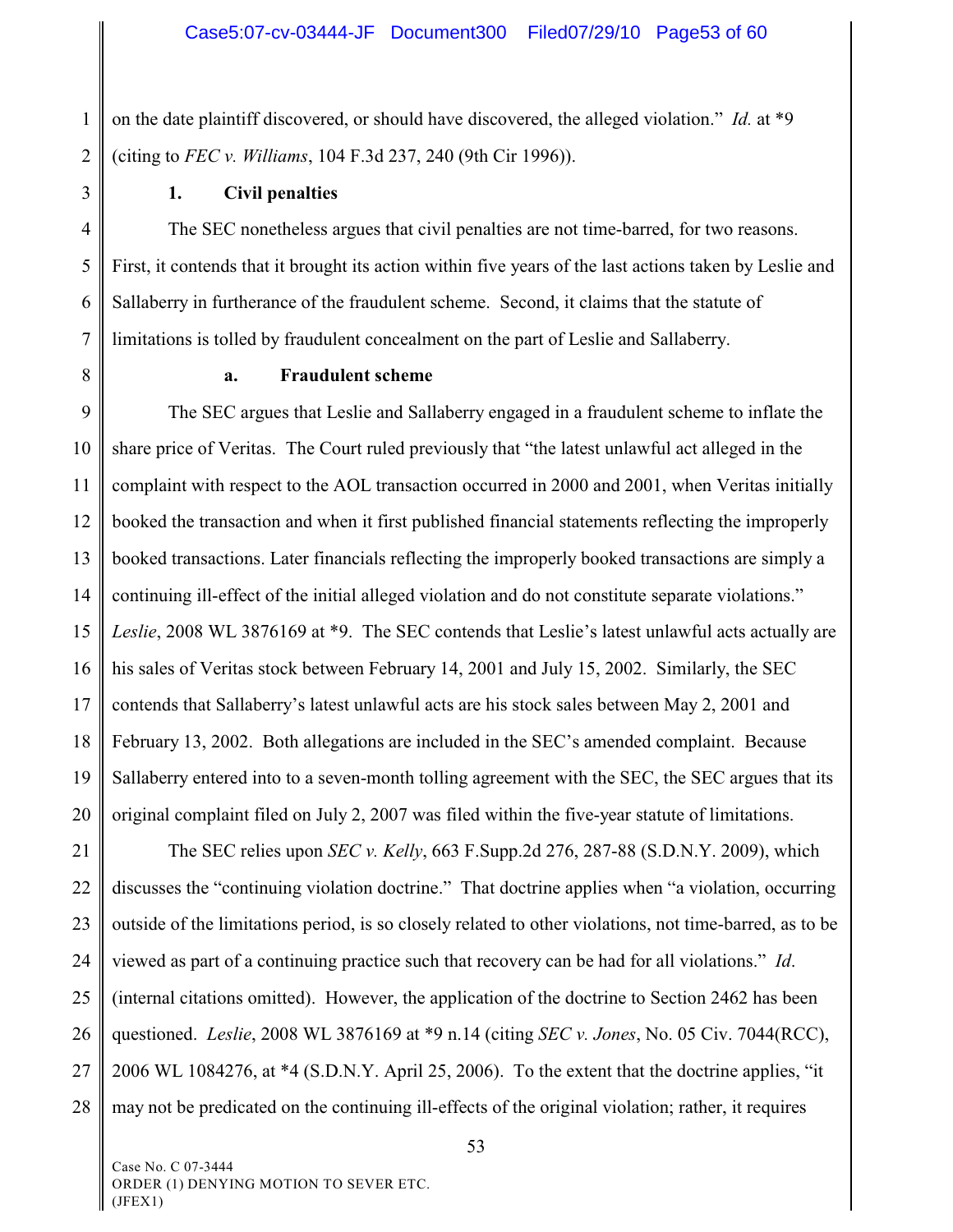1 2 3 continued unlawful acts." *Leslie*, 2008 WL 3876169 at \*9. Leslie and Sallaberry argue that any artificial inflation in stock price in 2002 was merely the continuing ill-effect of the original violations that accrued in 2001.

4 5 6 7 8 9 10 11 12 13 14 While the inflation of the stock price may have been a continuing effect of any original violations, the issue is whether subsequent sale of stock is a new violation, occurring outside the limitations period, that is closely tied with the original violations. Under any scheme to inflate stock price, actually selling stock would appear to be the ultimate goal and thus closely tied to the original violation. Arguably, the sale of stock at an artificially inflated price *adds* to any preexisting ill-effect in that it injures the new purchasers of the stock who paid the artificially inflated price. However, selling stock on the market is not a face-to-face transaction, and the new purchaser would have been injured even if Leslie and Sallaberry had not sold their stock. The new purchasers likely would have purchased someone else's stock for the same price on the open market. Any purchase while the share price was inflated artificially thus is nothing more than the continuing ill-effect of the original violations.

15

#### **b. Tolling on the basis of fraudulent concealment**

16 17 18 19 20 21 22 23 The SEC directs the Court's attention to *SEC v. Kearns*, 691 F. Supp.2d 601, 613 (D.N.J. 2010) (following the Seventh Circuit and purportedly the Ninth Circuit to hold that "claims bound by the limitations period in § 2462 but sounding in fraud are equitably tolled until the date of discovery, so long as the SEC pursued its claim with due diligence"). In *Williams*, 104 F.3d at 240, the Ninth Circuit followed *3M Co. v. Browner*, 17 F.3d 1453, 1461 (D.C. Cir.1994) in rejecting the "discovery rule," an approach in which claims for relief under 28 U.S.C. § 2462 begin to accrue only when the plaintiff knows or has reason to know of the injury that is the basis of the action.<sup>22</sup> However, the Ninth Circuit also held that the period may be equitably tolled

- 24
- 25

26

27

28 cases.") (quoting *Browner*, 17 F.3d at 1460).

<sup>&</sup>lt;sup>22</sup>The Court recognizes that *Williams* and *Browner* did not involve fraud under securities laws. However, this Court and others have found that the reasoning of *Browner* applies in securities cases. *See Leslie*, 2008 WL 3876169 at \*9 n.13 (concluding that the discovery rule is "unworkable, outside the language of the statue, inconsistent with judicial interpretations of  $\S$ 2462 . . . and incompatible with the functions served by the statue of limitations in penalty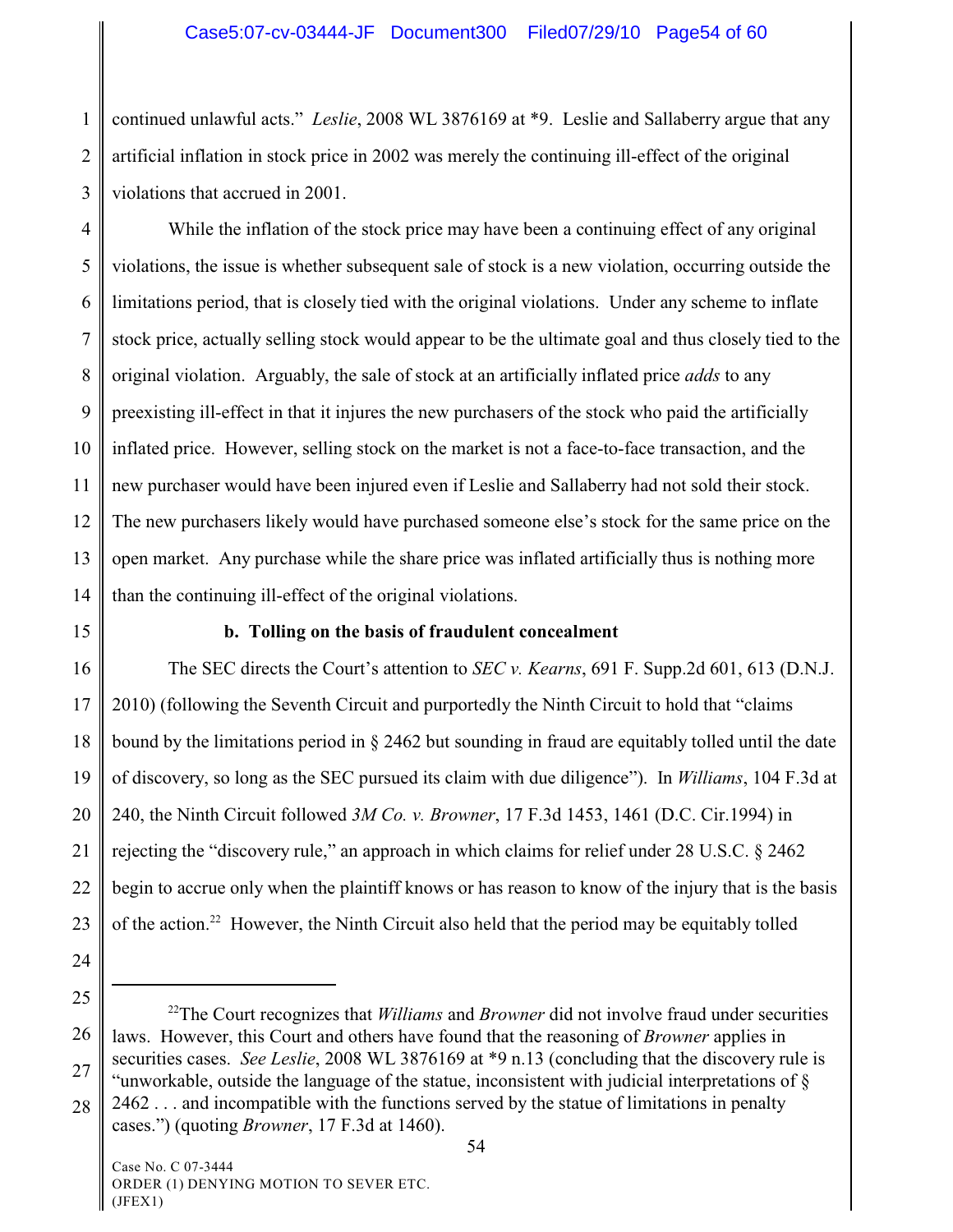1 2 3 4 5 6 when three conditions are met: "fraudulent conduct by the defendant resulting in concealment of the operative facts, failure of the plaintiff to discover the operative facts that are the basis of its cause of action within the limitations period, and due diligence by the plaintiff until discovery of those facts." *Id.* at 240-41. The Court does not read *Williams* as providing for tolling of the limitations period whenever a claim sounds in fraud. The Court declines to follow *Kearns* to the extent that it is inconsistent with Ninth Circuit precedent.

7 8 9 10 11 12 13 14 15 16 17 18 "The Commission may prove the concealment element by demonstrating 'either that [Defendants] took affirmative steps to prevent [discovery of the fraud] or that the wrong itself was of such a nature as to be self-concealing.'" *SEC v. Jones,* 476 F. Supp. 2d 374, 382 (S.D.N.Y. 2007) (citing *New York v. Hendrickson Bros., Inc.*, 840 F.2d 1065, 1083 (2d Cir. 1988) (marks in the original). Though the issue was raised in Leslie's and Sallaberry's moving papers, the SEC's opposition papers make no attempt to argue that the fraud was self-concealing. Instead, it contends that Leslie and Sallaberry took affirmative steps to prevent the discovery of the fraud. In particular, the SEC alleges that both Leslie and Sallaberry acted to "conceal the AOL transaction and its fraudulent nature" from the San Jose Mercury News in August 2002. It also alleges that Sallaberry took affirmative steps in August 2002 to conceal the fraud by misleading Veritas's outside counsel, Kelly, who was conducting an internal review of the AOL transaction.

19 20 21 22 23 24 25 26 27 28 With respect to the allegations involving the San Jose Mercury News, as discussed above, the allegations against Sallaberry are insufficient to create a material dispute as to whether Sallaberry attempted to mislead the San Jose Mercury News. In addition, the SEC's opposition is entirely devoid of factual allegations that Leslie actually misled the San Jose Mercury News. With respect to the allegations involving Kelly, Sallaberry points out that equitable tolling in the Ninth Circuit requires "fraudulent conduct by the defendant *resulting* in concealment of the operative facts." *Williams*, 104 F.3d at 240 (emphasis added). Sallaberry contends that none of his actions actually resulted in the concealment of operative facts. It was the price change that was the key piece of information to the auditors, and Kelly testified that he knew of the price change, irrespective of representations by Sallaberry. (*See* Kelly Investigative Testimony, SEC's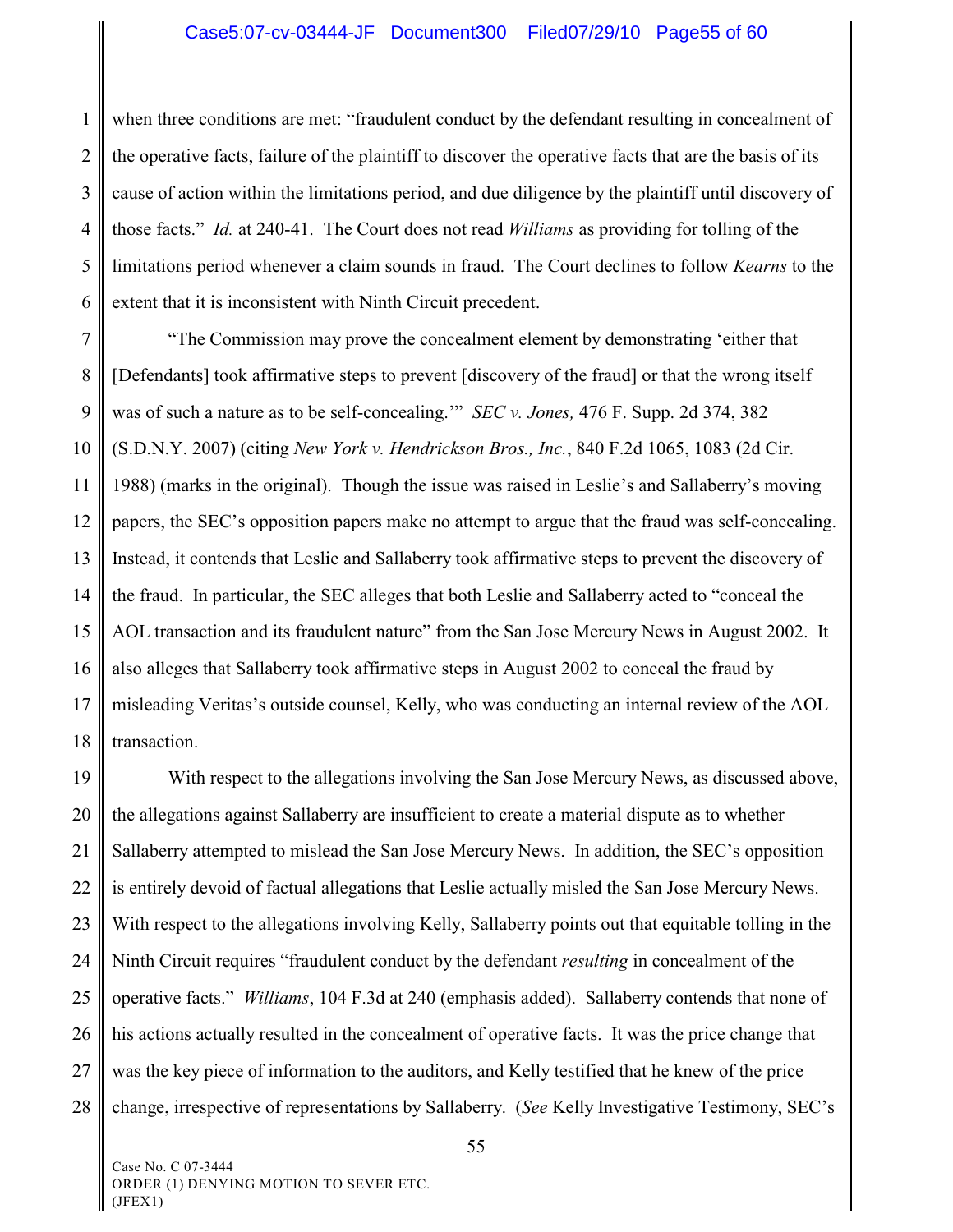1 2 Opp'n to MSJ, Ex. 42 at 124:15-125:1) (describing that Lonchar told him that the price moved from \$30 million to \$50 million).)

3

#### **2. The director and officer bar**

4 5 6 7 8 9 10 11 12 13 14 "The Ninth Circuit has not addressed the point of whether a director and officer bar constitutes a penalty for purposes of section 2462" but "the weight of authority [ ] holds either that (1) injunctive relief such as a director and officer bar is equitable and not subject to any statute of limitations, [citations], or (2) that the question is one for decision on a developed record, based upon whether the evidence indicates that the relief is necessary to prevent future wrongdoing, rather than merely to punish the defendant [citations]." *Leslie*, 2008 WL 4183939 at \*3. In its previous ruling, the Court was "convinced that the second approach – which turns on a case-specific inquiry into the nature of the requested injunctive relief – is the wiser one." *Id.* Under that approach, the determination of whether the director and officer bar is equitable or punitive "turns on (1) the likelihood of recurrence of violations, and (2) the possible collateral consequences of issuing an injunction." *Id.*

15 16 17 18 19 20 21 Leslie and Sallaberry argue that the likelihood of recurrence is low. Leslie retired as CEO of Veritas on December 31, 2000 and resigned from the board of directors on May 31, 2004. Leslie subsequently was named as a defendant in a Brocade shareholder derivative suit, but the claims against him were dismissed. Otherwise, Leslie has not been accused of wrongdoing apart from the present action. He continues to serve as a director of various companies. Sallaberry contends that, outside of the instant allegations, he has never been involved in questionable conduct and that his twenty-five year sales record otherwise is unblemished.

22 23 24 25 26 27 28 Both Leslie and Sallaberry also argue that the possible collateral consequences of an injunction are high. Leslie contends that a director and officer bar would stigmatize him and affect his ability to both pursue professional opportunities and charitable and philanthropic endeavors. Sallaberry claims that an injunction would stigmatize him and impair his ability to work with companies in Silicon Valley. Relying on *SEC v. First Pacific Bancorp*, 142 F.3d 1186, 1194 (9th Cir. 1998), the SEC contends that the court should not consider the effects of the bar on a defendant's charitable and philanthropic endeavors. However, the Ninth Circuit's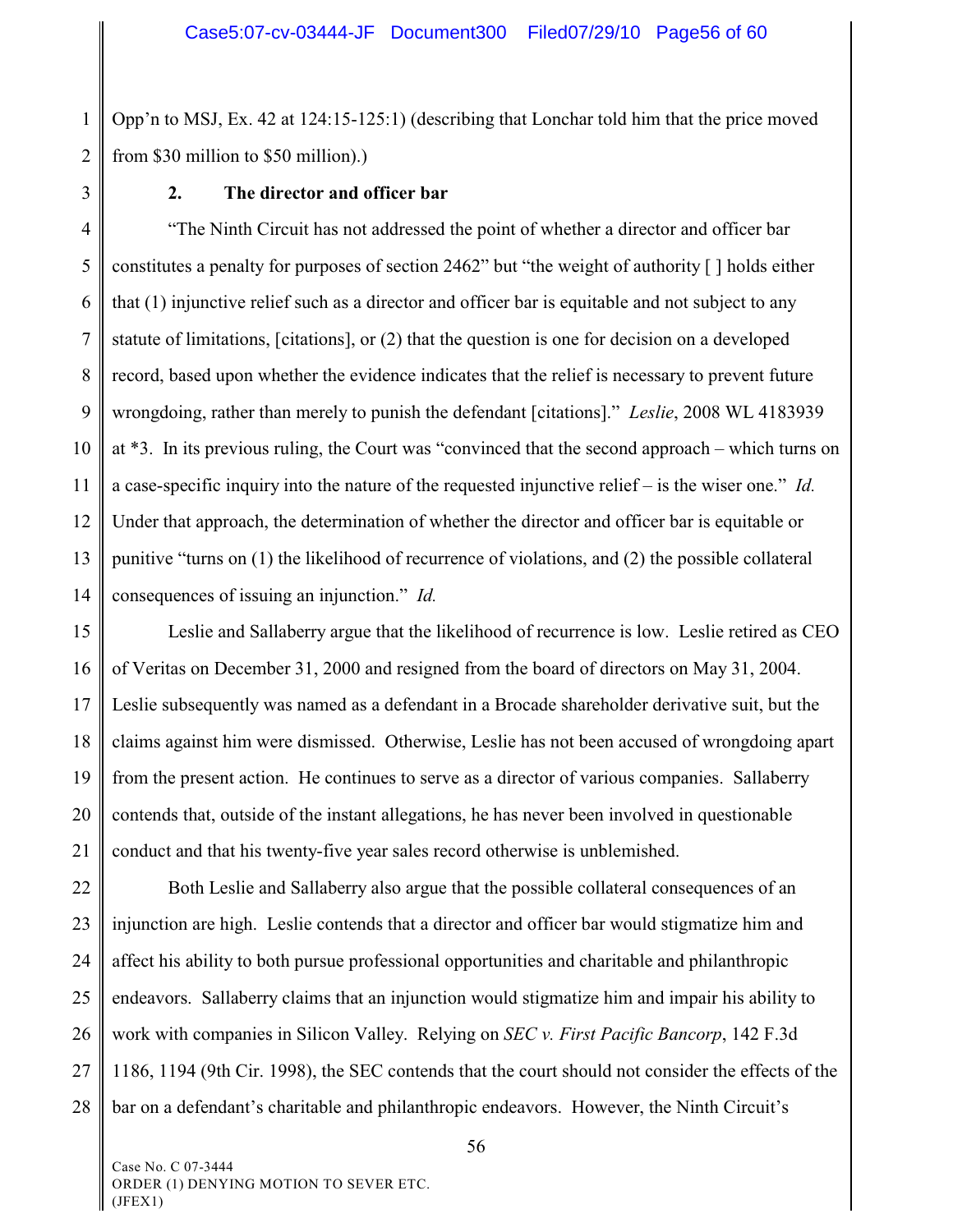1 2 analysis in that case appears to be highly fact-driven and is not a categorical ban on considering such activities.

3 4 5 6 7 8 9 10 11 12 13 14 15 The SEC does not dispute the factual showing offered by Leslie and Sallaberry, instead citing to *SEC v. Mercury Interactive*, No. C 07-2822 JF (RS), 2008 WL 4544443, at \*4 (N.D. Cal. Sept. 30, 2008), a case in which this Court declined a motion to dismiss the SEC's request for a director and officer bar. However, *Mercury Interactive* was decided on a motion to dismiss, when the factual record had not been developed. The instant case is in an entirely different posture, and the Court does have the benefit of a fully-developed record. As this Court noted previously, "the question is one for decision on a developed record, based upon whether the evidence indicates that the relief is necessary to prevent future wrongdoing, rather than merely to punish the defendant." *Leslie*, 2008 WL 4183939 at \*3. The SEC's assertion, in a footnote, that "such a review should wait until trial, as there are genuine issues of material fact" is wholly insufficient to withstand Leslie's and Sallaberry's motions for summary judgment on this point. Accordingly, the Court determines that in this case the director and officer bar would be a penalty.

#### 16 **F. Disgorgement**

17 18 19 20 21 22 23 24 "Under certain limited circumstances a district court may issue summary judgment on its own motion." *Portsmouth Square, Inc. v. Shareholders Protective Comm.*, 770 F.2d 866, 869 (9th Cir. 1985). Most commonly, "[*s*]*ua sponte* summary judgment is appropriate where one party moves for summary judgment and, after the hearing, it appears from all the evidence presented that there is no genuine issue of material fact and the non-moving party is entitled to judgment as a matter of law." *Id.* (citing *Cool Fuel, Inc. v. Connett*, 685 F.2d 309, 311 (9th Cir. 1982)). A district court also may grant summary judgment *sua sponte* in other situations, such as in the context of a final pretrial conference:

25 26

27

28

If the pretrial conference discloses that no material facts are in dispute and that the undisputed facts entitle one of the parties to judgment as a matter of law, a summary disposition of the case conserves scarce judicial resources. The court need not await a formal motion, or proceed to trial, under those circumstances.

*Id.* In this instance, the parties have engaged in voluminous discovery, Defendants' moving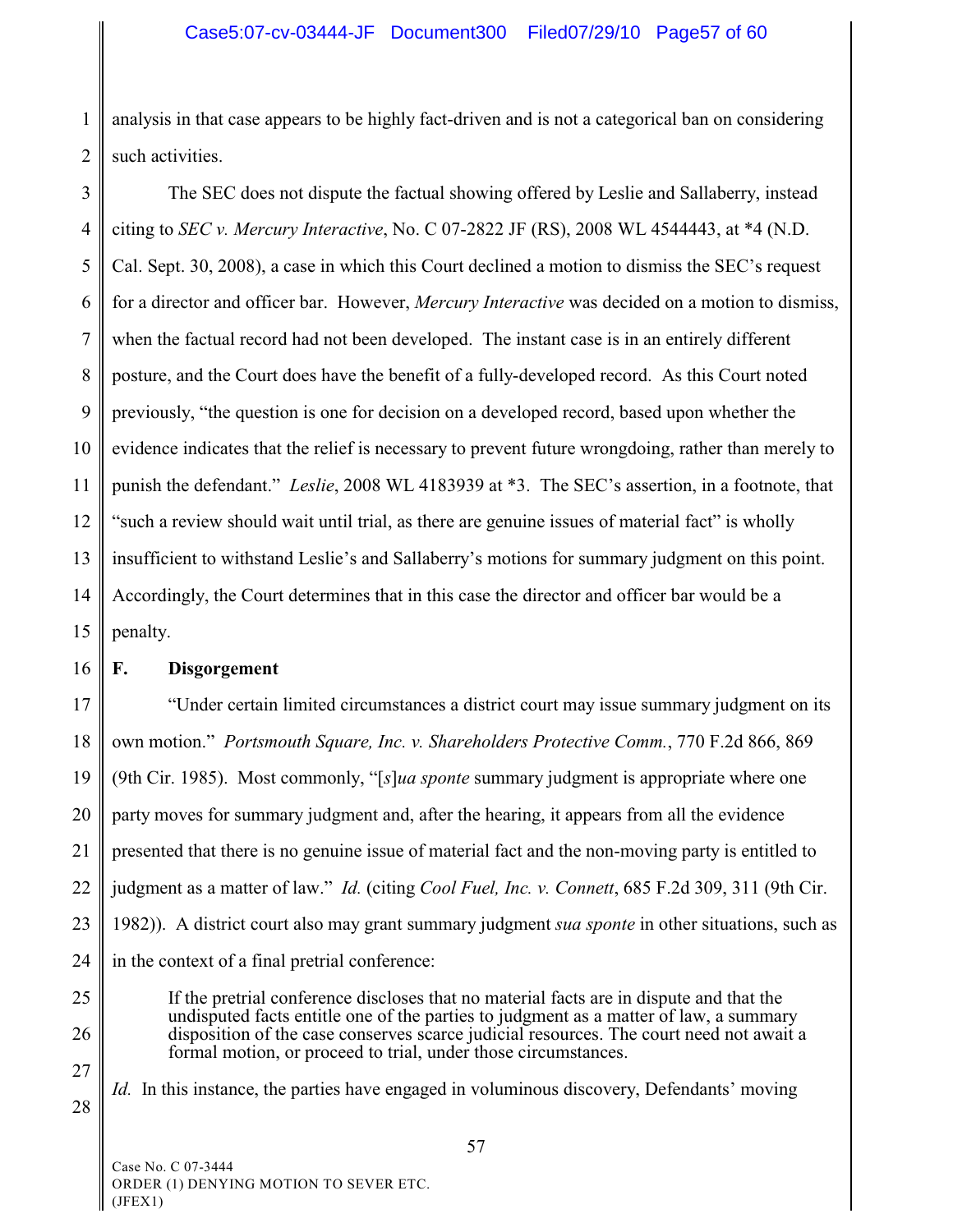1 2 papers challenge the fundamental aspects of the SEC's claims against them, and the parties appear to have submitted all of the relevant evidence they are capable of mustering.

3 4 5 6 7 8 9 10 11 12 13 14 15 Where a district court grants summary judgment in the absence of a formal motion, the party against whom judgment is entered is "entitled to reasonable notice that the sufficiency of his or her claim will be in issue." *Id*. (citing *Townsend v. Columbia Operations*, 667 F.2d at 849; *Portland Retail Druggists Assoc. v. Kaiser Foundation Health Plan*, 662 F.2d 641, 645 (9th Cir. 1981)). "Reasonable notice implies adequate time to develop the facts on which the litigant will depend to oppose summary judgment, *id.* (citing *Portland Retail*, 662 F.2d at 645), and "the party against whom judgment was entered [must have] had a full and fair opportunity to develop and present facts and legal arguments in support of its position" *Id.* (citing *Cool Fuel*, 685 F.2d at 312). While the instant motions do not address specifically the SEC's prayer for disgorgement, resolving the issues that *are* raised in the instant motions also resolves the SEC's request for disgorgement with respect to certain Defendants. Discovery closed on December 16, 2009, and the SEC has disputed vigorously the arguments raised by Defendants. Accordingly, the Court will address *sua sponte* the SEC's request for disgorgement.

16 17 18 19 20 21 22 23 24 25 26 27 28 "The district court has broad equity powers to order the disgorgement of 'ill-gotten gains' obtained through the violation of the securities laws." *First Pac. Bancorp*, 142 F.3d at 1191 (citing *SEC v. Clark*, 915 F.2d 439 (9th Cir. 1990)). "Disgorgement is designed to deprive a wrongdoer of unjust enrichment, and to deter others from violating securities laws by making violations unprofitable." *Id*. (citing *Hateley v. SEC*, 8 F.3d 653, 655 (9th Cir. 1993); SEC v. Rind, 991 F.2d 1486, 1491 (9th Cir. 1993)). As discussed above, even if the SEC demonstrates that Defendants violated securities laws in connection with their statements to the Ernst & Young auditors, the SEC has not presented evidence that supports an inference that Lonchar or Sallaberry improperly affected the audit. The evidence supports only an inference that Lonchar and Sallaberry misrepresented the contingent nature of the AOL transaction. Despite the alleged misrepresentations, Ernst & Young treated the transactions as linked. To the extent that the original accounting was incorrect and improperly inflated Veritas's share value, this was a result of Ernst & Young's failure to ask Lonchar and Sallaberry questions about the negotiation history

Case No. C 07-3444 ORDER (1) DENYING MOTION TO SEVER ETC. (JFEX1)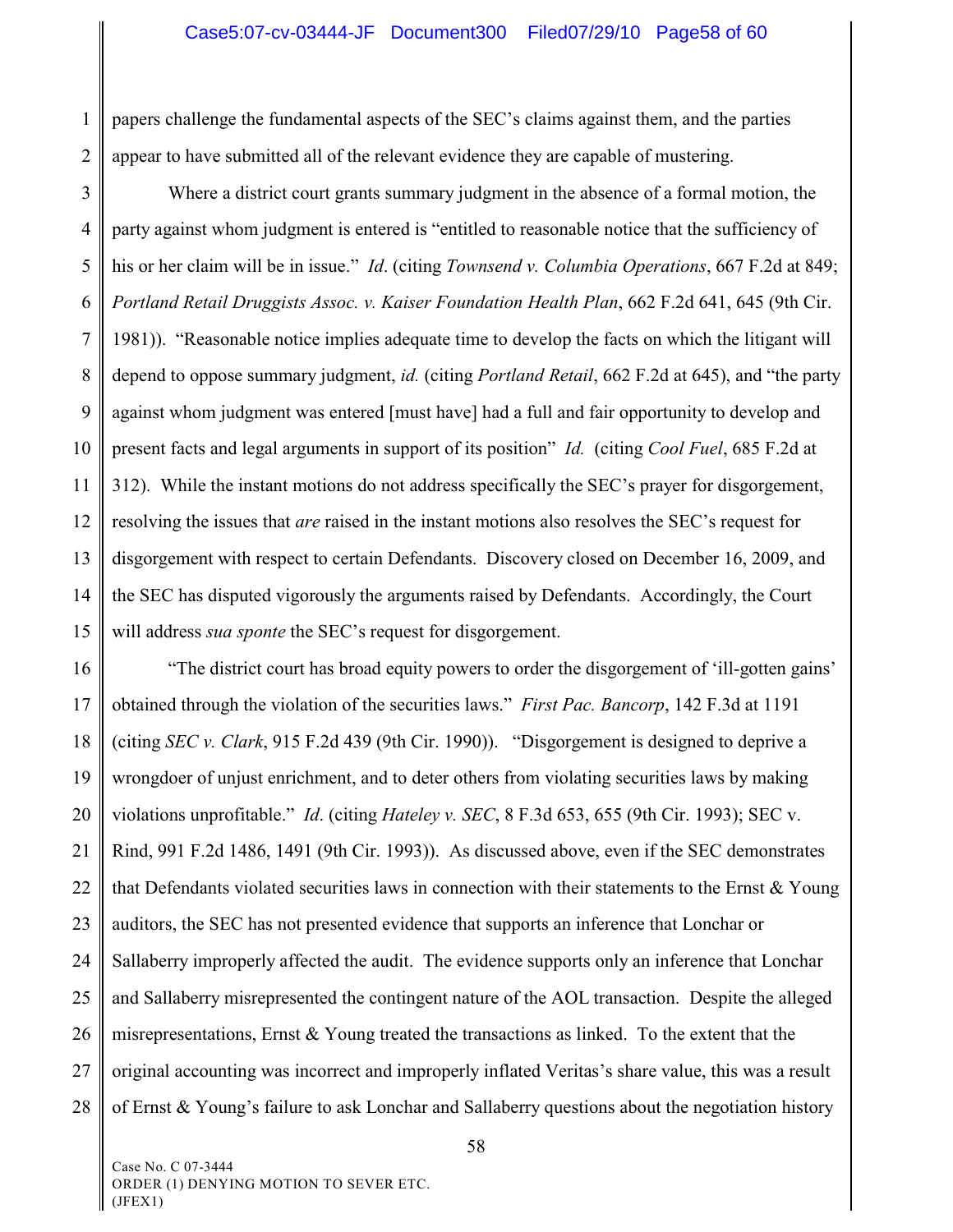# Case5:07-cv-03444-JF Document300 Filed07/29/10 Page59 of 60

1 2 3 4 5 6 7 8 and not the result of misrepresentations with respect to whether the transactions were linked. Because their conduct was not the cause of the inflation in the value of Veritas shares, Lonchar and Sallaberry could not have received any unjust enrichment as a result of that inflation in share value. The amount ordered to be disgorged at least must be a reasonable approximation of the profits causally connected with the violation. *First Pac. Bancorp*, 142 F.3d at 1192 n.6 (citing *First Jersey*, 101 F.3d at 1475). Because there is no evidence that Lonchar or Sallaberry have received profits in connection with their alleged misrepresentations, disgorgement is inappropriate.

9 10 11 12 13 14 Again, however, Leslie is situated differently. The evidence permits the inference that Leslie acted with scienter when providing misstatements regarding the fair value of the license and Veritas's need for the AOL advertising. The auditors were searching for the fair value of either leg of the AOL transaction, and it is conceivable that the outcome of the audit was affected by either of these misstatements. If the error in the original accounting resulted in an improper inflation of Veritas's share value, Leslie may have been unjustly enriched as a result.

#### 15

16

17

#### **V. DISPOSITION**

- Good cause therefor appearing:
- (1) Defendants' motion to sever will be denied;
- 18 19 20 21 (2) Defendants' motion to exclude Dr. Seidler's testimony will be granted in part and denied in part. Seidler may testify at trial regarding accounting materiality, but not at to legal concepts and case law, statutes, or whether specific conduct was fraudulent, intentional, or misleading;
- 22 23 24 (3) Sallaberry's motion to exclude Davis's testimony will be denied. Lonchar's motion to exclude portions of Davis's report will be granted. Davis may testify at trial regarding the 2003 restatement but not the 2004 restatement;
- 25 26 27 28 (4) Defendants' motions for summary judgment and partial summary judgment will be granted in part and denied in part. The motions will be granted with respect to the SEC's third claim for relief against Lonchar and Sallaberry (record-keeping violations under Rule 13b2-1), its fourth claim for relief with against Lonchar